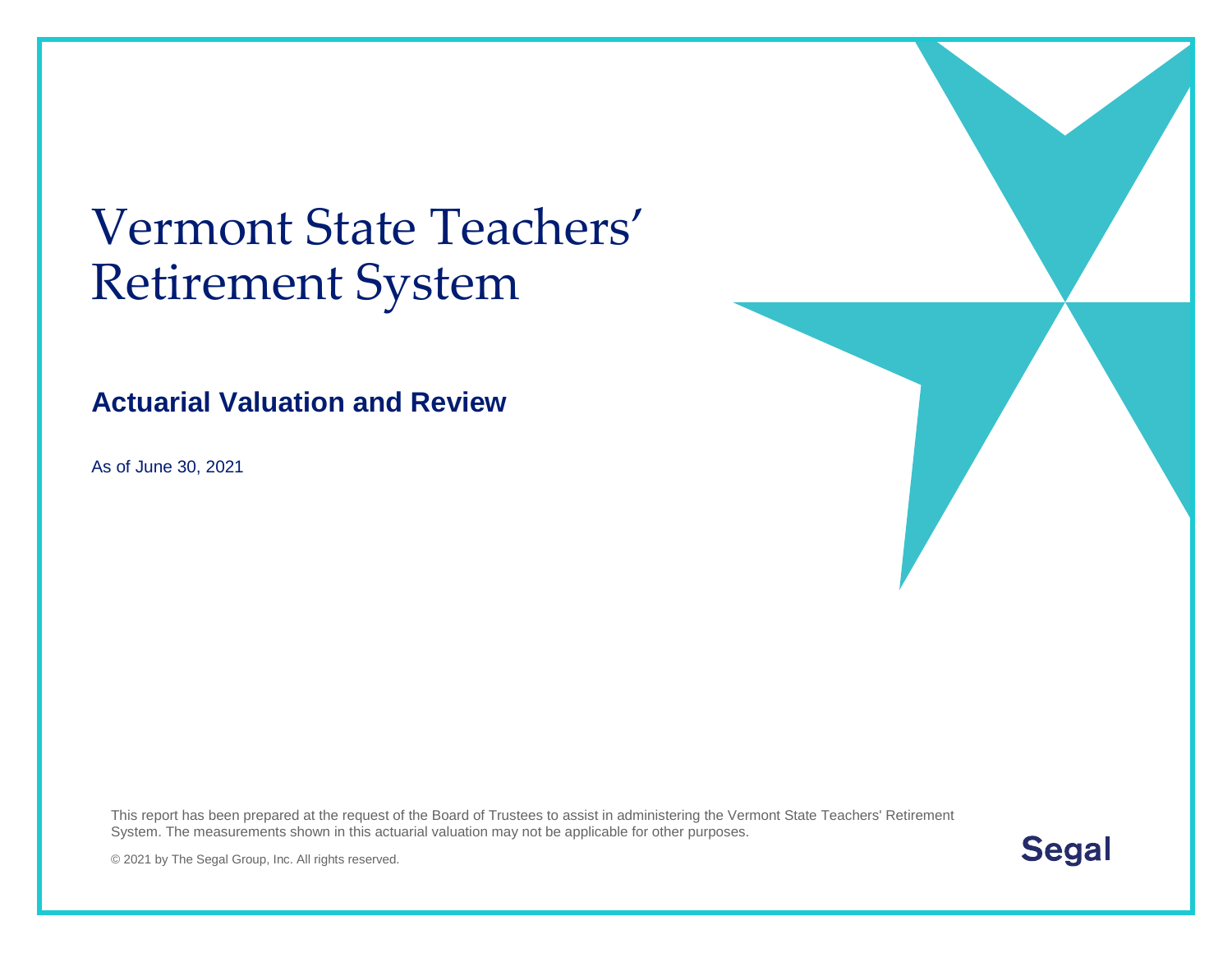

October 29, 2021

Board of Trustees Vermont State Teachers' Retirement System Montpelier, Vermont 05609

Dear Board Members:

We are pleased to submit this Actuarial Valuation and Review as of June 30, 2021, of the Vermont State Teachers' Retirement System. This report summarizes the actuarial data used in the valuation, analyzes the preceding year's experience, and establishes the funding requirement for the fiscal year ending June 30, 2023.

This report was prepared in accordance with generally accepted actuarial principles and practices, and with the Actuarial Standards of Practice issued by the Actuarial Standards Board, at the request of the Board to assist in administering the Retirement System. The census information and financial information on which our calculations were based was prepared by the Office of the State Treasurer. That assistance is gratefully acknowledged. We have not subjected this data to any auditing procedures, but have examined the data for reasonableness and consistency with the prior year's data.

Actuarial assumptions and methods are set by the Board of Trustees, based upon recommendations made by the System's actuary. In our opinion, the actuarial assumptions as approved by the Board are reasonable, taking into account the experience of the System and reasonable long-term expectations, and represent our best estimate of the anticipated long-term experience of the System.

The results of the actuarial valuation are dependent on the actuarial assumptions used. Actual results can and almost certainly will differ, as actual experience deviates from the assumptions. Even seemingly minor changes in the assumptions can materially change the liabilities, calculated contribution rates, and funding periods.

The actuarial calculations were directed under the supervision of Kathleen A. Riley, FSA, MAAA, EA and Matthew A. Strom, FSA, MAAA, EA. We are members of the American Academy of Actuaries and we meet the Qualification Standards of the American Academy of Actuaries to render the actuarial opinion herein. To the best of our knowledge, the information supplied in this actuarial valuation is complete and accurate. Further, in our opinion, the assumptions as approved by the Board are reasonably related to the experience of and the expectations for the System.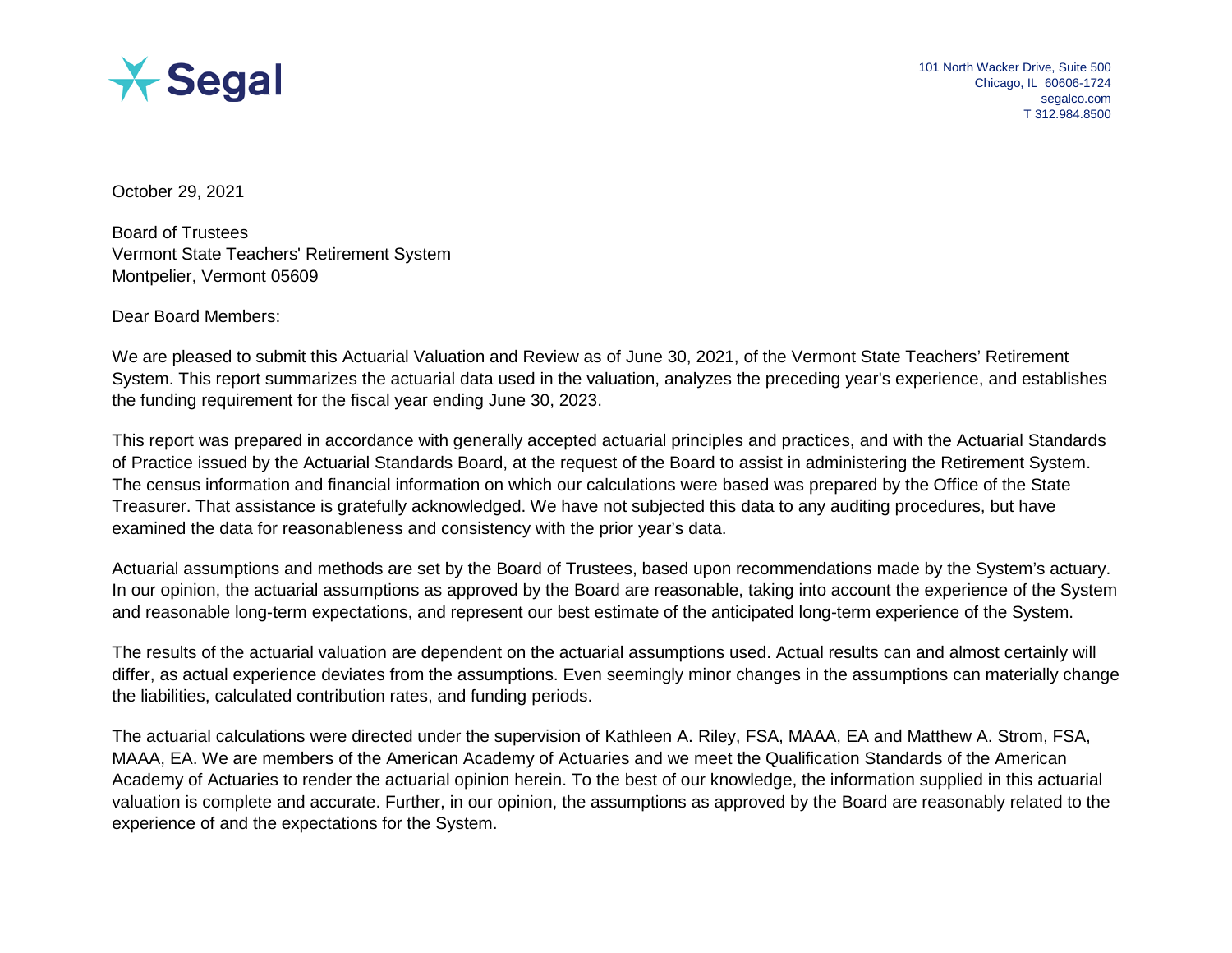Board of Trustees Vermont State Teachers' Retirement System October 29, 2021 Page 2

We look forward to reviewing this report and to answering any questions at the next Board meeting.

Sincerely,

Segal

Kathleen A. Riley, FSA, MAAA, EA Matthew A. Strom, FSA, MAAA, EA Senior Vice President and Actuary Senior Vice President and Actuary

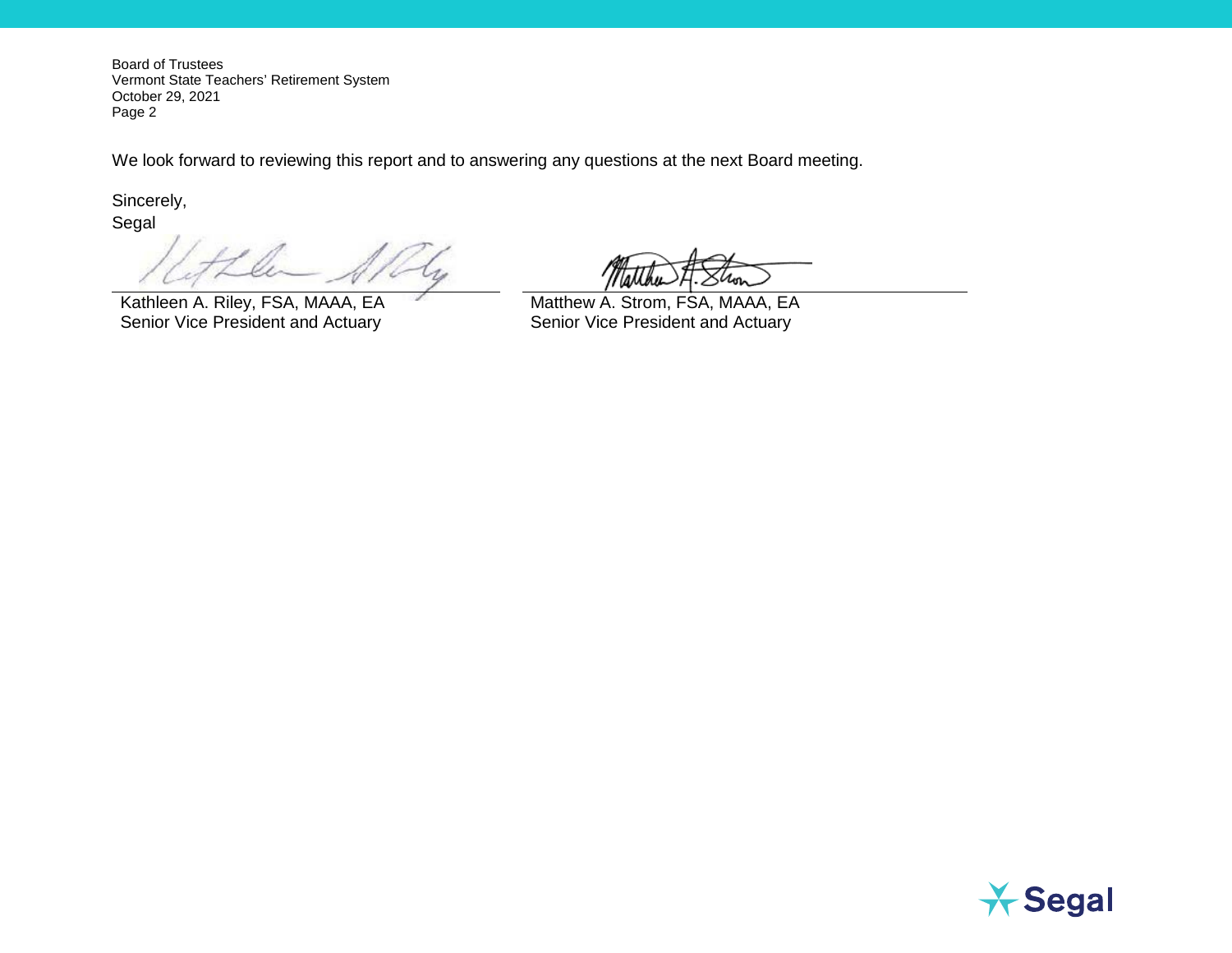# Table of Contents

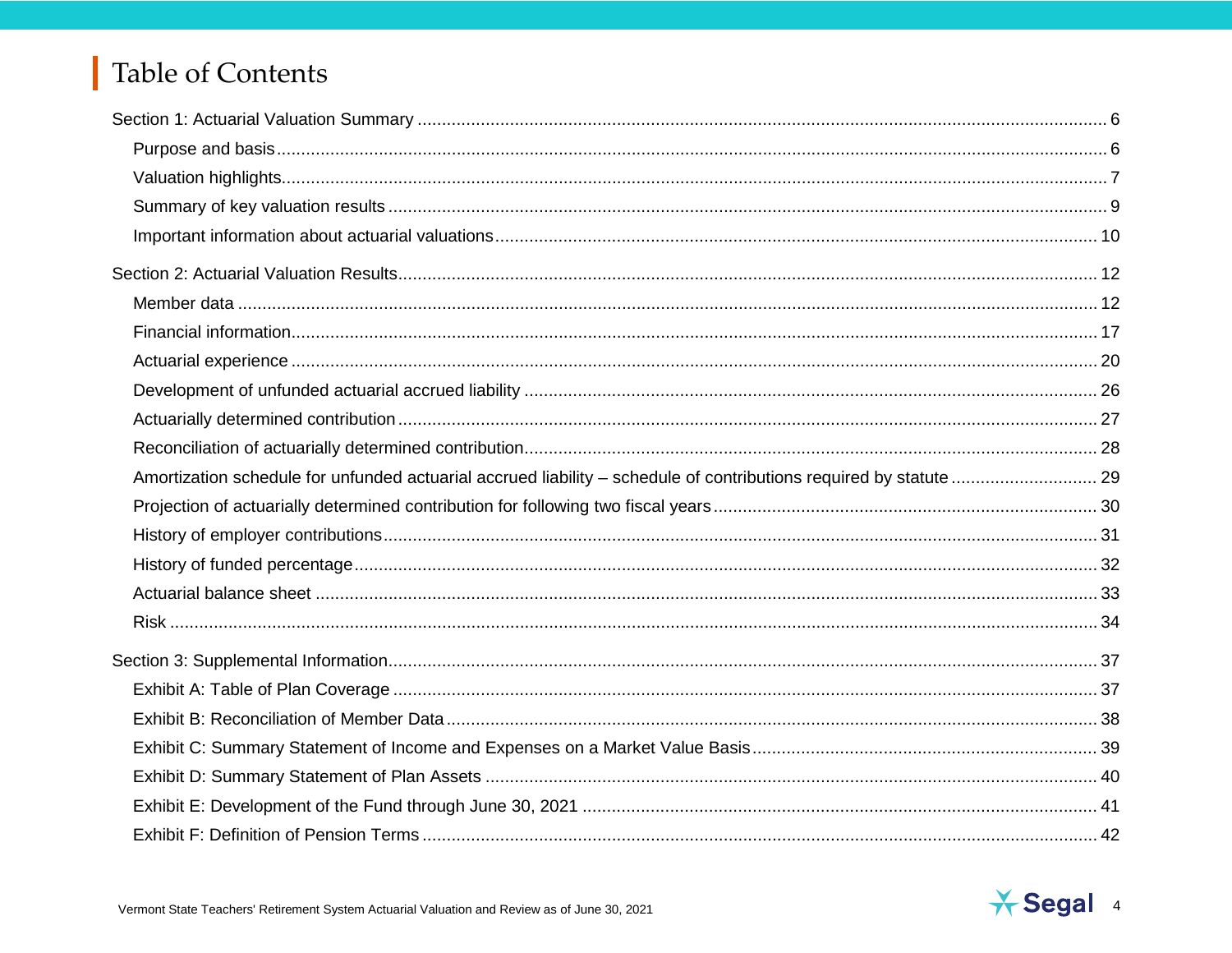# Table of Contents

| Table 1: Members in Active Service as of June 30, 2021 by Age, Years of Service, and Average Payroll - All Employee Groups 53 |  |
|-------------------------------------------------------------------------------------------------------------------------------|--|
|                                                                                                                               |  |
| Table 3A: Inactive Membership as of June 30, 2021 by Age, Years of Service, and Average Annual Allowance - Service            |  |
| Table 3B: Inactive Membership as of June 30, 2021 by Age, Years of Service, and Average Annual Allowance - Disability         |  |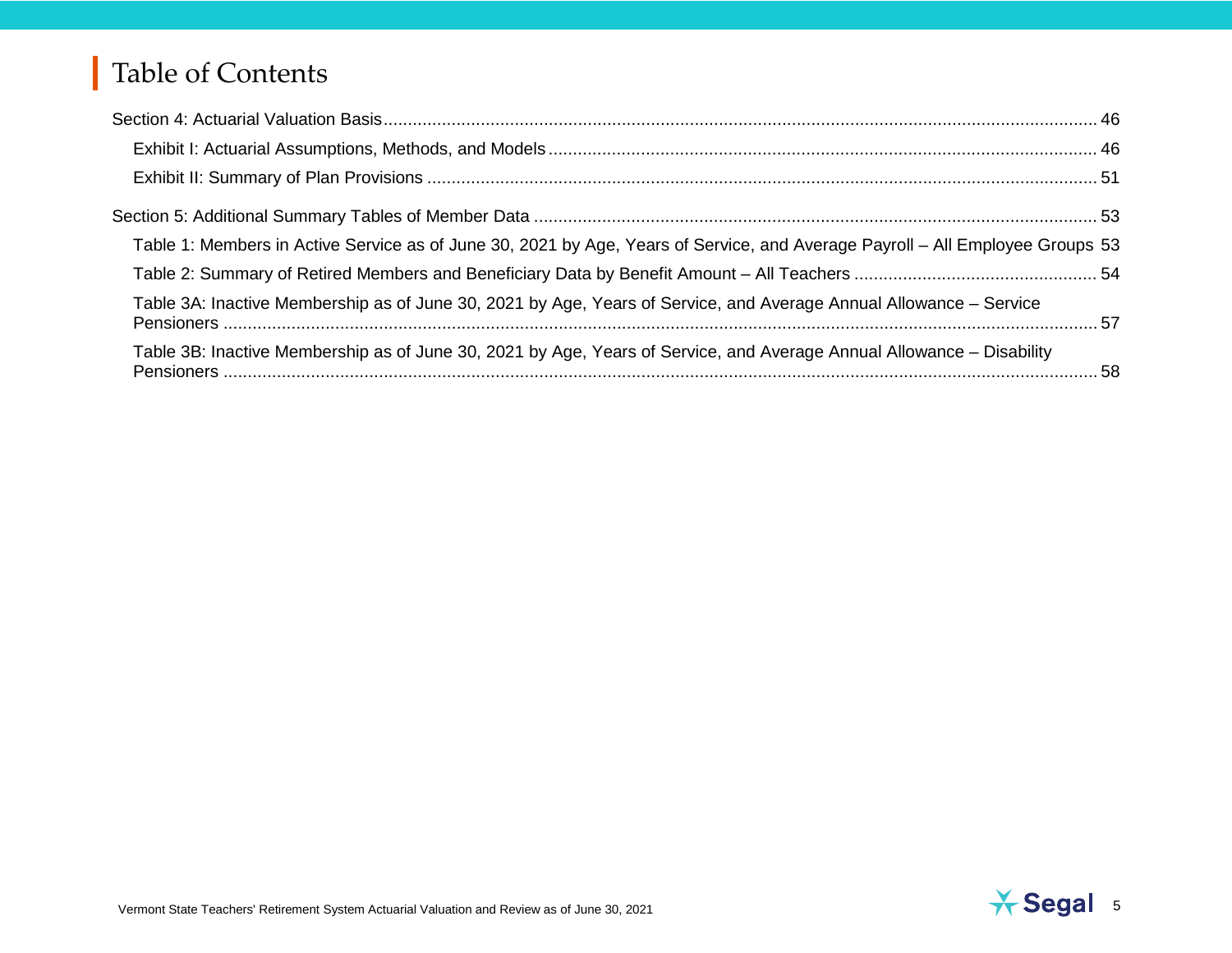# Actuarial Valuation Summary

#### **Purpose and basis**

This report was prepared by Segal to present a valuation of the System as of June 30, 2021, pursuant to section 1942, subsection (n), of Title 16, Chapter 55, Vermont Statutes Annotated, relating to the Vermont State Teachers' Retirement System. The valuation was performed to determine whether the assets and contributions are sufficient to provide the prescribed benefits. The measurements shown in this actuarial valuation may not be applicable for other purposes. In particular, the measures herein are not necessarily appropriate for assessing the sufficiency of System assets to cover the estimated cost of settling the System's benefit obligations. Future actuarial measurements may differ significantly from the current measurements presented in this report due to such factors as the following: plan experience differing from that anticipated by the economic or demographic assumptions; changes in economic or demographic assumptions; increases or decreases expected as part of the natural operation of the methodology used for these measurements; and changes in plan provisions or applicable law.

Certain disclosure information required by GASB Statements No. 67 and 68 as of June 30, 2021, for the System is provided in separate reports.

The contribution requirements presented in this report are based on:

- The benefit provisions of the System, as administered by the Board;
- The characteristics of covered active members, inactive members, and retired members and beneficiaries as of June 30, 2021, provided by the Office of the State Treasurer;
- The unaudited assets of the System as of June 30, 2021, provided by the Office of the State Treasurer;
- Economic assumptions regarding future salary increases, inflation, and investment earnings;
- Other actuarial assumptions, regarding employee terminations, retirement, death, etc.; and
- The funding policy prescribed by State statute.

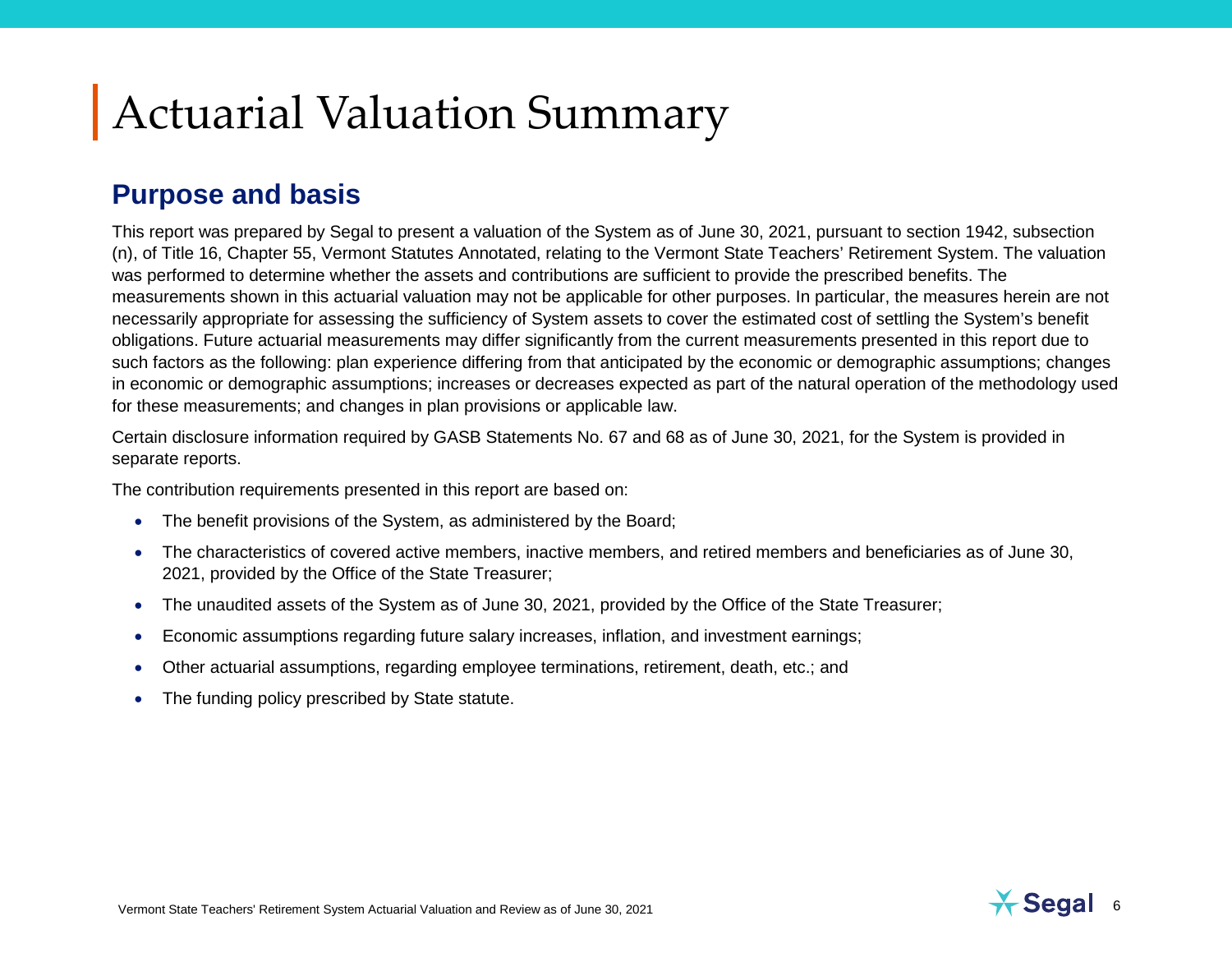#### **Valuation highlights**

- 1. Segal strongly recommends an actuarial funding policy that targets 100% funding of the actuarial accrued liability. Generally, this implies payments that are ultimately at least enough to cover normal cost, interest on the unfunded actuarial accrued liability and the principal balance. The funding policy set in the Vermont State Pension Code meets this standard. Section 1944, subsection (c)(4), of Title 16, Chapter 55, Vermont Statutes Annotated calls for annual payments on the unfunded actuarial accrued liability to be made over a closed period ending on June 30, 2038. Beginning on July 1, 2019 and annually thereafter, the amount of each annual payment is calculated assuming that the amortization period will remain closed and that the amortization amount will increase annually at the rate of 3% over the preceding year.
- 2. Actual employer contributions made during the fiscal year ending June 30, 2021, were \$134.5 million, or 101.8% of the actuarially determined contribution of \$132.1 million. In the prior fiscal year, actual employer contributions were \$126.9 million, or 100.6% of the prior year's actuarially determined contribution.
- 3. The actuarially determined contribution for the fiscal year ending June 30, 2022, is \$196.2 million as determined with the June 30, 2020, actuarial valuation.
- 4. The funded percentage (the ratio of the actuarial value of assets to actuarial accrued liability) is 52.9%, compared to the prior year's funded percentage of 51.3%. This percentage is one measure of funding status and its history is a measure of funding progress. Using the market value of assets, the funded percentage is 58.5%, compared to 49.2% as of the prior valuation date. These measurements are not necessarily appropriate for assessing the sufficiency of System assets to cover the estimated cost of settling the System's benefit obligation or the need for or the amount of future contributions.
- 5. The results of this June 30, 2021, actuarial valuation are used to determine the actuarially determined contribution for the fiscal year ending June 30, 2023, and to estimate the actuarially determined contribution for the fiscal year ending June 30, 2024. The actuarially determined contribution for fiscal 2023 is \$205.2 million, an increase of \$9.0 million from fiscal year 2022. Last year's estimate of the actuarially determined contribution for fiscal 2023 is \$3.1 million less than this year's actual amount. This is due to demographic losses combined with the addition of the administrative expenses assumption, partially offset by investment gains on an actuarial basis. The estimated fiscal 2024 actuarially determined contribution is \$211.3 million. The actuarially determined contribution is equal to the System's employer normal cost, plus the amount necessary to amortize the unfunded actuarial accrued liability.
- 6. The unfunded actuarial accrued liability is \$1.950 billion, which is an increase of \$17.1 million since the prior valuation.
- 7. The rate of return on the market value of assets was 26.64% for the July 1, 2020, to June 30, 2021, plan year. The return on the actuarial value of assets was 9.87% for the same period due to the recognition of prior year's investment gains and losses. This resulted in an actuarial gain when measured against the assumed rate of return of 7.0%. We advise the Board to continue to monitor actual and anticipated investment returns relative to the assumed long-term rate of return on investments.

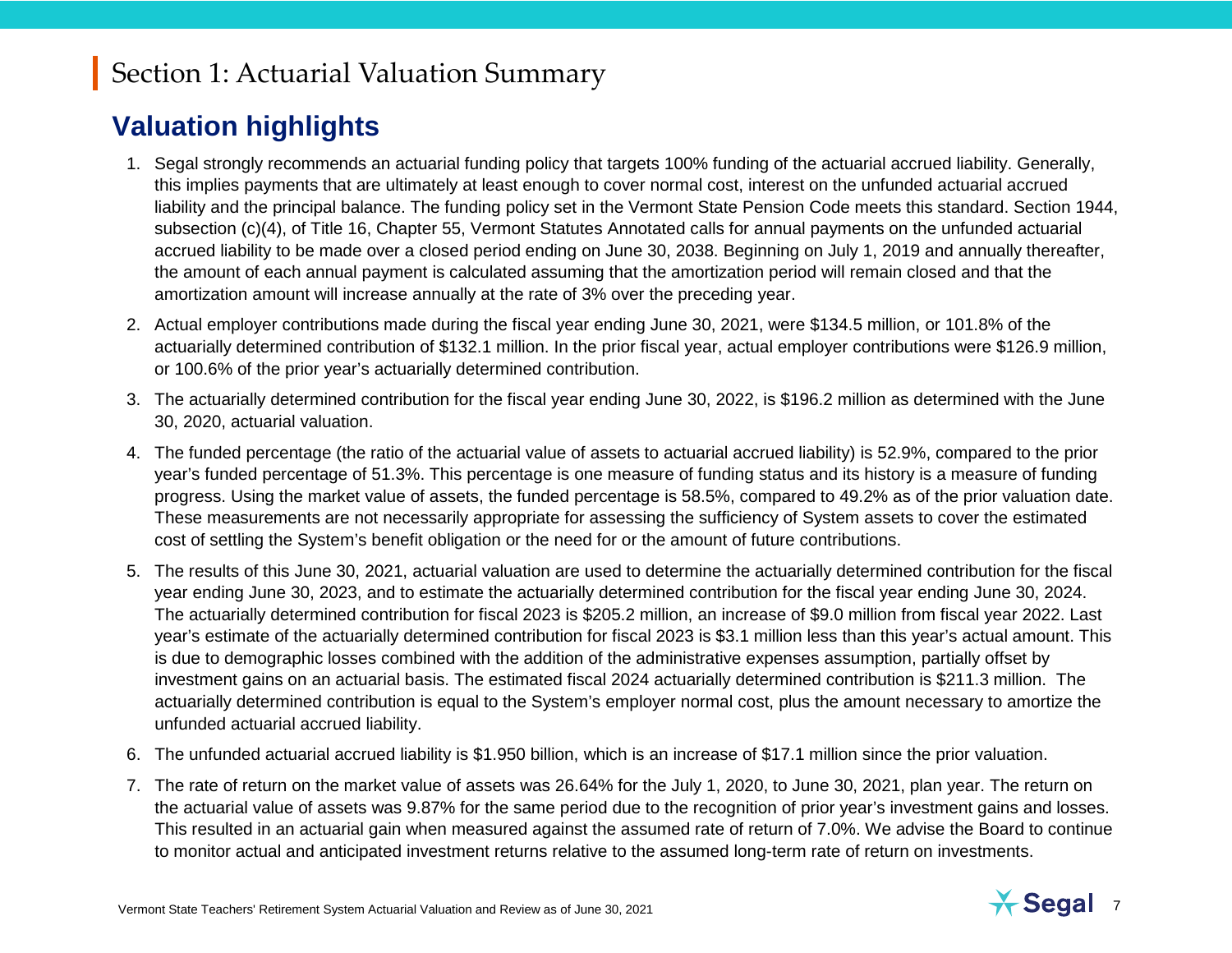- 8. The actuarial value of assets is 90.5% of the market value of assets, compared to the prior year where the actuarial value of assets was 104.3% of the market value of assets. The investment experience in the past years has only been partially recognized in the actuarial value of assets. As the deferred net gain is recognized in future years, the cost of the System is likely to increase less than expected unless the net gain is offset by future experience. The recognition of the deferred market gains of \$231.1 million will also have an impact on the future funded percentage. If the net deferred gains were recognized immediately in the actuarial value of assets, the preliminary actuarially determined contribution rate (as shown on page 27) would decrease from 28.86% to 26.14% of payroll.
- 9. The actuarial gain from investment experience is \$57.8 million.
- 10. The net experience loss from sources other than investment experience was approximately \$45.7 million, or 1.1% of the actuarial accrued liability. Of this \$45.7 million loss, \$22.6 million is due to the higher-than-expected actual 2022 COLA. The remaining \$23.1 million loss is approximately half of the non-COLA related loss of \$45.9 million from the prior year. Additional detail regarding this loss is shown in *Section 2, Other experience*.
- 11. This report constitutes an actuarial valuation for the purpose of determining the actuarially determined contribution under the System's funding policy and measuring the progress of that funding policy. The Net Pension Liability (NPL) and Pension Expense under Governmental Accounting Standards Board (GASB) Statements No. 67 and No. 68, for inclusion in the plan and employer's financial statements as of June 30, 2021, and June 30, 2022, will be provided separately. The actuarially determined contribution in this valuation is expected to be used as the actuarially determined contribution (ADC) for GASB financial reporting.
- 12. This actuarial report as of June 30, 2021, is based on financial and demographic data as of that date. Changes subsequent to that date are not reflected and will affect future actuarial costs of the System.
- 13. Since the actuarial valuation results are dependent on a given set of assumptions, there is a risk that emerging results may differ significantly as actual experience proves to be different from the assumptions. We have included a discussion of various risks that may affect the System in *Section 2, Risk*.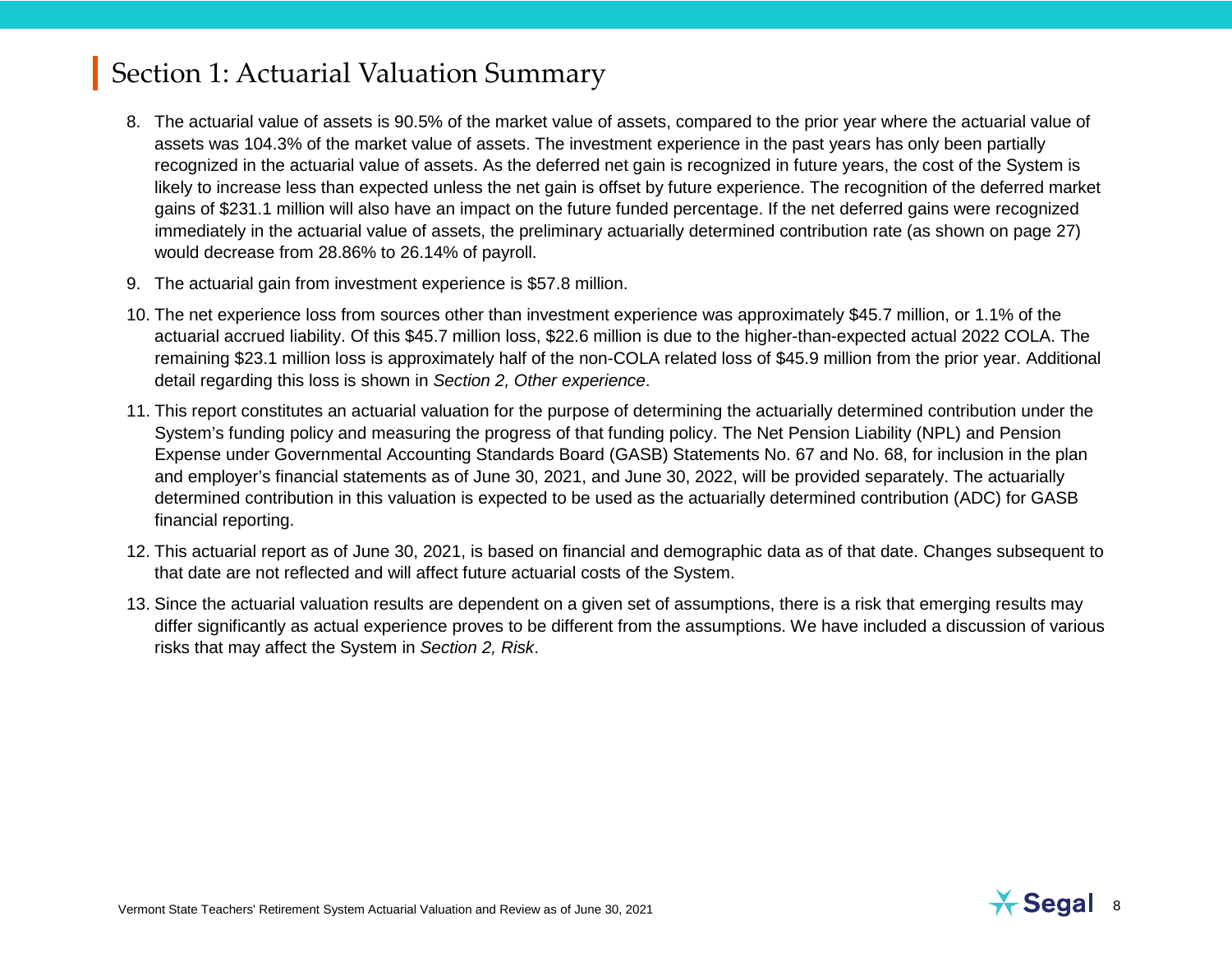## **Summary of key valuation results**

|                               |                                                                                      | 2021            | 2020            |
|-------------------------------|--------------------------------------------------------------------------------------|-----------------|-----------------|
| <b>Actuarially determined</b> | • Actuarially determined employer contributions for fiscal 2023 (and 2022)           | \$205,161,651   | \$196,206,504   |
| employer contributions:       | • Estimated actuarially determined employer contributions for fiscal 2024 (and 2023) | 211,316,499     | 202,092,699     |
| <b>Actuarial accrued</b>      | • Retired members and beneficiaries                                                  | \$2,543,976,588 | \$2,411,640,367 |
| liability for plan year       | • Deferred members as reported by the System                                         | 51,335,850      | 49,920,984      |
| beginning July 1:             | • Inactive members as reported by the System                                         | 91,865,729      | 70,592,415      |
|                               | • Active members                                                                     | 1,454,836,493   | 1,436,849,211   |
|                               | $\bullet$ Total                                                                      | 4,142,014,660   | 3,969,002,977   |
|                               | • Employer normal cost for plan year beginning July 1                                | 40,915,500      | 37,768,479      |
| Assets for plan year          | • Market value of assets (MVA)                                                       | \$2,422,793,508 | \$1,951,489,882 |
| beginning July 1:             | • Actuarial value of assets (AVA)                                                    | 2,191,650,755   | 2,035,713,611   |
|                               | • Actuarial value of assets as a percentage of market value of assets                | 90.46%          | 104.32%         |
| <b>Funded status for plan</b> | • Unfunded actuarial accrued liability based on MVA                                  | \$1,719,221,152 | \$2,017,513,095 |
| year beginning July 1:        | • Funded percentage on MVA basis                                                     | 58.49%          | 49.17%          |
|                               | • Unfunded actuarial accrued liability based on AVA                                  | \$1,950,363,905 | \$1,933,289,366 |
|                               | • Funded percentage on AVA basis                                                     | 52.91%          | 51.29%          |
|                               | • Remaining amortization period                                                      | 17              | 18              |
| Key assumptions:              | • Investment return                                                                  | 7.00%           | 7.00%           |
|                               | • Inflation rate                                                                     | 2.30%           | 2.30%           |
| Demographic data for          | • Number of retired members and beneficiaries                                        | 10,106          | 9,843           |
| plan year beginning           | • Number of deferred members as reported by the System                               | 911             | 887             |
| July 1:                       | • Number of inactive members as reported by the System                               | 2,915           | 2,710           |
|                               | • Number of active members                                                           | 9,955           | 9,996           |
|                               | Total payroll                                                                        | \$657,934,953   | \$645,902,984   |
|                               | • Average payroll                                                                    | 66,091          | 64,616          |
|                               | • Total monthly benefits for all retired members and beneficiaries                   | 18,591,034      | 17,690,605      |
|                               | • Average monthly benefit for all retired members and beneficiaries                  | 1,840           | 1,797           |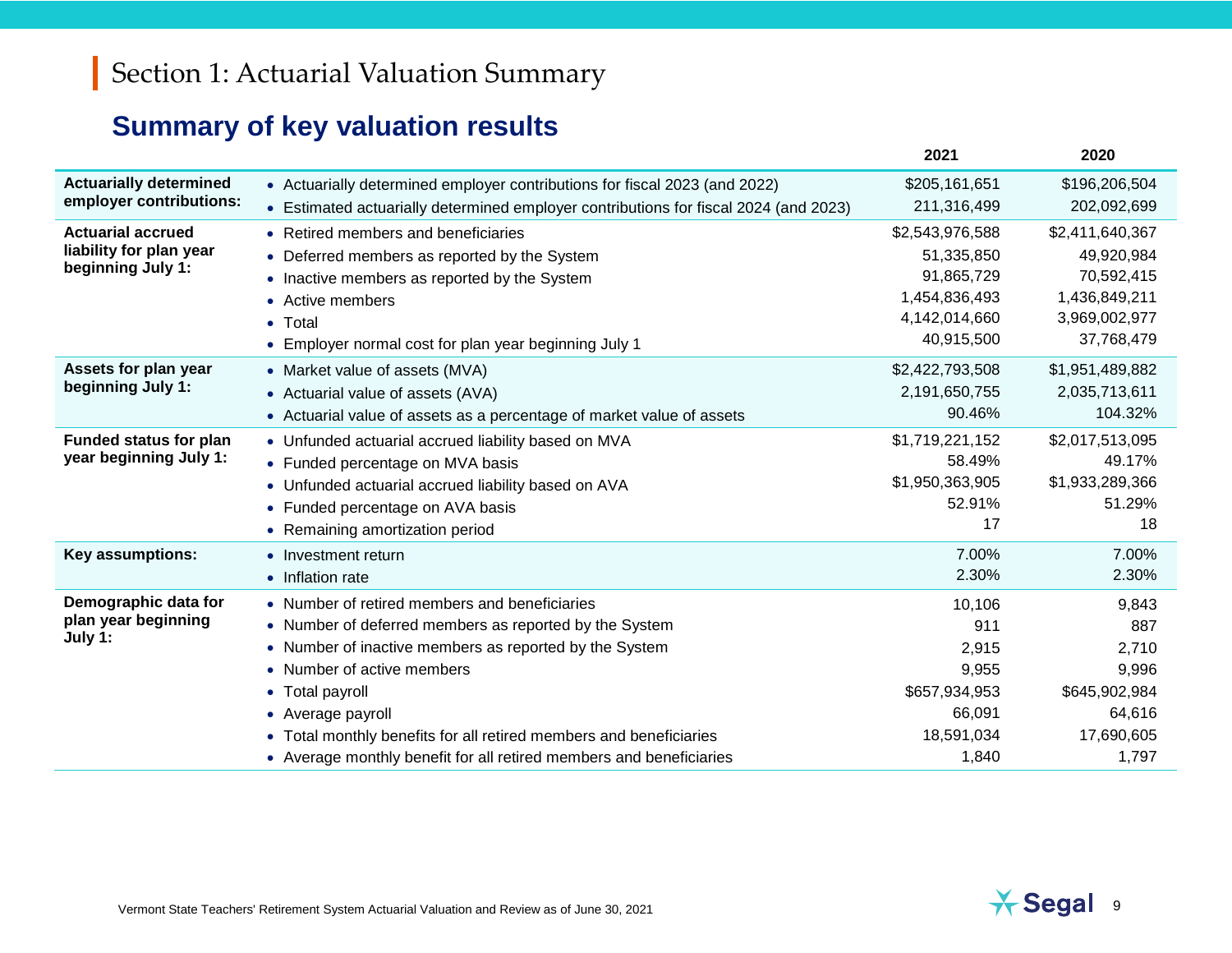#### **Important information about actuarial valuations**

An actuarial valuation is a budgeting tool with respect to the financing of future projected obligations of a pension plan. It is an estimated forecast – the actual long-term cost of the System will be determined by the actual benefits and expenses paid and the actual investment experience of the System.

In order to prepare a valuation, Segal relies on a number of input items. These include:

| <b>Plan of benefits</b>      | Plan provisions define the rules that will be used to determine benefit payments, and those rules, or the<br>interpretation of them, may change over time. Even where they appear precise, outside factors may change how<br>they operate. It is important to keep Segal informed with respect to plan provisions and administrative procedures,<br>and to review the plan summary included in our report to confirm that Segal has correctly interpreted the plan of<br>benefits.                                                                                                                                                                                                                                                                                                                                                                                                                                                                                                                                                                                                                                                                                                                                                     |
|------------------------------|----------------------------------------------------------------------------------------------------------------------------------------------------------------------------------------------------------------------------------------------------------------------------------------------------------------------------------------------------------------------------------------------------------------------------------------------------------------------------------------------------------------------------------------------------------------------------------------------------------------------------------------------------------------------------------------------------------------------------------------------------------------------------------------------------------------------------------------------------------------------------------------------------------------------------------------------------------------------------------------------------------------------------------------------------------------------------------------------------------------------------------------------------------------------------------------------------------------------------------------|
| Member data                  | An actuarial valuation for a plan is based on data provided to the actuary by the State. Segal does not audit such<br>data for completeness or accuracy, other than reviewing it for obvious inconsistencies compared to prior data and<br>other information that appears unreasonable. It is important for Segal to receive the best possible data and to be<br>informed about any known incomplete or inaccurate data.                                                                                                                                                                                                                                                                                                                                                                                                                                                                                                                                                                                                                                                                                                                                                                                                               |
| <b>Assets</b>                | The valuation is based on the market value of assets as of the valuation date, as provided by the System. The<br>System uses an "actuarial value of assets" that differs from market value to gradually reflect year-to-year changes<br>in the market value of assets in determining the contribution requirements.                                                                                                                                                                                                                                                                                                                                                                                                                                                                                                                                                                                                                                                                                                                                                                                                                                                                                                                    |
| <b>Actuarial assumptions</b> | In preparing an actuarial valuation, Segal projects the benefits to be paid to existing plan members for the rest of<br>their lives and the lives of their beneficiaries. This projection requires actuarial assumptions as to the probability of<br>death, disability, withdrawal, and retirement of each member for each year. In addition, the benefits projected to<br>be paid for each of those events in each future year reflect actuarial assumptions as to salary increases and cost-<br>of-living adjustments. The projected benefits are then discounted to a present value, based on the assumed rate<br>of return that is expected to be achieved on the plan's assets. There is a reasonable range for each assumption<br>used in the projection and the results may vary materially based on which assumptions are selected. It is<br>important for any user of an actuarial valuation to understand this concept. Actuarial assumptions are periodically<br>reviewed to ensure that future valuations reflect emerging plan experience. While future changes in actuarial<br>assumptions may have a significant impact on the reported results, that does not mean that the previous<br>assumptions were unreasonable. |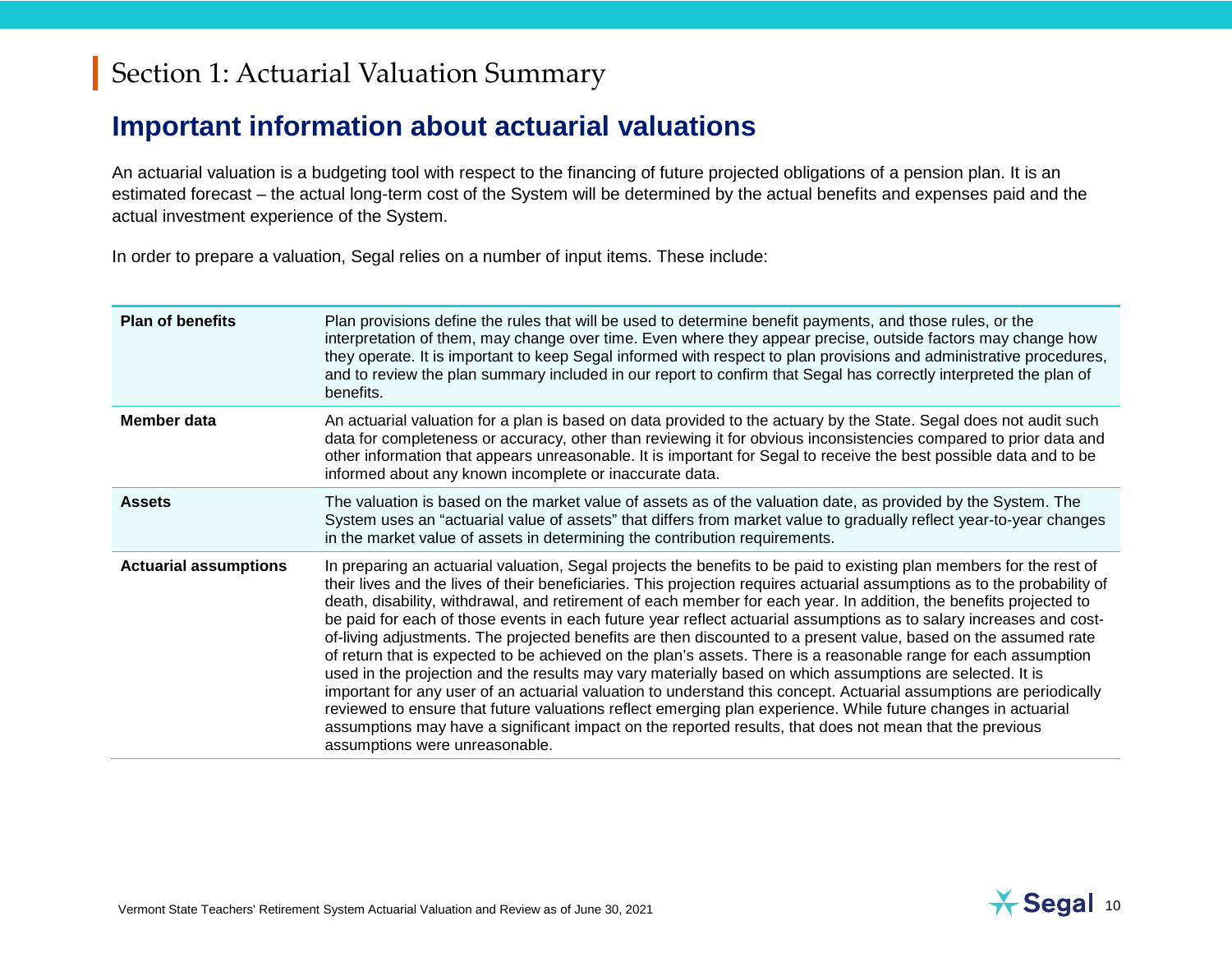The user of Segal's actuarial valuation (or other actuarial calculations) should keep the following in mind:

The actuarial valuation is prepared at the request of the System and Board of Trustees. Segal is not responsible for the use or misuse of its report, particularly by any other party.

An actuarial valuation is a measurement of the plan's assets and liabilities at a specific date. Accordingly, except where otherwise noted, Segal did not perform an analysis of the potential range of future financial measures. The actual long-term cost of the plan will be determined by the actual benefits and expenses paid and the actual investment experience of the plan.

Actuarial results in this report are not rounded, but that does not imply precision.

If the System is aware of any event or trend that was not considered in this valuation that may materially change the results of the valuation, Segal should be advised, so that we can evaluate it.

Segal does not provide investment, legal, accounting, or tax advice. Segal's valuation is based on our understanding of applicable guidance in these areas and of the plan's provisions, but they may be subject to alternative interpretations. The System should look to its other advisors for expertise in these areas.

As Segal has no discretionary authority with respect to the management or assets of the System, it is not a fiduciary in its capacity as actuaries and consultants with respect to the System.

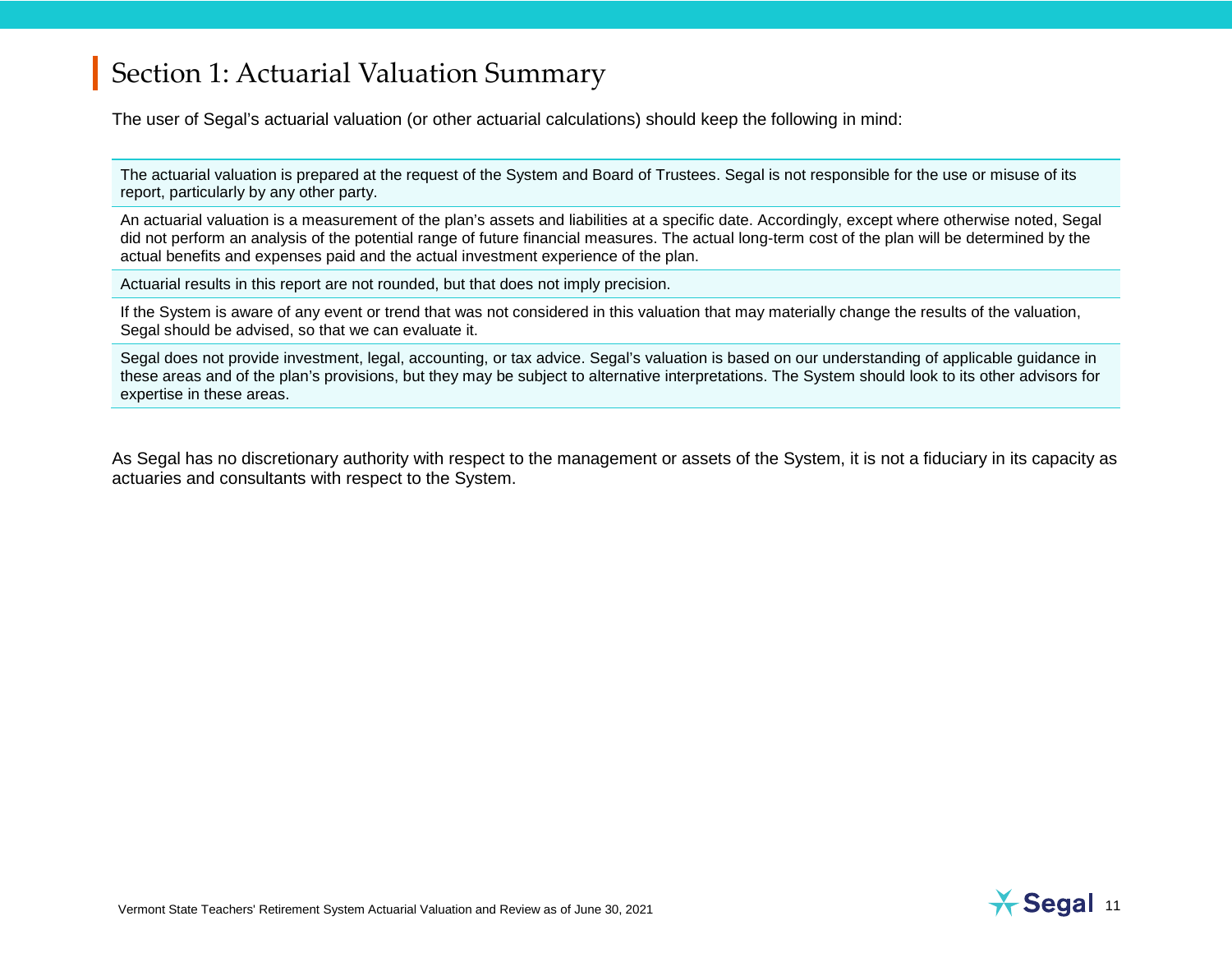# Actuarial Valuation Results

#### **Member data**

The Actuarial Valuation and Review considers the number and demographic characteristics of covered members, including active members, deferred members, retired members and beneficiaries.

This section presents a summary of significant statistical data on these member groups.

More detailed information for this valuation year and the preceding valuation can be found in *Section 3, Exhibits A and B.*

| <b>Year Ended</b><br>June 30 | <b>Active</b><br><b>Members</b> | <b>Deferred</b><br>Members <sup>1</sup> | <b>Retired</b><br><b>Participants</b><br>and<br><b>Beneficiaries</b> | <b>Total Non-</b><br><b>Actives</b> | <b>Ratio of</b><br><b>Non-Actives</b><br>to Actives |
|------------------------------|---------------------------------|-----------------------------------------|----------------------------------------------------------------------|-------------------------------------|-----------------------------------------------------|
| 2012                         | 10,262                          | 793                                     | 7,376                                                                | 8,169                               | 0.80                                                |
| 2013                         | 10,101                          | 751                                     | 7,743                                                                | 8,494                               | 0.84                                                |
| 2014                         | 9,952                           | 740                                     | 8,086                                                                | 8,826                               | 0.89                                                |
| 2015                         | 9,585                           | 1,163                                   | 8,484                                                                | 9,647                               | 1.01                                                |
| 2016                         | 9,919                           | 747                                     | 8,763                                                                | 9,510                               | 0.96                                                |
| 2017                         | 10,028                          | 763                                     | 9,021                                                                | 9,784                               | 0.98                                                |
| 2018                         | 9,892                           | 787                                     | 9,269                                                                | 10,056                              | 1.02                                                |
| 2019                         | 9,862                           | 819                                     | 9,514                                                                | 10,333                              | 1.05                                                |
| 2020                         | 9,996                           | 887                                     | 9,843                                                                | 10,730                              | 1.07                                                |
| 2021                         | 9,955                           | 911                                     | 10,106                                                               | 11,017                              | 1.11                                                |

#### <span id="page-11-0"></span>Member Population: 2012 – 2021

<sup>1</sup> Excludes inactive members as reported by the System.

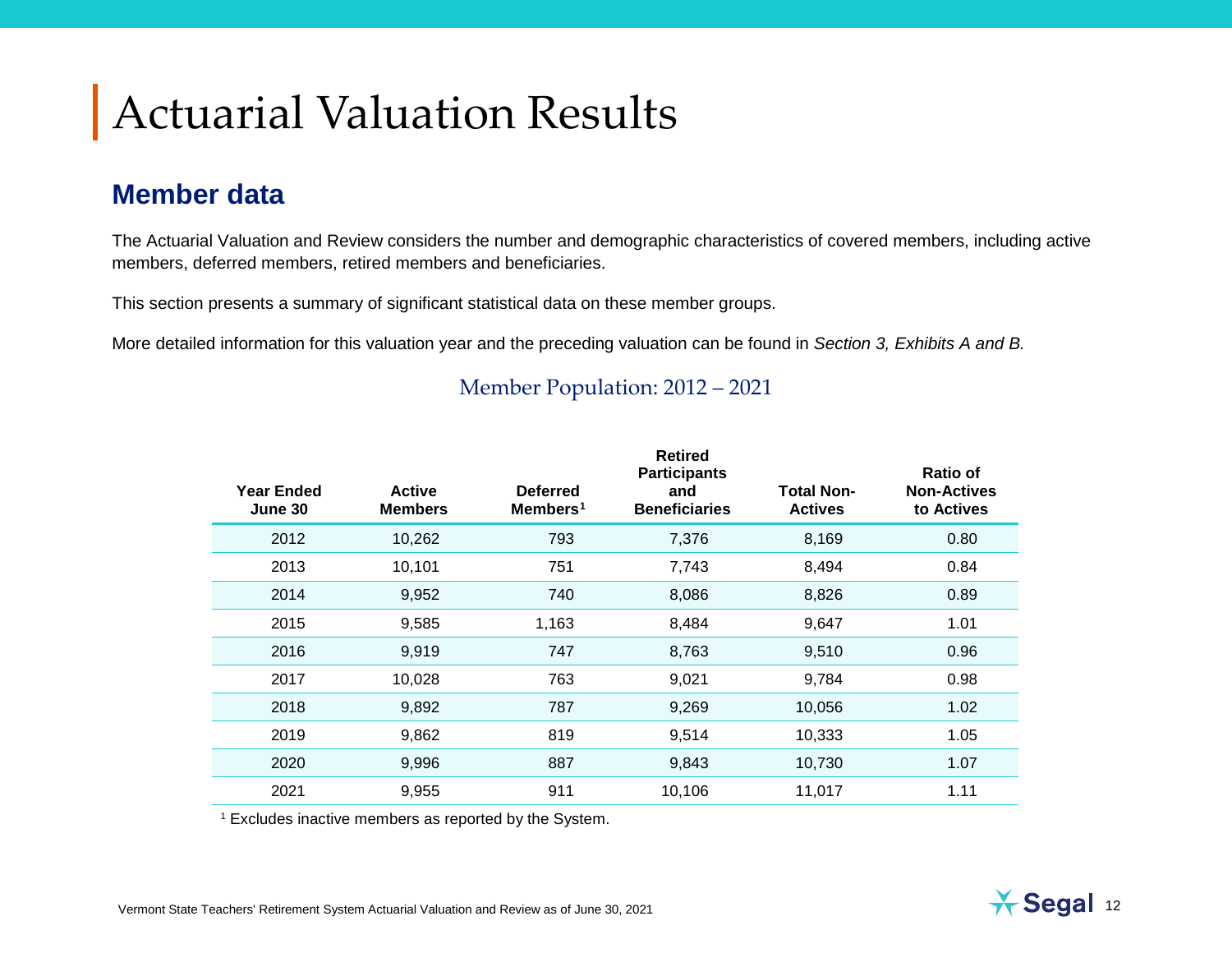#### **Active members**

System costs are affected by the age, years of creditable service and payroll of active members. In this year's valuation, there were 9,955 active members with an average age of 45.3, average years of creditable service of 12.3 years, and average payroll of \$66,091. The 9,996 active members in the prior valuation had an average age of 45.4, average service of 12.4 years and average payroll of \$64,616.

#### Distribution of Active Members as of June 30, 2021



#### Actives by Age Actives by Years of Service

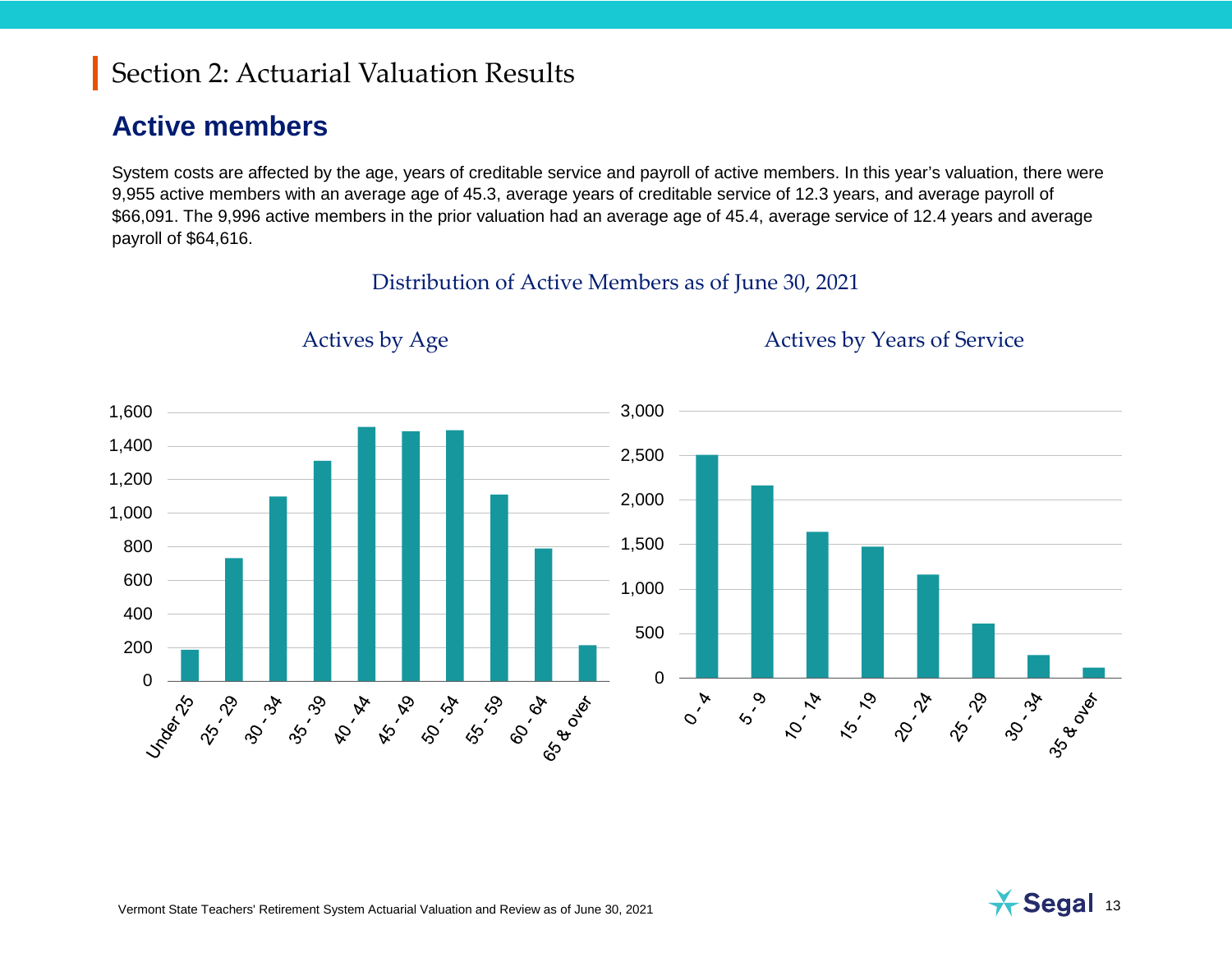#### **Inactive and deferred members**

In this year's valuation, there were 2,915 inactive members as reported by the System. A member is reported as inactive if they have withdrawn from active employment within the six-year period preceding the valuation date, or if they withdrew prior to the six-year period preceding the valuation date, but do not have a vested right to a deferred or immediate vested benefit and have not taken a refund of their employee contributions.

In addition, there were 911 deferred members as reported by the System. A member is reported as deferred if they have withdrawn from active employment prior to the six-year period preceding the valuation date and have a vested right to a deferred or immediate vested benefit.

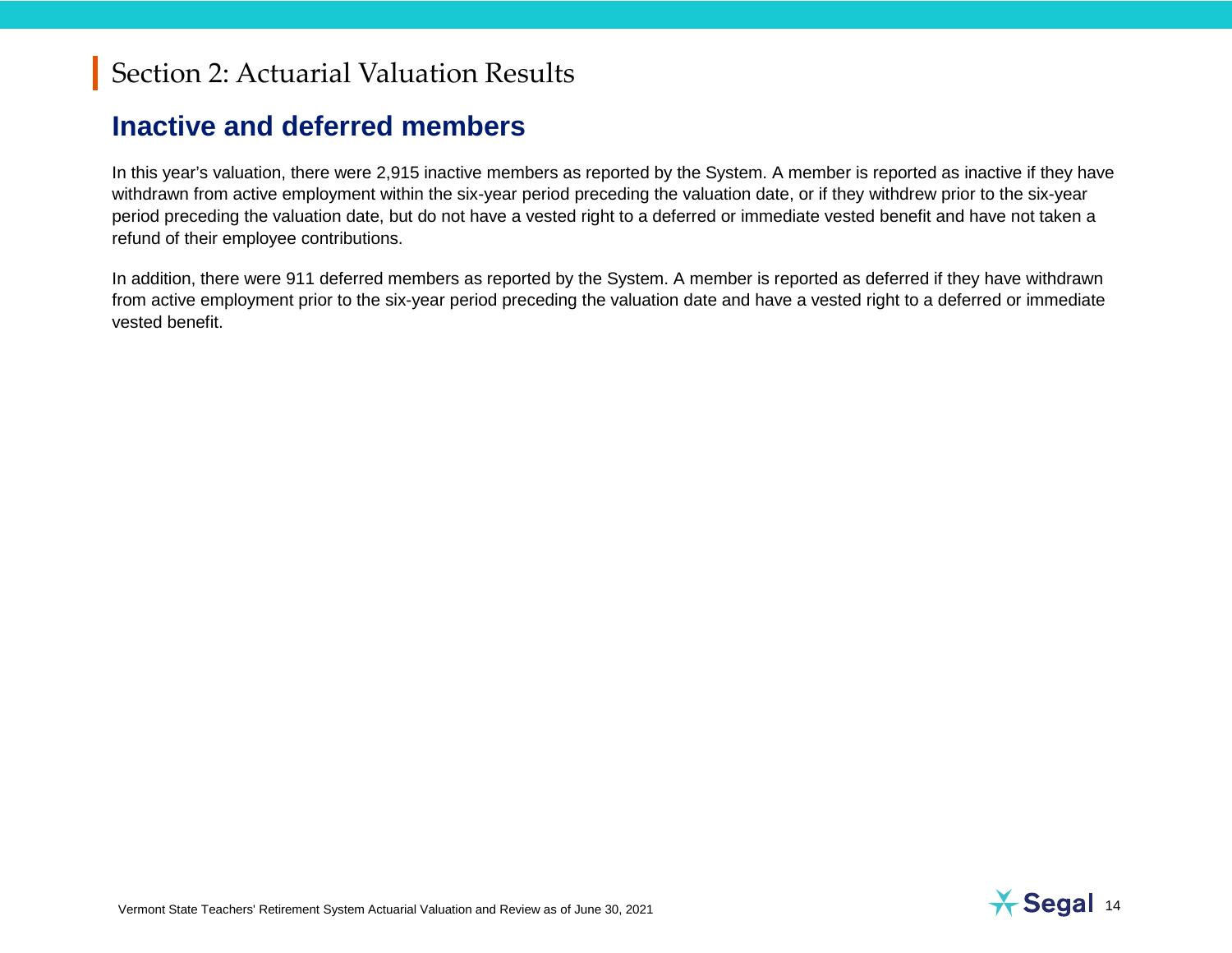#### **Retired members and beneficiaries**

As of June 30, 2021, 9,573 retired members (including disability retirees) and 533 beneficiaries were receiving total monthly benefits of \$18,591,034. For comparison, in the previous valuation, there were 9,340 retired members and 503 beneficiaries receiving monthly benefits of \$17,690,605.

As of June 30, 2021, the average monthly benefit for retired members and beneficiaries is \$1,840, compared to \$1,797 in the previous valuation. The average age for retired members and beneficiaries is 73.0 in the current valuation, compared with 72.5 in the prior valuation.

#### Distribution of Pensioners as of June 30, 2021



Under Rand

ASO 1.8190

**ARD (2019)** 

200 400 600 800 1,000 1,200 1,400 1,600





#### Pensioners by Type and Age

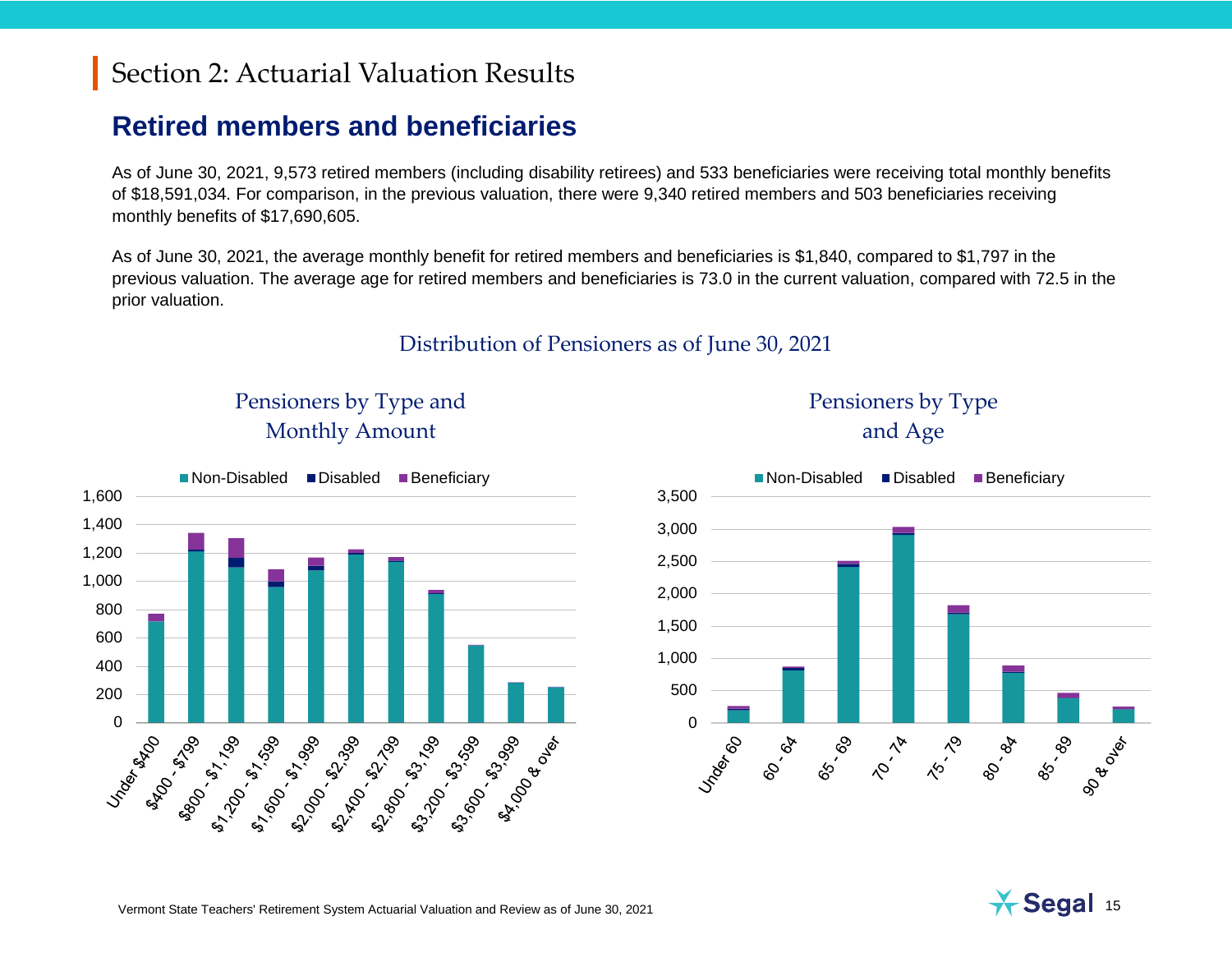#### **Historical plan population**

The chart below demonstrates the progression of the active population over the last ten years. The chart also shows the growth among the retired population over the same time period.

|                              |        | <b>Active Members</b> |                           | <b>Retired Members<sup>*</sup></b> |                |                                            |
|------------------------------|--------|-----------------------|---------------------------|------------------------------------|----------------|--------------------------------------------|
| <b>Year Ended</b><br>June 30 | Count  | Average<br>Age        | Average<br><b>Service</b> | Count                              | Average<br>Age | Average<br><b>Monthly</b><br><b>Amount</b> |
| 2012                         | 10,262 | 46.9                  | 13.1                      | 7,014                              | $ -$           | \$1,482                                    |
| 2013                         | 10,101 | 46.6                  | 13.1                      | 7,356                              | $ -$           | 1,514                                      |
| 2014                         | 9,952  | 46.5                  | 13.2                      | 7,674                              | 69.7           | 1,547                                      |
| 2015                         | 9,585  | 46.2                  | 12.9                      | 8,006                              | 70.0           | 1,614                                      |
| 2016                         | 9,919  | 45.9                  | 12.7                      | 8,259                              | 70.8           | 1,641                                      |
| 2017                         | 10,028 | 45.8                  | 12.6                      | 8,581                              | 71.2           | 1,683                                      |
| 2018                         | 9,892  | 45.7                  | 12.6                      | 8,809                              | 71.7           | 1,726                                      |
| 2019                         | 9,862  | 45.7                  | 12.7                      | 9,040                              | 72.1           | 1,771                                      |
| 2020                         | 9,996  | 45.4                  | 12.4                      | 9,340                              | 72.5           | 1,830                                      |
| 2021                         | 9,955  | 45.3                  | 12.3                      | 9,573                              | 72.8           | 1,874                                      |

#### Member Data Statistics: 2012 – 2021

\* Not including beneficiaries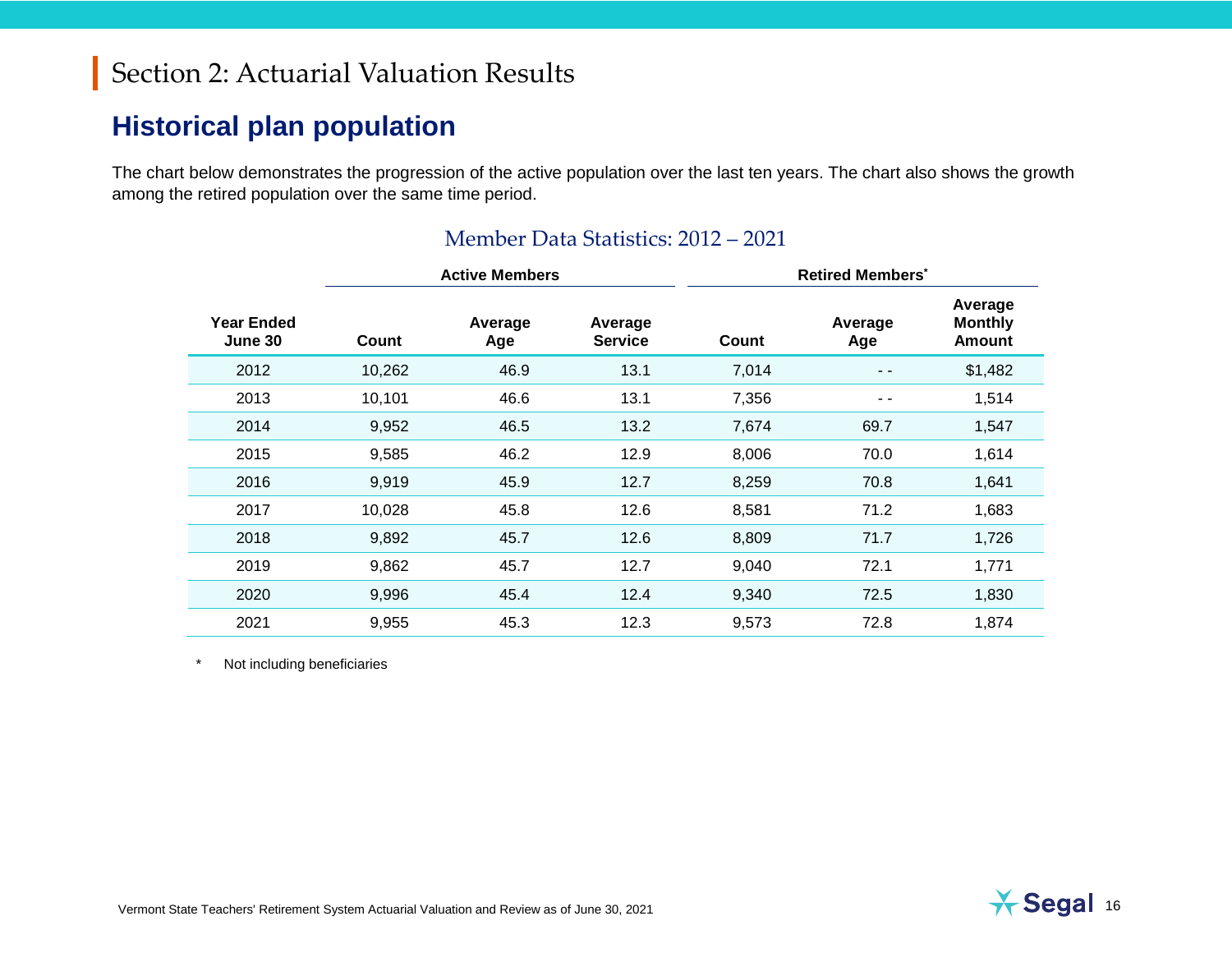#### **Financial information**

Retirement plan funding anticipates that, over the long term, both contributions and investment earnings (less investment fees and administrative expenses) will be needed to cover benefit payments. Retirement plan assets change as a result of the net impact of these income and expense components. Benefits have exceeded employer and member contributions for the most recent period shown. Benefits were 1.2 times employer and member contributions.

Additional financial information, including a summary of these transactions for the valuation year, is presented in *Section 3, Exhibits C, D* and *E*.



Comparison of Contributions to Benefits Paid for Years Ended June 30, 2012 – 2021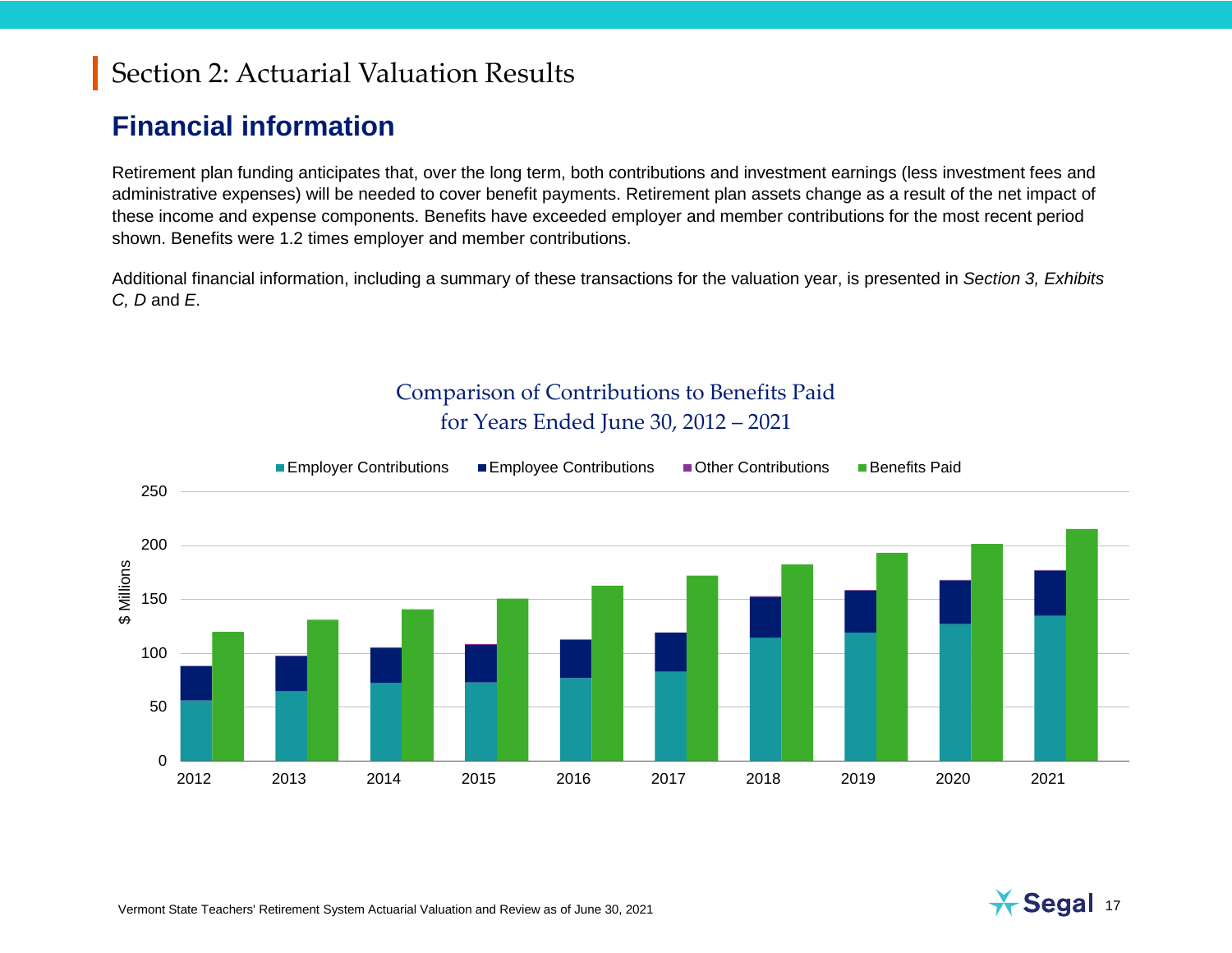It is desirable to have level and predictable plan costs from one year to the next. For this reason, the Board has adopted an asset valuation method that gradually adjusts to market value. Under this valuation method, the full value of market fluctuation is not recognized in a single year and, as a result, the asset value and the plan costs are more stable. The amount of the adjustment to recognize market value is treated as income, which may be positive or negative. Realized and unrealized gains and losses are treated equally and, therefore, the sale of assets has no immediate effect on the actuarial value.

#### Determination of Actuarial Value of Assets for Year Ended June 30, 2021

|              | Actuarial value of assets, June 30, 2020                            |                 | \$2,035,713,611 |
|--------------|---------------------------------------------------------------------|-----------------|-----------------|
| $\mathbf{2}$ | Net new money*, including expected investment income (7.00%)        |                 | 98,151,456      |
| 3            | Preliminary asset value: $1 + 2$                                    |                 | 2,133,865,067   |
| 4            | Smoothing adjustment                                                |                 |                 |
|              | Market value, June 30, 2021<br>(a)                                  | \$2,422,793,508 |                 |
|              | (b)<br>Preliminary asset value                                      | 2,133,865,067   |                 |
|              | Unrecognized appreciation<br>(c)                                    | 288,928,441     |                 |
|              | (d)<br>Adjustment                                                   | X 20%           | 57,785,688      |
| 5.           | Actuarial value of assets, June 30, 2021: 3 + 4d                    |                 | \$2,191,650,755 |
| 6            | Actuarial value of assets as a percentage of market value: 5 / 4(a) |                 | 90.46%          |

\* Net new money is comprised of contributions, interest, and dividends, less benefit payments and expenses.

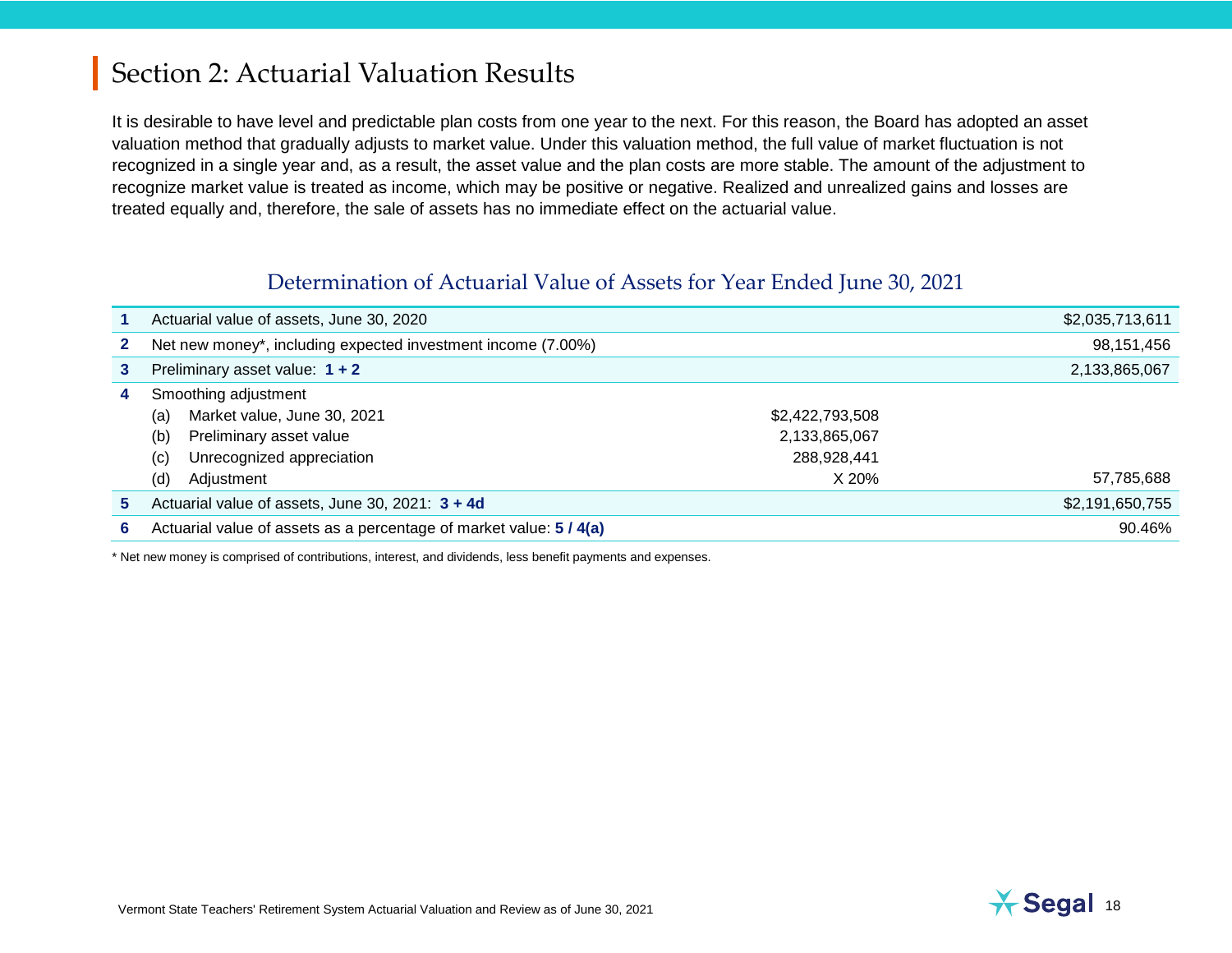Both the actuarial value and market value of assets are representations of the Plan's financial status. As investment gains and losses are gradually taken into account, the actuarial value of assets tracks the market value of assets. The actuarial asset value is significant because the System's liabilities are compared to these assets to determine what portion, if any, remains unfunded. Amortization of the unfunded actuarial accrued liability is an important element in determining the contribution requirement.

#### Actuarial Value of Assets vs. Market Value of Assets as of June 30, 2012 – 2021



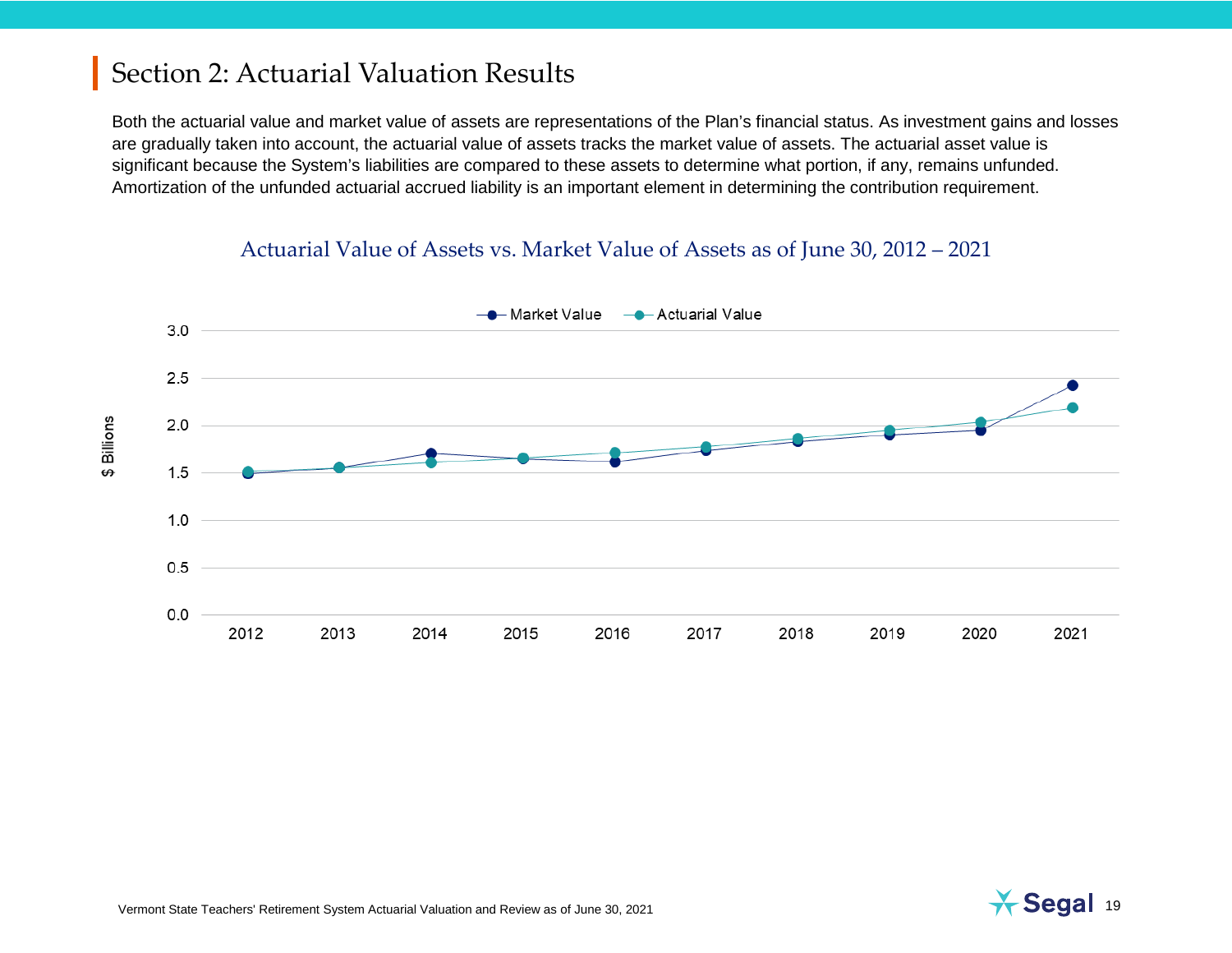#### <span id="page-19-0"></span>**Actuarial experience**

To calculate the actuarially determined contribution (ADC), assumptions are made about future events that affect the amount and timing of benefits to be paid and assets to be accumulated. Each year actual experience is measured against the assumptions. If overall experience is more favorable than anticipated (an actuarial gain), the ADC will decrease relative to the previous year. On the other hand, the ADC will increase if overall actuarial experience is less favorable than expected (an actuarial loss).

Taking account of experience gains or losses in one year without making a change in assumptions reflects the belief that the single years' experience was a short-term development and that, over the long term, experience will return to the original assumptions. For contribution requirements to remain stable, assumptions should approximate experience.

If assumptions are changed, the contribution requirement is adjusted to take into account a change in experience anticipated for all future years.

The net experience gain is \$12,086,774, which includes \$57,785,688 from investment gains and \$45,698,914 in losses from all other sources. The net experience variation from individual sources other than investments was 1.1% of the actuarial accrued liability. A discussion of the major components of the actuarial experience is on the following pages.

#### Actuarial Experience for Year Ended June 30, 2021

| Net gain from investments*     | \$57,785,688 |
|--------------------------------|--------------|
| Net loss from other experience | -45,698,914  |
| Net experience gain: $1 + 2$   | \$12,086,774 |

<sup>∗</sup> Details on next page

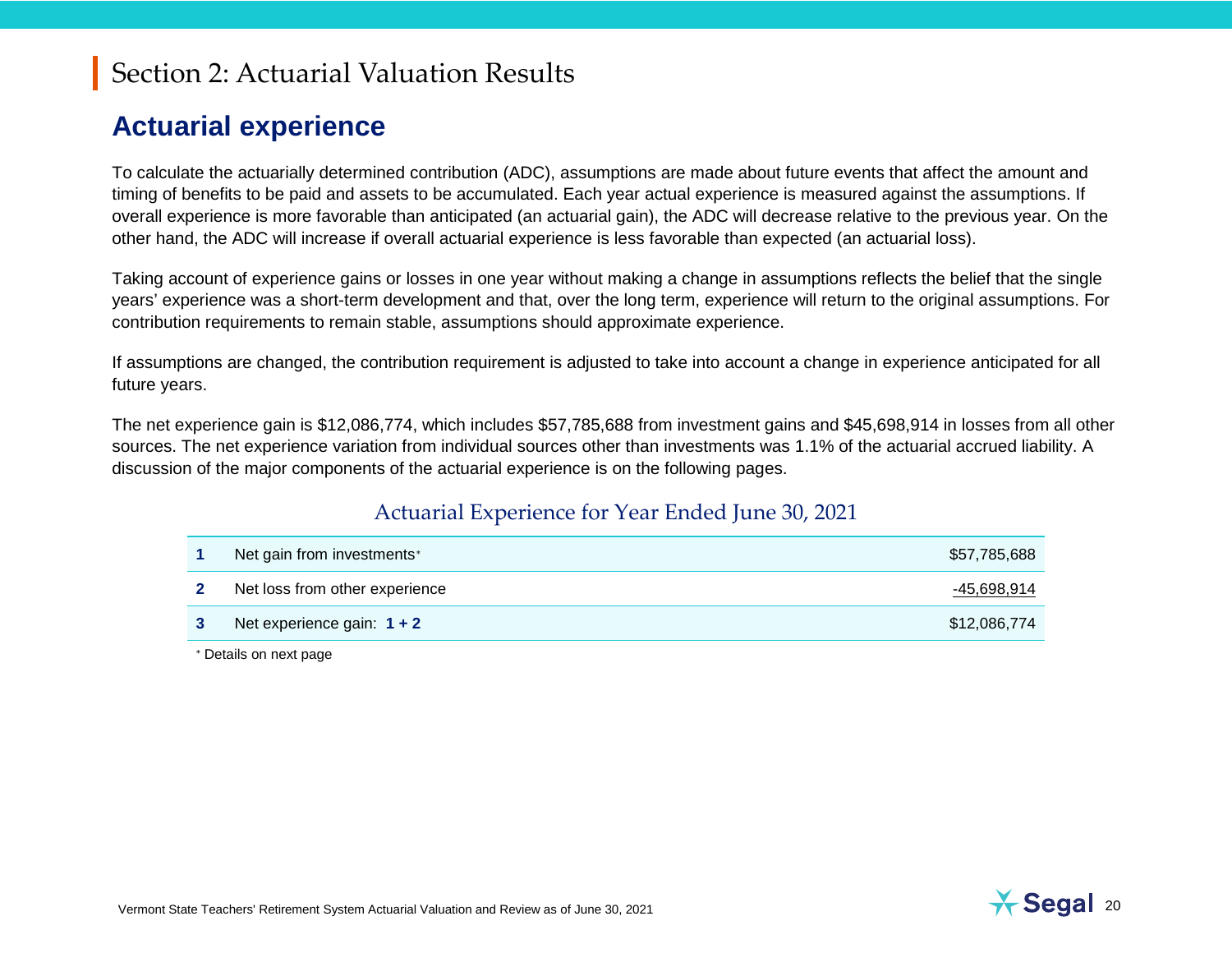#### **Investment experience**

A major component of projected asset growth is the assumed rate of return. The assumed return should represent the expected longterm rate of return, based on the System's investment policy. The rate of return on the market value of assets was 26.64% for the year ended June 30, 2021.

For valuation purposes, the assumed rate of return on the actuarial value of assets for the year ended June 30, 2021, is 7.00%. The actual rate of return on an actuarial basis for the 2021 plan year was 9.87%. Since the actual return for the year was more than the assumed return, the System experienced an actuarial gain during the year ended June 30, 2021, with regard to its investments.

|   |                                   | <b>Year Ended</b><br>June 30, 2021 |                        |  |
|---|-----------------------------------|------------------------------------|------------------------|--|
|   |                                   | <b>Market Value</b>                | <b>Actuarial Value</b> |  |
|   | Investment income                 | \$514,152,415                      | \$198,785,933          |  |
| 2 | Average value of assets           | 1,930,065,488                      | 2,014,289,217          |  |
| 3 | Rate of return: $1 \div 2$        | 26.64%                             | 9.87%                  |  |
| 4 | Assumed rate of return            | 7.00%                              | 7.00%                  |  |
| 5 | Expected investment income: 2 x 4 | \$135,104,584                      | \$141,000,245          |  |
| 6 | Actuarial gain/(loss): $1 - 5$    | \$379,047,831                      | \$57,785,688           |  |

#### Investment Experience

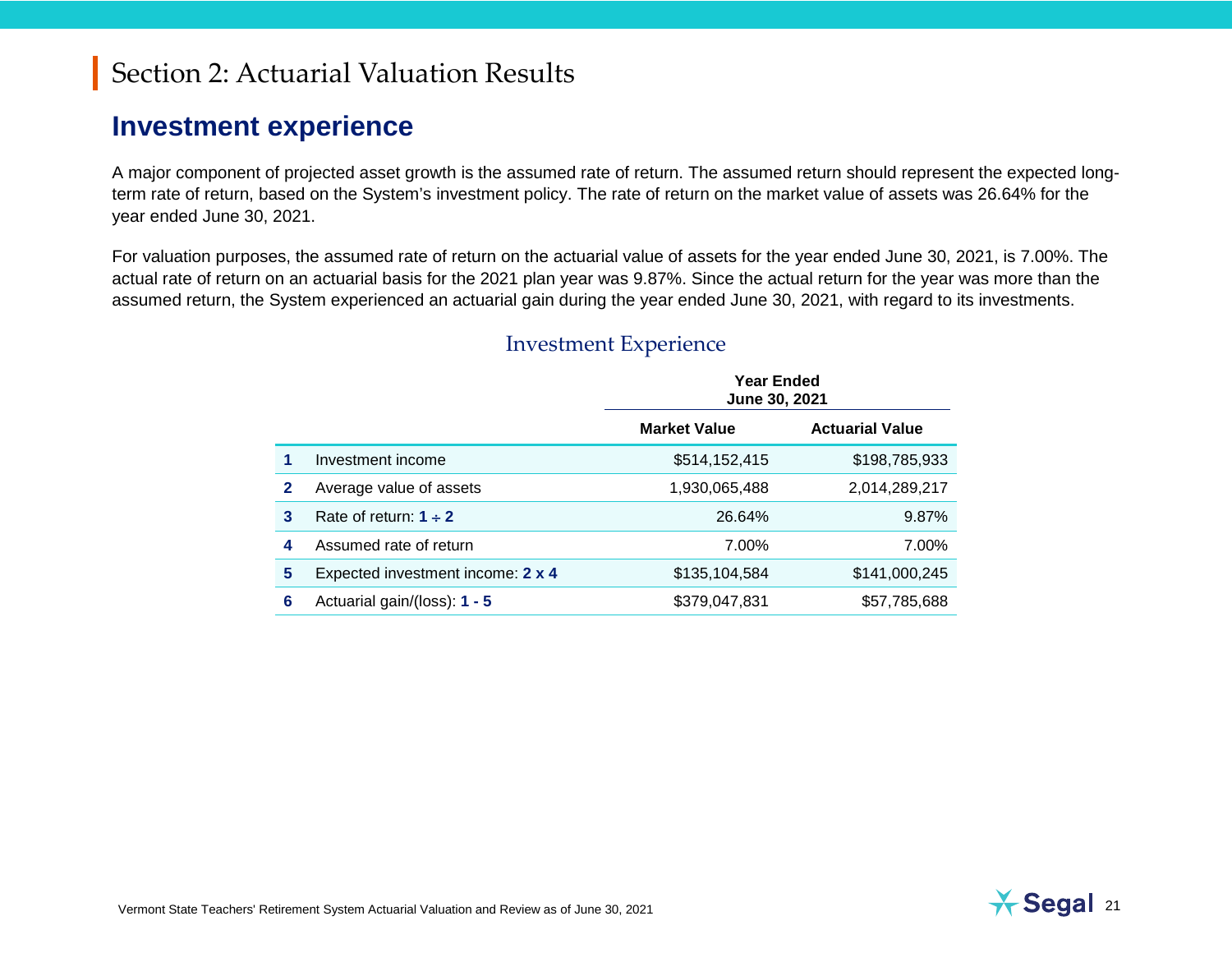Because actuarial planning is long term, it is useful to see how the assumed investment rate of return has followed actual experience over time. The chart below shows the rate of return on an actuarial basis compared to the actual market value investment return for the last 20 years, including averages over select time periods.

|                                 | <b>Actuarial Value</b><br><b>Investment Return</b> |                | <b>Market Value</b><br><b>Investment Return</b> |                                     |                                      | <b>Actuarial Value</b><br><b>Investment Return</b> |                | <b>Market Value</b><br><b>Investment Return</b> |                |
|---------------------------------|----------------------------------------------------|----------------|-------------------------------------------------|-------------------------------------|--------------------------------------|----------------------------------------------------|----------------|-------------------------------------------------|----------------|
| Year<br><b>Ended</b><br>June 30 | Amount                                             | <b>Percent</b> | <b>Amount</b>                                   | <b>Percent</b>                      | Year<br><b>Ended</b><br>June 30      | Amount                                             | <b>Percent</b> | <b>Amount</b>                                   | <b>Percent</b> |
| 2002                            | \$74,521,272                                       | 6.71%          | -\$50,765,984                                   | $-4.50%$                            | 2012                                 | \$91,041,364                                       | 6.25%          | \$31,182,310                                    | 2.09%          |
| 2003                            | 73,318,724                                         | 6.34           | 57,742,544                                      | 5.48                                | 2013                                 | 99,823,830                                         | 6.72           | 127,041,593                                     | 8.70           |
| 2004                            | 92,527,288                                         | 7.68           | 172,235,639                                     | 15.86                               | 2014                                 | 125,880,755                                        | 8.29           | 219,532,643                                     | 14.44          |
| 2005                            | 102,130,985                                        | 8.05           | 120,839,819                                     | 9.83                                | 2015                                 | 103,064,276                                        | 6.50           | $-1,244,071$                                    | $-0.07$        |
| 2006                            | 112,662,977                                        | 8.44           | 136,026,631                                     | 10.35                               | 2016                                 | 110,878,140                                        | 6.79           | 24,710,920                                      | 1.52           |
| 2007                            | 148,468,597                                        | 10.53          | 250,776,668                                     | 17.74                               | 2017                                 | 123,782,547                                        | 7.34           | 178,144,379                                     | 11.20          |
| 2008                            | 105,606,299                                        | 6.94           | -103,733,250                                    | $-6.38$                             | 2018                                 | 122,579,470                                        | 7.02           | 129,866,264                                     | 7.61           |
| 2009                            | $-177, 198, 490$                                   | $-11.23$       | $-302,070,164$                                  | $-20.49$                            | 2019                                 | 126,427,866                                        | 6.87           | 113,804,311                                     | 6.30           |
| 2010                            | 90,911,582                                         | 6.75           | 214,806,420                                     | 19.22                               | 2020                                 | 123,556,188                                        | 6.40           | 85,703,874                                      | 4.55           |
| 2011                            | 129,010,590                                        | 9.32           | 268, 197, 459                                   | 20.97                               | 2021                                 | 198,785,933                                        | 9.87           | 514, 152, 415                                   | 26.64          |
|                                 |                                                    |                |                                                 |                                     | Most recent five-year average return |                                                    | 7.54%          |                                                 | 11.46%         |
|                                 |                                                    |                |                                                 | Most recent ten-year average return |                                      | 7.25%                                              |                | 8.47%                                           |                |
|                                 |                                                    |                |                                                 | Most recent 15-year average return  |                                      | 6.31%                                              |                | 7.39%                                           |                |
|                                 |                                                    |                |                                                 | Most recent 20-year average return  |                                      | 6.55%                                              |                | 7.41%                                           |                |

#### Investment Return – Actuarial Value vs. Market Value: 2002 - 2021

Note: Each year's yield is weighted by the average asset value in that year.

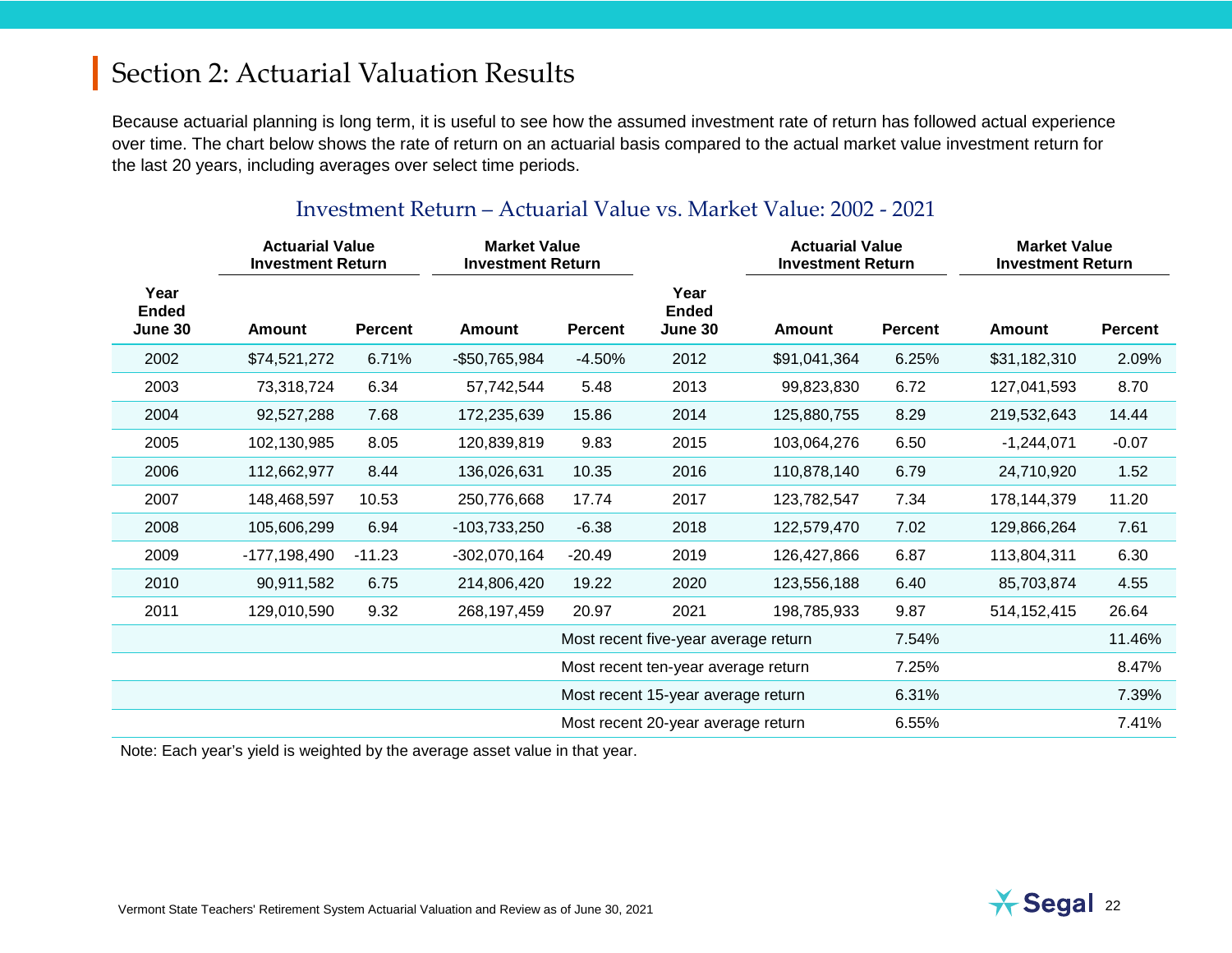*Section 2, Financial Information* described the actuarial asset valuation method that gradually recognizes fluctuations in the market value rate of return. The goal of this is to stabilize the actuarial rate of return and to produce more level pension plan costs.

#### Market and Actuarial Rates of Return for Years Ended June 30, 2012 - 2021



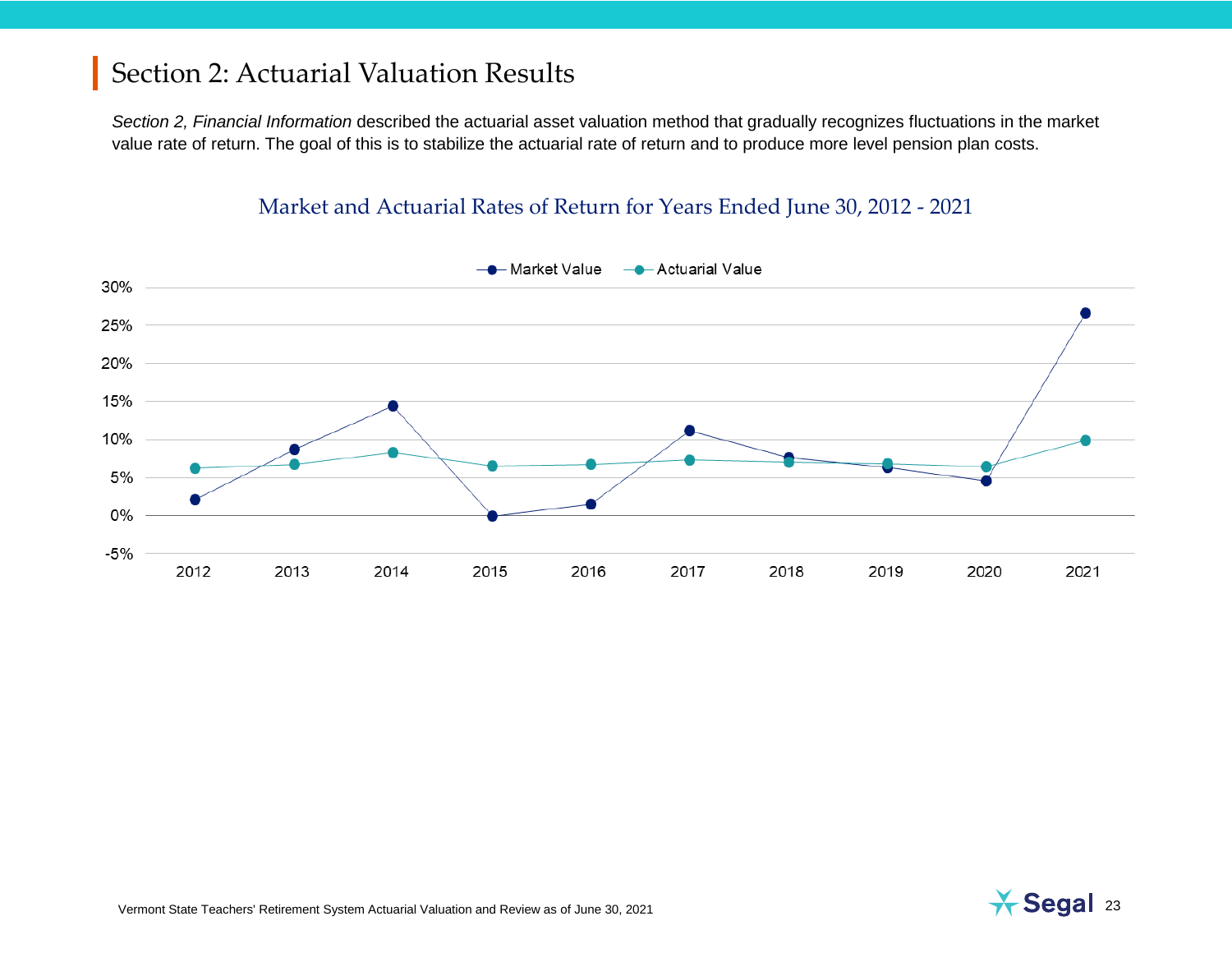#### **Administrative expenses**

There was no provision for administrative expenses in the determination of the actuarially determined contribution for the year ending June 30, 2021.

#### **Other experience**

There are other differences between the expected and the actual experience that appear when the new valuation is compared with the projections from the previous valuation. These include:

- the extent of turnover among members,
- retirement experience (earlier or later than projected),
- mortality (more or fewer deaths than projected),
- the number of disability retirements (more or fewer than projected),
- actual COLAs paid (more or less than assumed), and
- salary and service increases (greater or smaller than projected).

The net loss from this other experience for the year ended June 30, 2021, amounted to \$45,698,914, which is 1.1% of the actuarial accrued liability.

#### Experience Gain/(Loss) Due to Changes In Experience Other than Investments for Year Ended June 30, 2021

| Net turnover                                                  | $-$10,518,767$ |
|---------------------------------------------------------------|----------------|
| Retirement                                                    | $-16,872,089$  |
| Mortality                                                     | 1,761,346      |
| Disability retirements                                        | $-560,942$     |
| Salary increases and service increases for continuing actives | 9,493,027      |
| COLA experience*                                              | $-22,593,555$  |
| <b>Miscellaneous</b>                                          | $-6,407,934$   |
| Total                                                         | $-$45,698,914$ |

\*COLA experience loss is due to actual 2022 COLAs being greater than expected (4.60% actual vs 2.40% expected for Group A members, 2.30% actual vs 1.35% expected for Group C members).

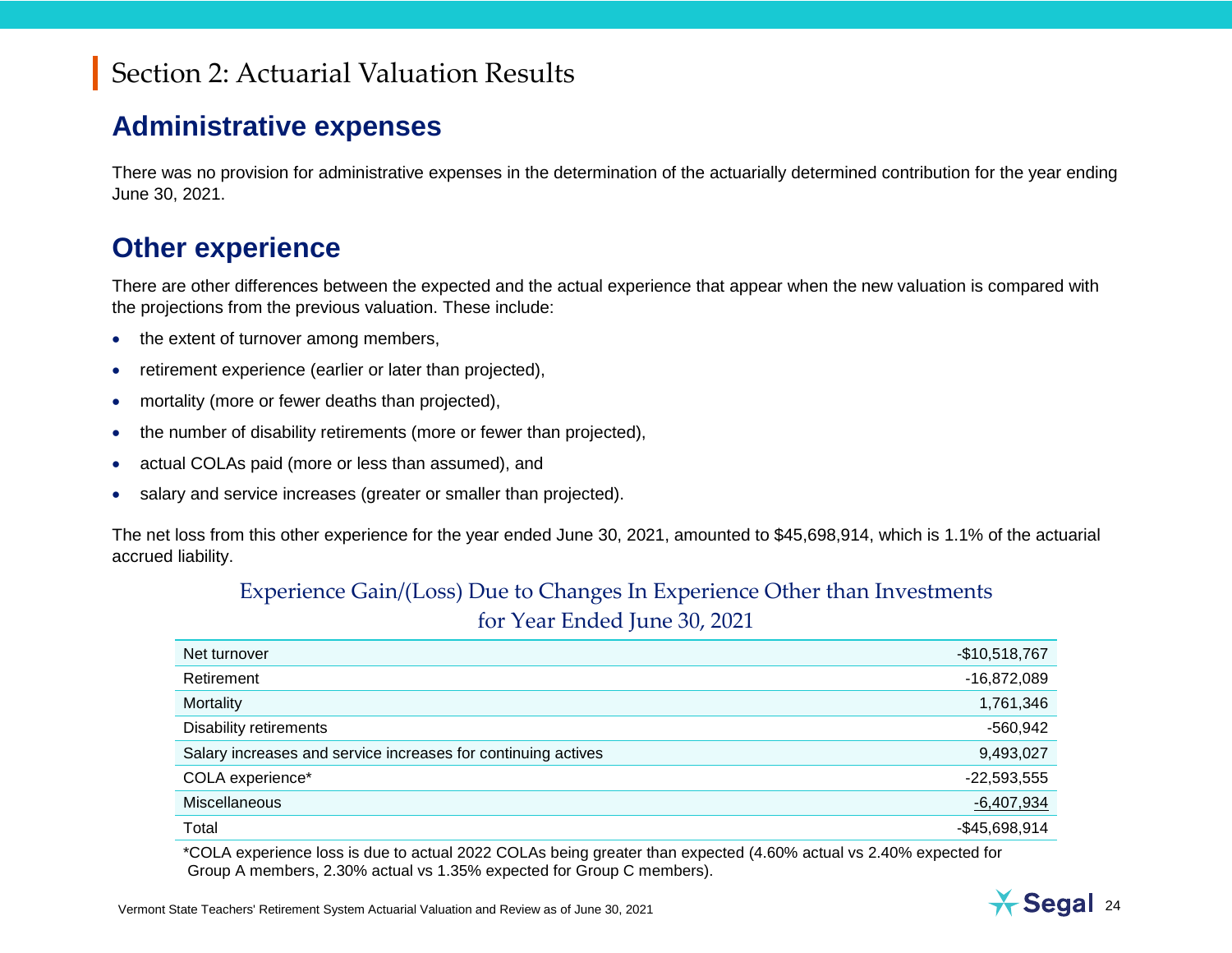#### **Changes in the actuarial accrued liability**

The actuarial accrued liability as of June 30, 2021, is \$4,124,014,660, an increase of \$173,011,683, or 4.4%, from the actuarial accrued liability as of the prior valuation date. The liability is expected to grow each year with normal cost and interest, and to decline due to benefit payments made. Additional fluctuations can occur due to actual experience that differs from expected (as discussed previously) and changes in assumptions.

#### **Actuarial assumptions**

Effective July 1, 2021, an administrative expense assumption equal to 0.40% of projected payroll was established. Details on actuarial assumptions and methods are in *Section 4, Exhibit I.*

#### **Plan provisions**

There were no changes in plan provisions since the prior valuation. A summary of plan provisions is in *Section 4, Exhibit II*.

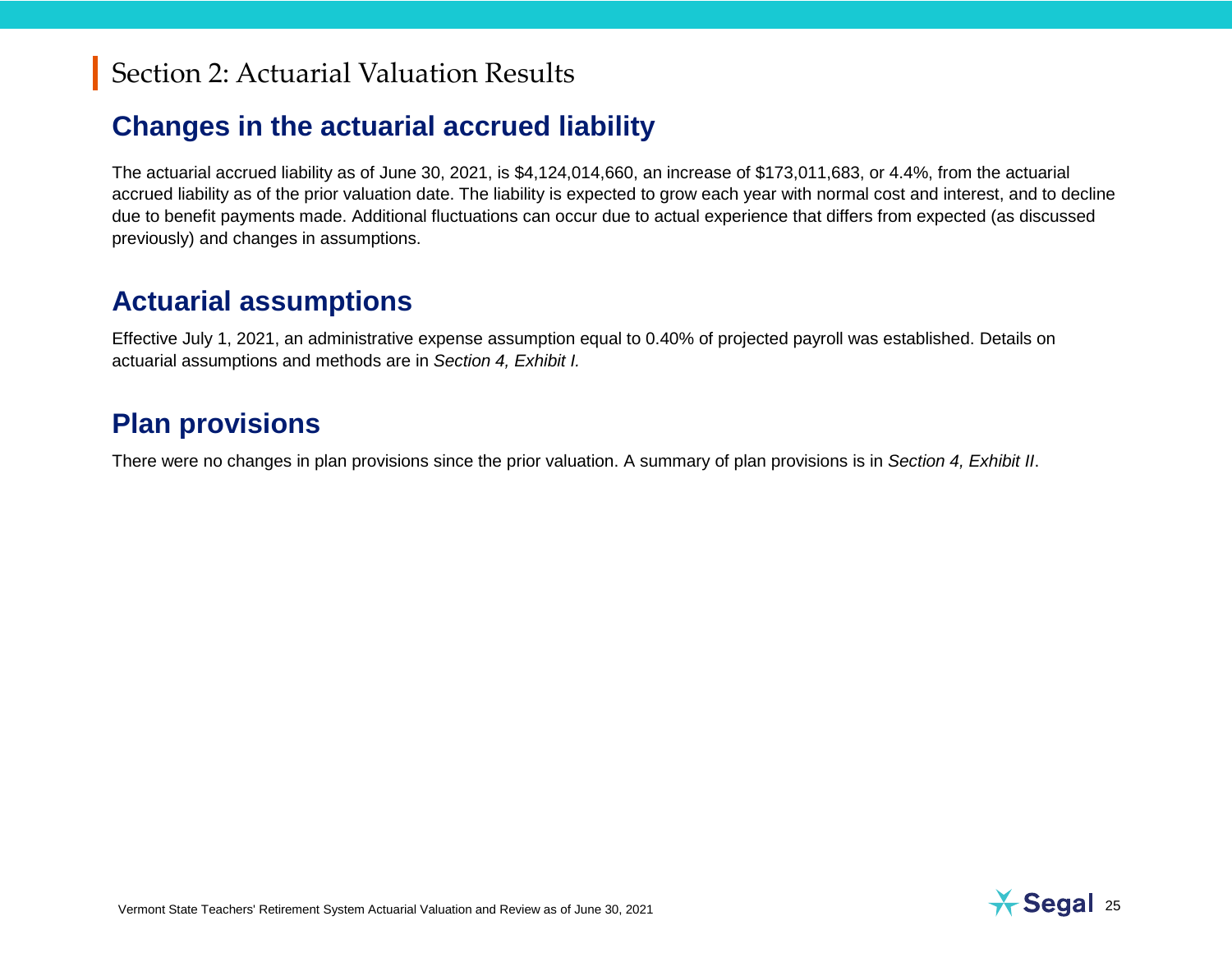#### **Development of unfunded actuarial accrued liability**

Development of Unfunded Actuarial Accrued Liability

for Year Ended June 30, 2021

|              | Unfunded actuarial accrued liability at beginning of year |                | \$1,933,289,366  |
|--------------|-----------------------------------------------------------|----------------|------------------|
| $\mathbf{2}$ | Normal cost at beginning of year                          |                | 72,122,496       |
| 3            | <b>Total contributions</b>                                |                | $-177, 140, 108$ |
| 4            | Interest                                                  |                |                  |
|              | • For whole year on $1 + 2$                               | \$140,378,830  |                  |
|              | • For half year on 3                                      | $-6,199,905$   |                  |
|              | <b>Total interest</b>                                     |                | 134,178,925      |
| 5            | Expected unfunded actuarial accrued liability             |                | \$1,962,450,679  |
| 6            | Changes due to:                                           |                |                  |
|              | • (Gain)/loss                                             | $-$12,086,774$ |                  |
|              | • Assumptions                                             | 0              |                  |
|              | • Funding method                                          | 0              |                  |
|              | • Plan provisions                                         | <u>0</u>       |                  |
|              | Total changes                                             |                | $-12,086,774$    |
|              | Unfunded actuarial accrued liability at end of year       |                | \$1,950,363,905  |

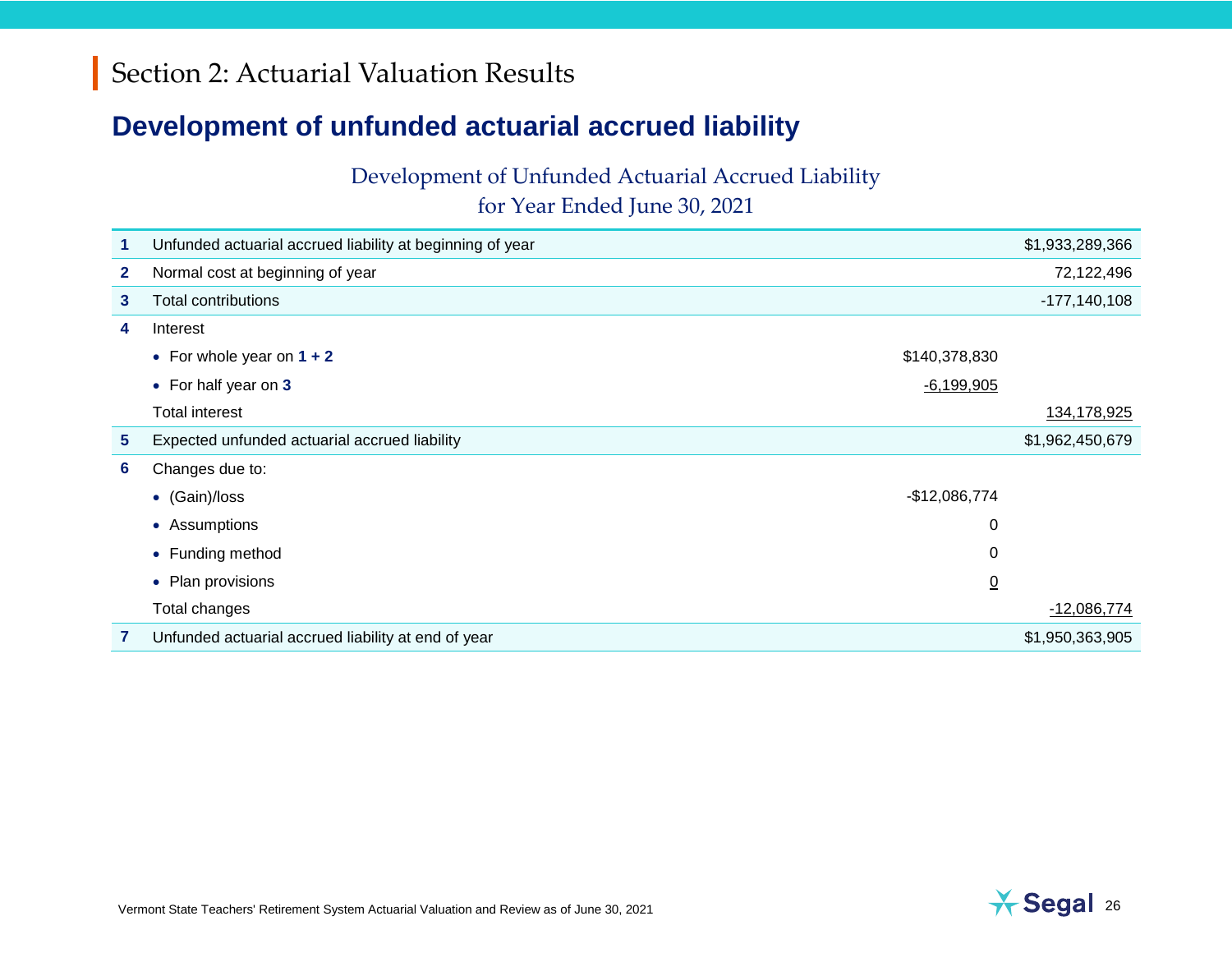#### **Actuarially determined contribution**

The actuarially determined contribution is equal to the employer normal cost payment and a payment on the unfunded actuarial accrued liability. The statute governing the System specifies the funding policy used to calculate the actuarially determined contribution based on a closed amortization period ending on June 30, 2038. As of July 1, 2021, there are 17 years remaining on this schedule.

The actuarially determined contribution for the fiscal year ending June 30, 2022, is \$196,206,504 as determined with the June 30, 2020, actuarial valuation. The results of this June 30, 2021, actuarial valuation are used to determine the actuarially determined contribution for the fiscal year ending June 30, 2023, and to estimate the actuarially determined contribution for the fiscal year ending June 30, 2024, as shown in *Section 2, Projection of actuarially determined contribution for following two fiscal years*.

The preliminary contribution requirement as of July 1, 2021, is based on the data previously described, the actuarial assumptions and Plan provisions described in *Section 4*, including all changes affecting future costs adopted at the time of the actuarial valuation, and actuarial gains and losses.

|                |                                                                       | <b>Year Beginning July 1</b> |              |                 |              |  |
|----------------|-----------------------------------------------------------------------|------------------------------|--------------|-----------------|--------------|--|
|                |                                                                       | 2021                         |              | 2020            |              |  |
|                |                                                                       | <b>Amount</b>                | % of Payroll | <b>Amount</b>   | % of Payroll |  |
|                | Total normal cost, adjusted for timing*                               | \$75,935,150                 | 11.01%       | \$74,604,090    | 11.02%       |  |
| $\mathbf{2}$   | Administrative expenses                                               | 2,759,765                    | 0.40%        | N/A             | N/A          |  |
| 3              | Expected employee contributions                                       | $-37,779,415$                | $-5.48%$     | $-36,835,611$   | $-5.44%$     |  |
| 4              | Employer normal cost: $1 + 2 + 3$                                     | \$40,915,500                 | 5.93%        | \$37,768,479    | 5.58%        |  |
| 5              | Actuarial accrued liability                                           | 4,142,014,660                |              | 3,969,002,977   |              |  |
| 6              | Actuarial value of assets                                             | 2,191,650,755                |              | 2,035,713,611   |              |  |
| $\overline{7}$ | Unfunded actuarial accrued liability: $5 - 6$                         | \$1,950,363,905              |              | \$1,933,289,366 |              |  |
| 8              | Payment on unfunded actuarial accrued liability, adjusted for timing* | \$158,194,853                | 22.93%       | \$150,629,709   | 22.24%       |  |
| 9              | Preliminary contribution requirement: 4 + 8                           | \$199,110,353                | 28.86%       | \$188,398,188   | 27.82%       |  |
| 10             | Projected payroll                                                     | \$689,941,252                |              | \$677,307,350   |              |  |

#### Preliminary Contribution Requirement

\* Contributions are assumed to be paid at the middle of the year.

Vermont State Teachers' Retirement System Actuarial Valuation and Review as of June 30, 2021 27

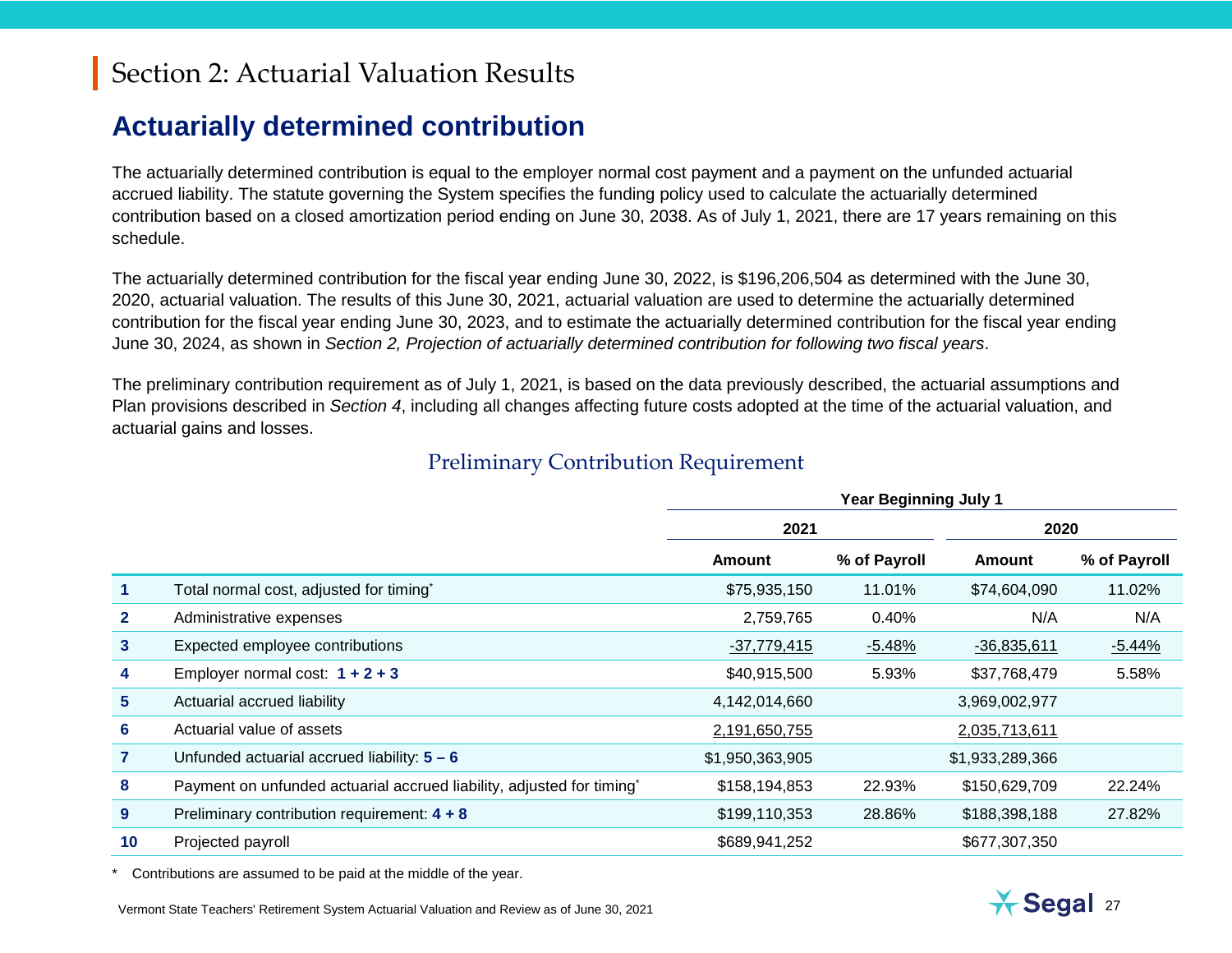### **Reconciliation of actuarially determined contribution**

The chart below details the changes in the preliminary contribution requirement from the prior valuation to the current year's valuation.

#### Reconciliation of Preliminary Contribution Requirement from July 1, 2020 to July 1, 2021

|                                                                                      | Amount        | % of Payroll |
|--------------------------------------------------------------------------------------|---------------|--------------|
| Preliminary Contribution Requirement as of July 1, 2020                              | \$188,398,188 | 27.82%       |
| • Effect of plan amendment(s)                                                        | 0             | 0.00%        |
| • Effect of change in asset method                                                   | 0             | 0.00%        |
| • Effect of expected change in amortization payment due to payroll growth            | 4,518,891     | 0.67%        |
| • Effect of expected change in amortization method                                   | 0             | $0.00\%$     |
| • Effect of change in actuarial assumptions                                          | 0             | 0.00%        |
| • Effect of total contributions (more)/less than actuarially determined contribution | 4,037,431     | 0.60%        |
| • Effect of investment (gain)/loss                                                   | $-4,687,022$  | $-0.69%$     |
| • Effect of other gains and losses on accrued liability                              | 3,706,658     | 0.55%        |
| • Effect of change in administrative expenses                                        | 2,759,765     | 0.40%        |
| • Net effect of other changes, including composition and number of members, payroll* | 376,442       | $-0.49%$     |
| Total change                                                                         | \$10,712,165  | 1.04%        |
| Preliminary Contribution Requirement as of July 1, 2021                              | 199,110,353   | 28.86%       |

\* The percent of payroll value includes the effect of the change in projected payroll basis.

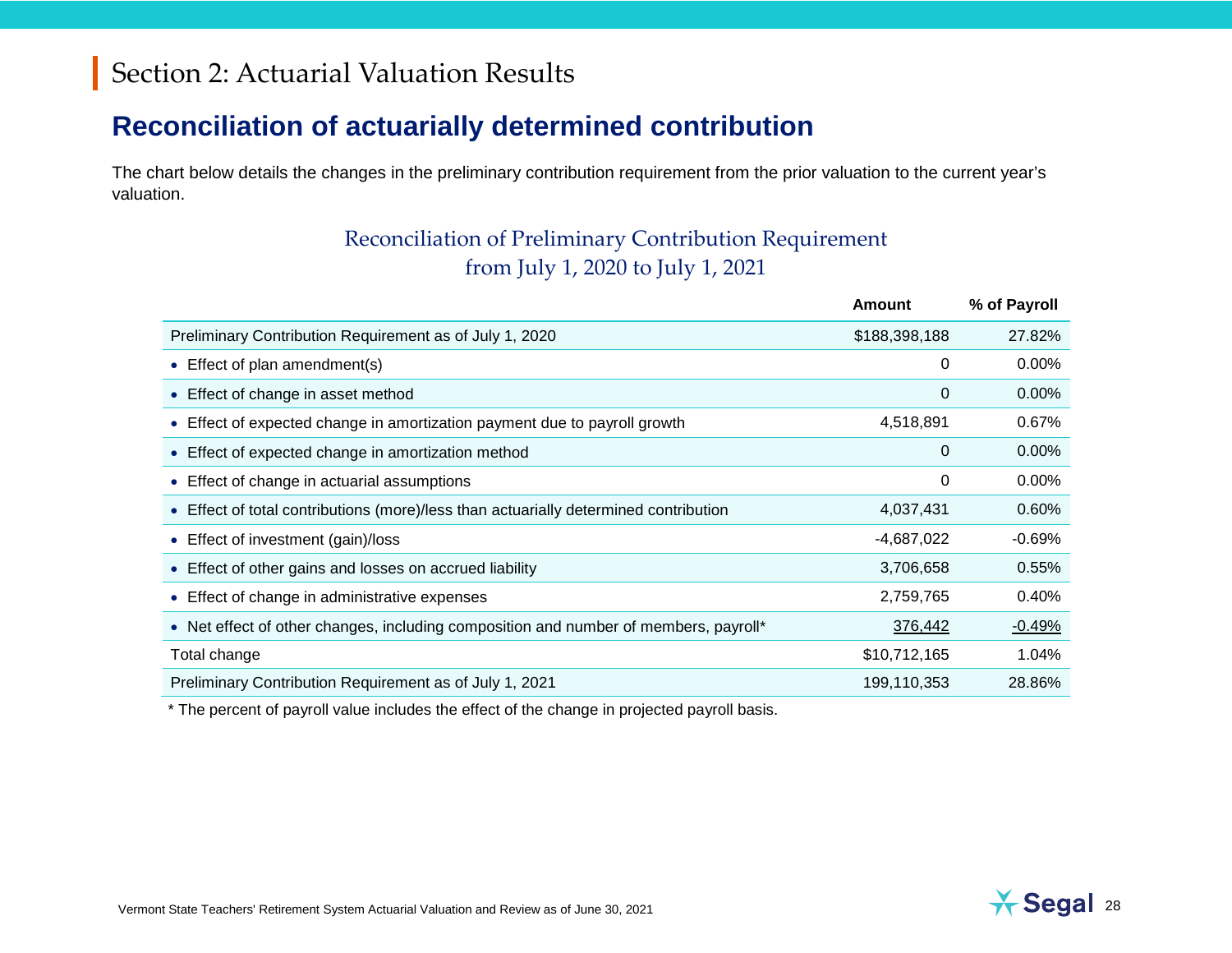#### **Amortization schedule for unfunded actuarial accrued liability – schedule of contributions required by statute**

A schedule of projected future unfunded actuarial accrued liability payments, calculated as required by state statute, and projected funded percentages is shown below.

| As of<br>July 1 | <b>Balance</b>  | <b>Amortization Payment*</b><br>(Year Following) | <b>Funded</b><br>Percentage |
|-----------------|-----------------|--------------------------------------------------|-----------------------------|
| 2021            | \$1,950,363,905 | \$157,304,971                                    | 52.91%                      |
| 2022            | 1,924,171,851   | 163,018,686                                      | 54.74%                      |
| 2023            | 1,890,236,041   | 167,909,246                                      | 56.85%                      |
| 2024            | 1,848,865,889   | 172,946,524                                      | 59.02%                      |
| 2025            | 1,799,389,226   | 178,134,920                                      | 61.28%                      |
| 2026            | 1,741,082,278   | 183,478,967                                      | 63.62%                      |
| 2027            | 1,673,165,918   | 188,983,336                                      | 66.05%                      |
| 2028            | 1,594,801,649   | 194,652,836                                      | 68.57%                      |
| 2029            | 1,505,087,305   | 200,492,421                                      | 71.19%                      |
| 2030            | 1,403,052,443   | 206,507,194                                      | 73.92%                      |
| 2031            | 1,287,653,412   | 212,702,410                                      | 76.75%                      |
| 2032            | 1,157,768,067   | 219,083,482                                      | 79.70%                      |
| 2033            | 1,012,190,116   | 225,655,987                                      | 82.76%                      |
| 2034            | 849,623,057     | 232,425,666                                      | 85.95%                      |
| 2035            | 668,673,692     | 239,398,436                                      | 89.26%                      |
| 2036            | 467,845,183     | 246,580,389                                      | 92.71%                      |
| 2037            | 245,529,608     | 253,977,801                                      | 96.29%                      |
| 2038            | 0               | 0                                                | 100.00%                     |

#### Unfunded Liability Amortization Schedule

\* The annual payment to amortize the unfunded actuarial liability is calculated based upon installments increasing at a rate of 3% per year.

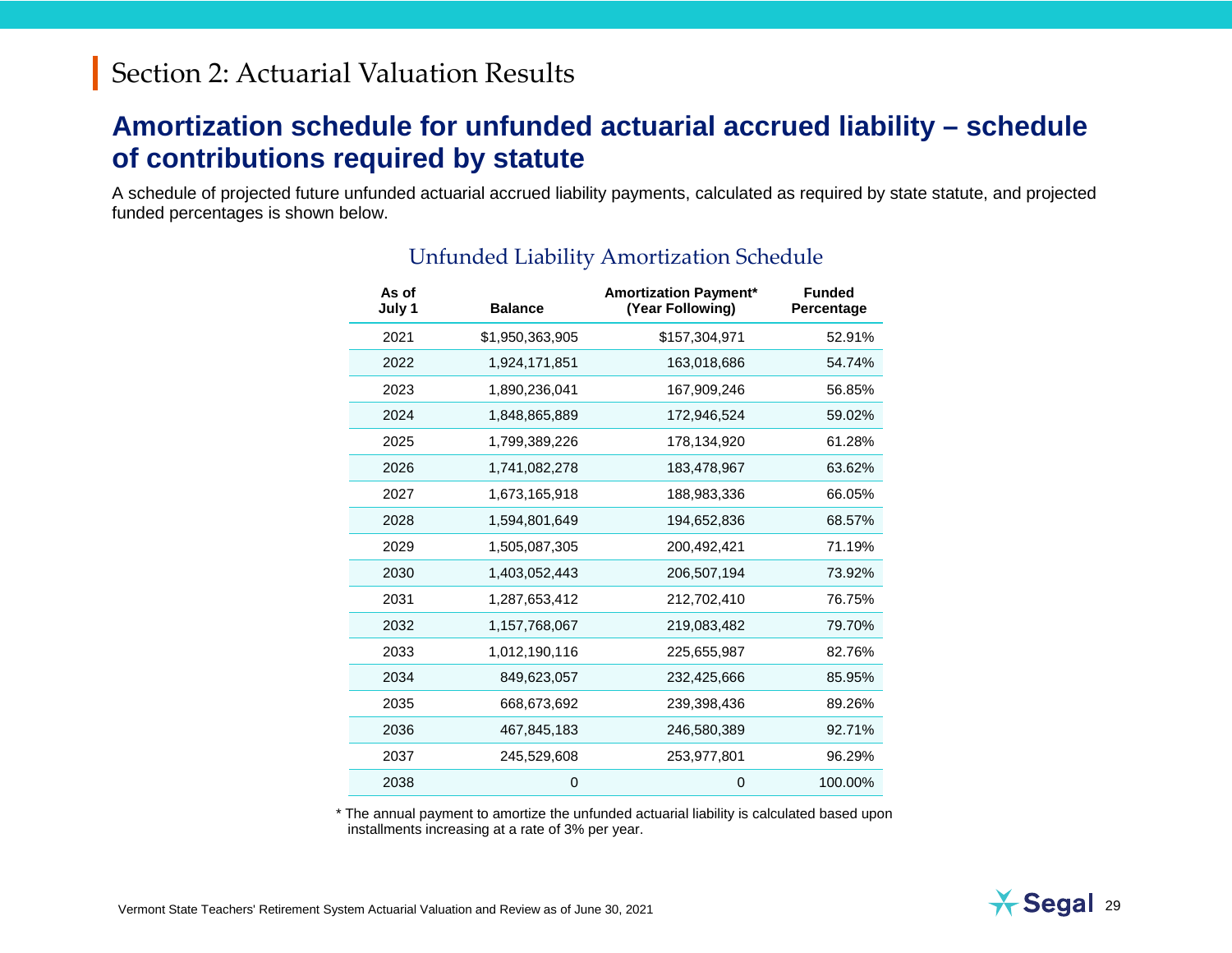#### **Projection of actuarially determined contribution for following two fiscal years**

On the basis of the June 30, 2021 actuarial valuation, the employer normal cost rate is 5.93%. This rate is applied to the projected payrolls for fiscal 2023 and fiscal 2024 to determine the employer normal cost for each year. The payment on the unfunded liability is added to the employer normal cost to determine the actuarially determined contribution for the fiscal year ending June 30, 2023, and to estimate the actuarially determined contribution for the fiscal year ending June 30, 2024, as shown below. The final actuarially determined contribution for fiscal 2024 will be determined with the next valuation.

|                                     | <b>Projected Contributions</b> |                                            |                                  |                              |               |  |
|-------------------------------------|--------------------------------|--------------------------------------------|----------------------------------|------------------------------|---------------|--|
| <b>Fiscal Year Ended</b><br>June 30 | <b>Projected</b><br>Pavroll*   | <b>Employer Normal</b><br><b>Cost Rate</b> | Employer<br><b>Normal Cost**</b> | <b>Unfunded</b><br>Liability | <b>Total</b>  |  |
| 2023                                | \$710,639,490                  | 5.93%                                      | \$42,142,965                     | \$163,018,686                | \$205,161,651 |  |
| 2024                                | 731.958.674                    | 5.93%                                      | 43,407,253                       | 167.909.246                  | 211,316,499   |  |

#### Actuarially Determined Contribution: 2023 - 2024

\* In these projections, total payroll is assumed to increase by 3% each year.

\*\*As time goes on, more employees will contribute at 6% versus 5%, increasing the average employee contribution rate. The portion of normal cost paid by employees will increase in future years, lowering the employer's normal cost and percentage of payroll from what is shown.

Pursuant to Section 1944, subsection (b)(2), of Title 16, Chapter 55, Vermont Statutes Annotated, if expected employee contributions were 5.00% for all Group C active members, the employer normal cost rate would be 6.41%, which would result in an employer normal cost for fiscal 2023 of \$45,523,788 and a total employer contribution requirement of \$208,542,474. For fiscal 2024, the total employer contribution requirement would be \$214,798,747.

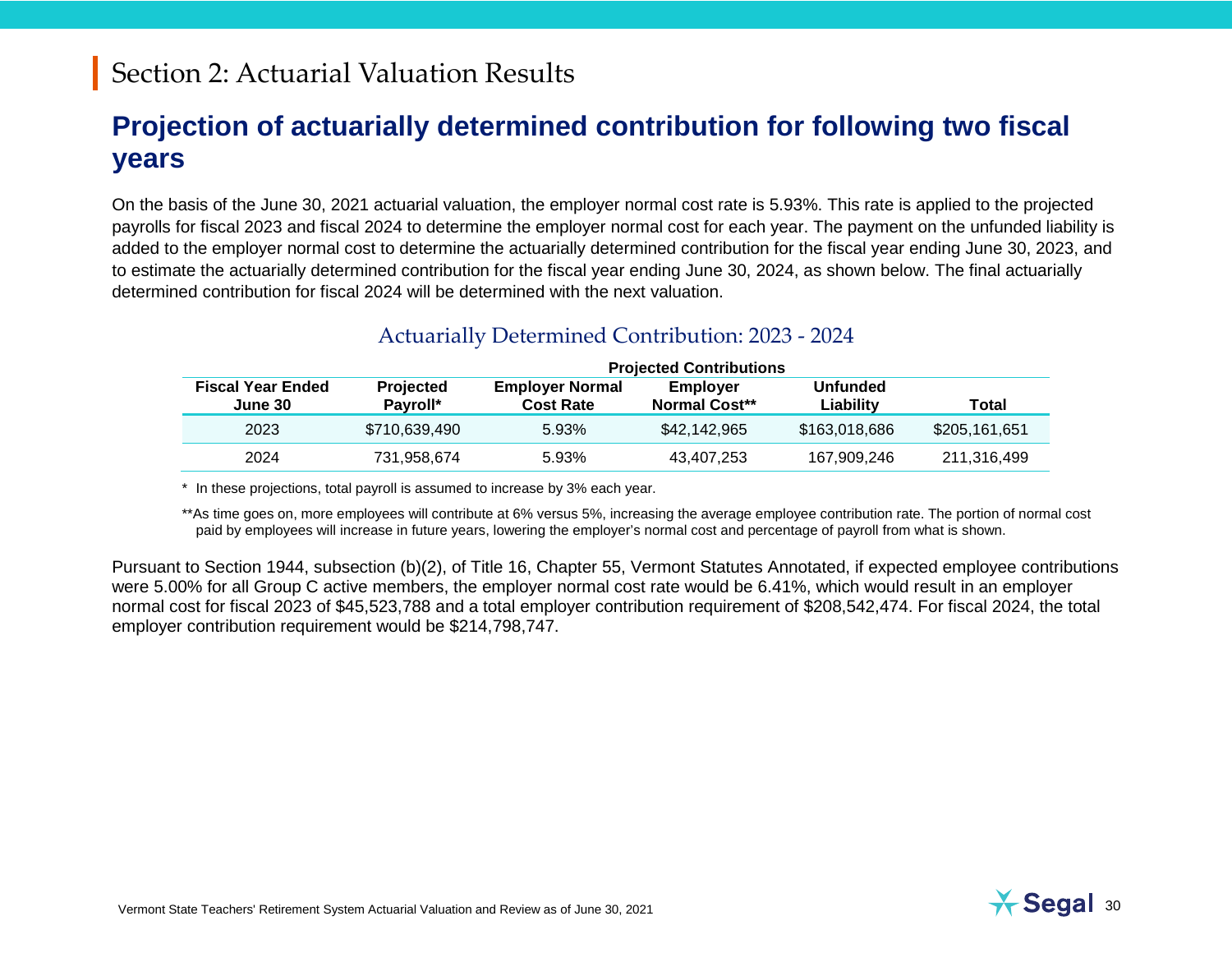#### **History of employer contributions**

A history of the most recent years of contributions is shown below.

#### History of Employer Contributions: 2013 – 2022

|                                               | <b>Actuarially Determined Contribution</b> |                            |               | <b>Actual Employer Contribution</b> |                                      |  |
|-----------------------------------------------|--------------------------------------------|----------------------------|---------------|-------------------------------------|--------------------------------------|--|
| <b>Fiscal Year</b><br><b>Ended</b><br>June 30 | Amount <sup>*</sup>                        | Percentage of<br>Payroll** | <b>Amount</b> | Percentage of<br>Payroll**          | <b>Percent</b><br><b>Contributed</b> |  |
| 2013                                          | \$60,182,755                               | 10.51%                     | \$65,086,320  | 11.37%                              | 108.15%                              |  |
| 2014                                          | 68,352,825                                 | 11.66%                     | 72,668,412    | 12.39%                              | 106.31%                              |  |
| 2015                                          | 72,857,863                                 | 12.37%                     | 72,908,805    | 12.38%                              | 100.07%                              |  |
| 2016                                          | 76,102,909                                 | 12.84%                     | 76,947,869    | 12.98%                              | 101.11%                              |  |
| 2017                                          | 82,659,576                                 | 14.39%                     | 82,887,174    | 14.43%                              | 100.28%                              |  |
| 2018                                          | 88,409,437                                 | 14.64%                     | 114,598,921   | 18.97%                              | 129.62%                              |  |
| 2019                                          | 105,640,777                                | 16.13%                     | 119,174,913   | 18.20%                              | 112.81%                              |  |
| 2020                                          | 126,197,389                                | 19.30%                     | 126,941,582   | 19.41%                              | 100.59%                              |  |
| 2021                                          | 132,141,701                                | 19.51%                     | 134,541,278   | 19.86%                              | 101.82%                              |  |
| 2022                                          | 196.206.504                                | 28.44%                     | --            |                                     |                                      |  |

Budgeted contribution amount from prior valuation report

\*\* Based on expected payroll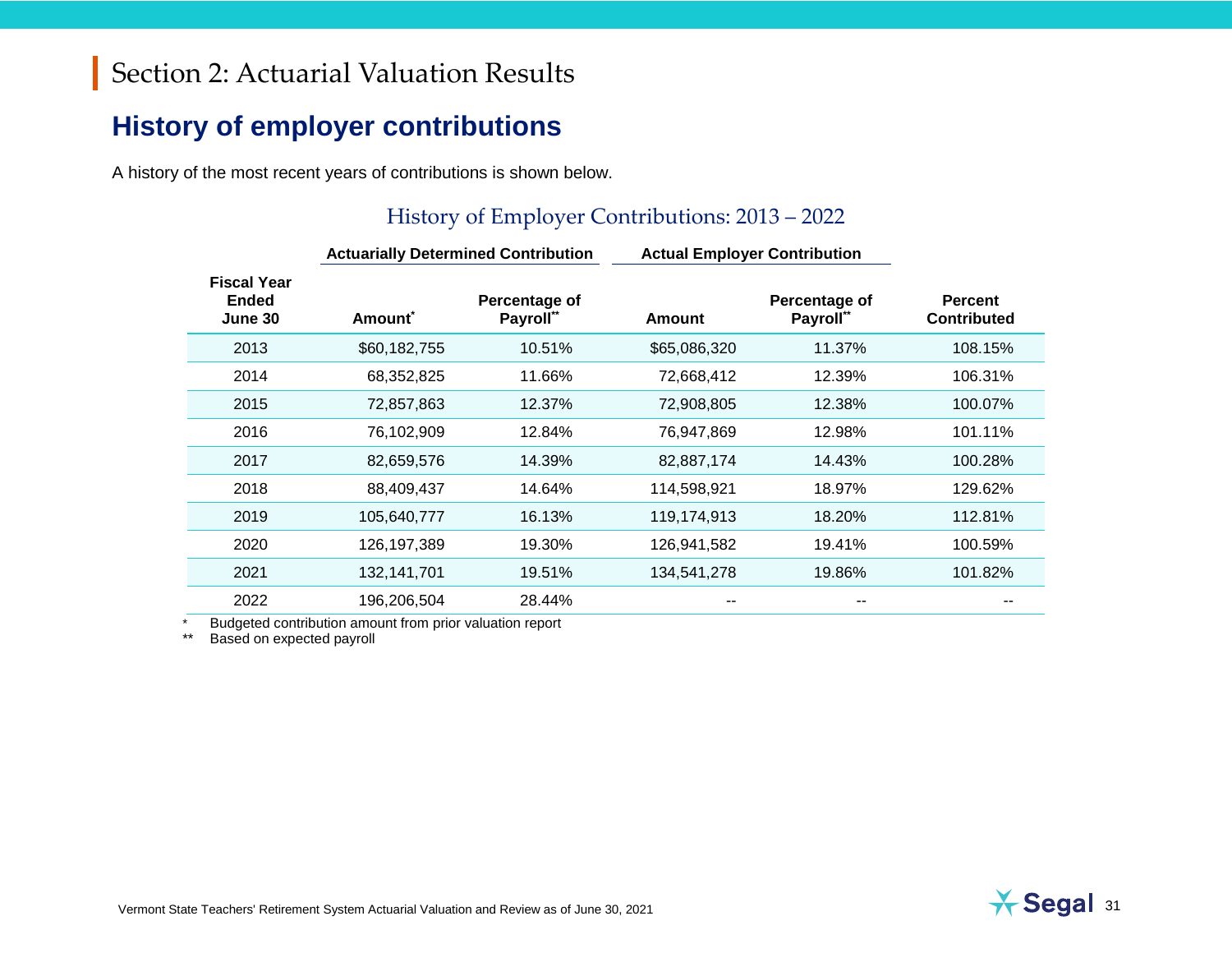#### **History of funded percentage**

A history of the most recent years of funded percentage as of June 30<sup>th</sup> is shown below.



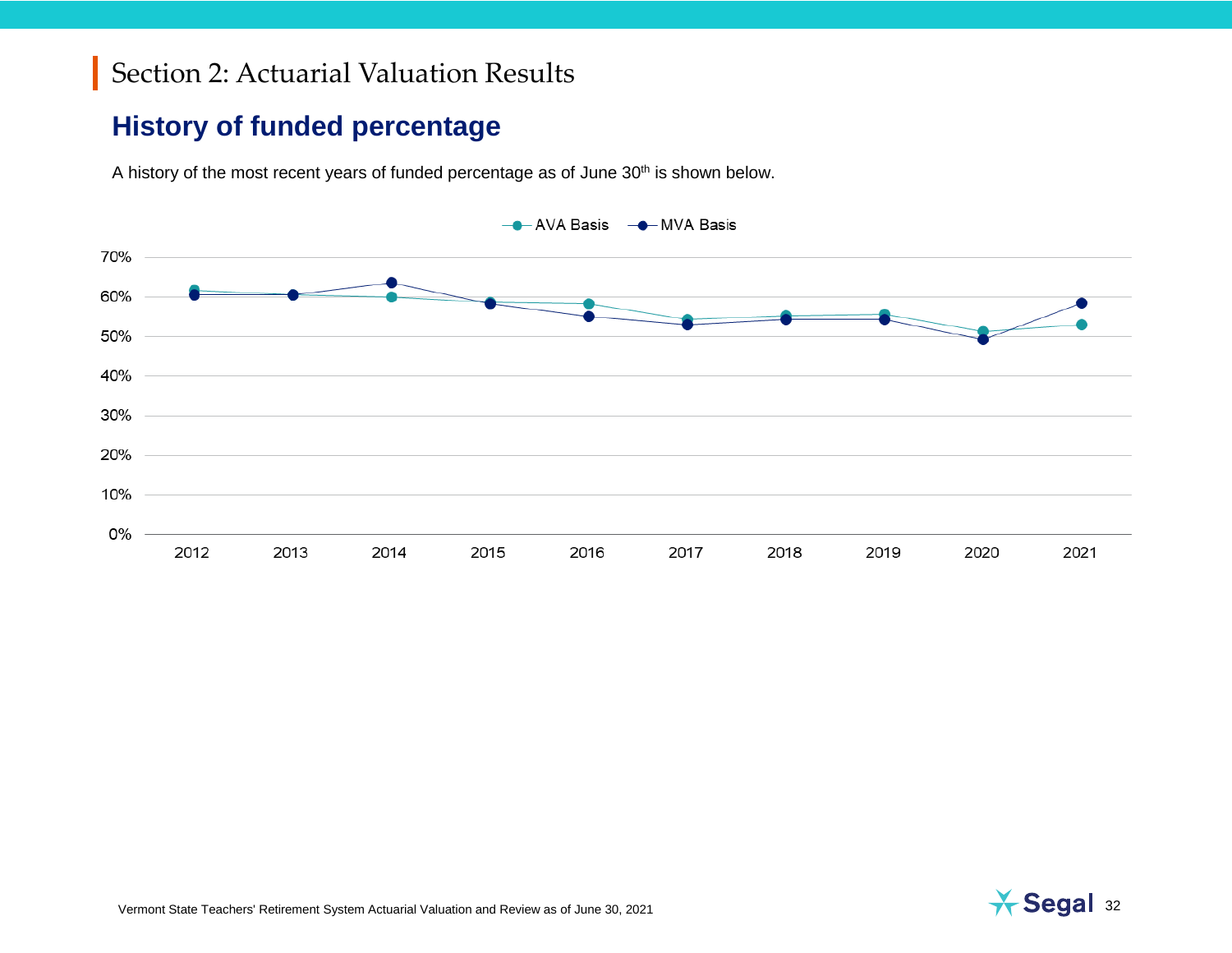#### **Actuarial balance sheet**

An overview of the System's funding is provided by an Actuarial Balance Sheet, which compares the total liabilities (current and future) to the total assets (current and future). The liabilities are calculated by determining the amount and timing of all future payments that will be made by the System for current members. These payments are discounted at the valuation interest rate to the date of the valuation, thereby determining the present value of all benefits, referred to as the "liability" of the System.

Second, this liability is compared to the assets. The "assets" for this purpose include the net amount of assets already accumulated by the System, the present value of future member contributions, the present value of future employer normal cost contributions, and the present value of future employer amortization payments for the unfunded actuarial accrued liability.

|                                                                   | Year Ended      |                 |  |
|-------------------------------------------------------------------|-----------------|-----------------|--|
|                                                                   | June 30, 2021   | June 30, 2020   |  |
| Liabilities                                                       |                 |                 |  |
| • Present value of benefits for retired members and beneficiaries | \$2,543,976,588 | \$2,411,640,367 |  |
| • Present value of benefits for inactive former members           | 143,201,579     | 120,513,399     |  |
| • Present value of benefits for active members                    | 2,252,744,554   | 2,216,322,707   |  |
| <b>Total liabilities</b>                                          | \$4,939,922,721 | \$4,748,476,473 |  |
| Assets                                                            |                 |                 |  |
| • Total valuation value of assets                                 | \$2,191,650,755 | \$2,035,713,611 |  |
| Present value of future contributions by members<br>$\bullet$     | 423,798,620     | 411,069,057     |  |
| • Present value of future employer contributions for:             |                 |                 |  |
| Entry age cost<br>$\bullet$                                       | 374,109,441     | 368,404,439     |  |
| • Unfunded actuarial accrued liability                            | 1,950,363,905   | 1,933,289,366   |  |
| Total of current and future assets                                | \$4,939,922,721 | \$4,748,476,473 |  |

#### Actuarial Balance Sheet

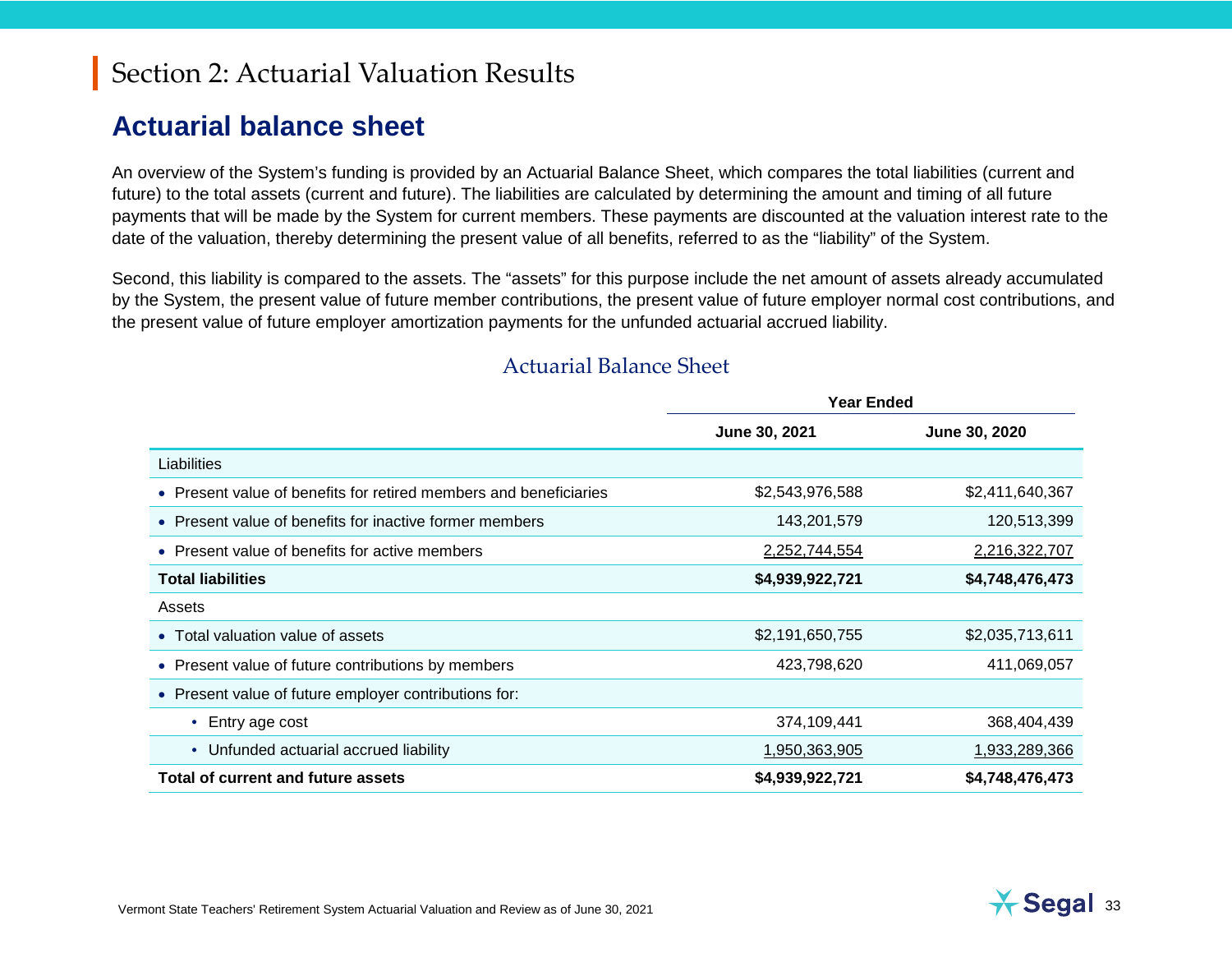### **Risk**

The actuarial valuation results depend on a single set of assumptions; however, there is a risk that emerging results may differ significantly as actual experience proves to be different than projected from the current assumptions.

In 2019, the Board engaged Segal to perform a detailed analysis of the potential range of the impact of risks relative to the System's future financial condition. This study included an overview of risks that affect the System and stakeholders, as well as various stochastic and deterministic modeling scenarios, primarily focusing on investment returns.

Below is a brief discussion of some of the risks that may affect the System. This discussion is focused on funding-related risks, but similar concerns may apply to risks regarding the level of expense and liabilities reported for System accounting purposes as well.

A detailed risk assessment is important for VSTRS because:

- The negative cash flow position of the System could be exacerbated by relatively small deviations from assumed future experience.
- Retired and inactive members account for more than half of the System's liabilities limiting options for reducing plan liabilities in the event of adverse experience.
- Most actuarial assumptions have been revised and updated since the last detailed risk analysis was performed.
- The risks identified below show significant potential for variability.

The following risks could significantly affect the System's future condition:

• **Investment Risk** (the risk that returns will be different than expected)

If the prior year's investment performance resulted in a market value of assets that is 10% different than the current value, it would result in a change of \$242.3 million in the asset value. A 10% increase in assets would cause the unfunded liability (market value basis) to decrease from \$1.719 billion to \$1.477 billion. Likewise, a 10% decrease in the asset value, would cause the unfunded liability to increase from \$1.719 billion to \$1.961 billion.

Since the System's assets are much larger than contributions, investment performance may create volatility in the actuarially determined contribution requirements. For example, for each 1% difference in actual return, the actuarially determined contribution would increase or decrease by 0.28%, disregarding the effects of the five-year phase-in of investment gains and losses.

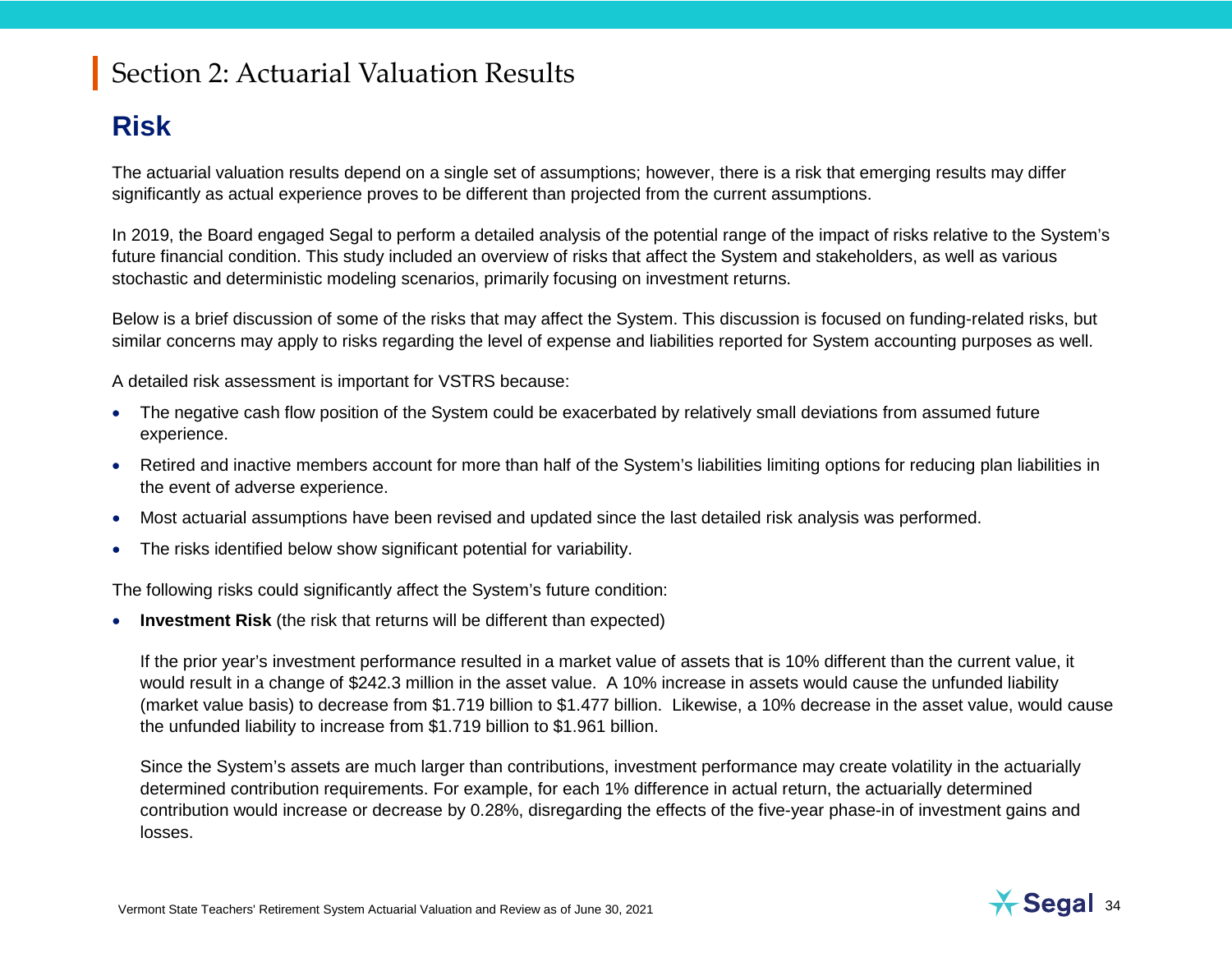To illustrate the potential for future investment volatility, the market value rate of return over the last 14 years has ranged from a low of -20.49% to a high of 26.64%.

#### • **Longevity Risk (the risk that mortality experience will be different than expected)**

The actuarial valuation includes an expectation of future improvement in life expectancy. Emerging plan experience that does not match these expectations will result in either an increase or decrease in the actuarially determined contribution.

The current mortality assumptions represent our best estimate of the mortality rates for this plan; however, a 10% reduction in the assumed mortality rates results in an increase in the liabilities of roughly 3% for most plans. For VSTRS, a 3% liability increase would result in an increase in the unfunded accrued liability of \$124.3 million. The unfunded accrued liability (market value of assets basis) would increase from \$1.719 billion to \$1.843 billion.

**Demographic Risk** (the risk that member experience will be different than assumed)

Examples of this risk include:

- Actual retirements occurring earlier or later than assumed. The value of retirement plan benefits is sensitive to the rate of benefit accruals and any early retirement subsidies that apply.
- More or less active member turnover than assumed.
- Salary increases more or less than assumed.
- **Actual Experience**
	- Past experience can help demonstrate the sensitivity of key results to the System's actual experience. Over the past 14 years:
		- The investment gain(loss) for a year (actuarial basis) has ranged from a loss of \$312.7 million to a gain of \$57.8 million.
		- The non-investment gain(loss) for a year has ranged from a loss of \$86.0 million to a gain of \$30.2 million.
	- The funded percentage on the actuarial value of assets has ranged from a low of 51.29% to a high of 61.61% over the past ten years.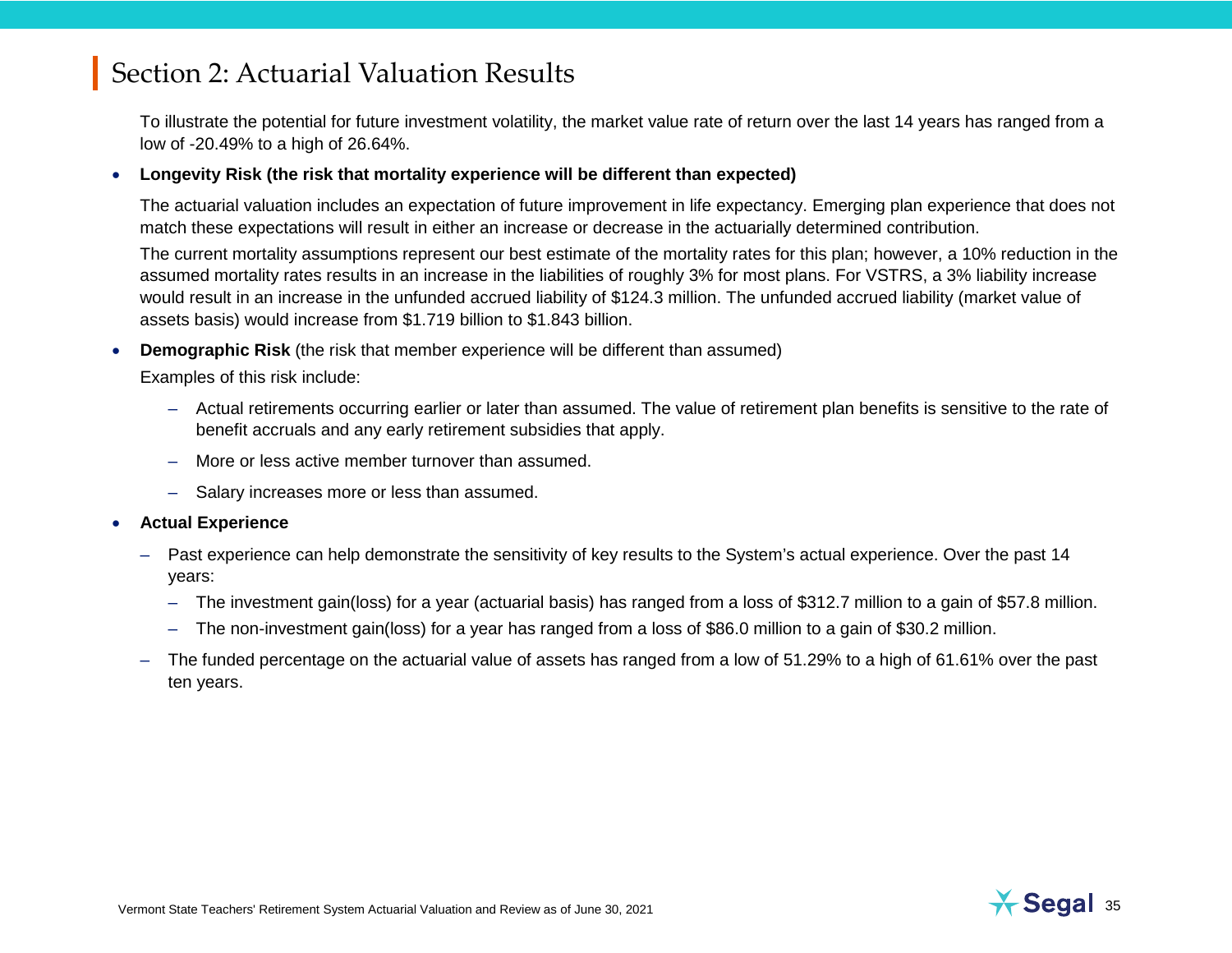#### • **Maturity Measures**

The risk associated with a pension plan increases as it becomes more mature, meaning that the actives represent a smaller portion of the liabilities of the plan. When this happens, there is a greater risk that fluctuations in the experience of the non-active members or of the assets of the plan can result in large swings in the contribution requirements.

- Over the past ten years, the ratio of non-active members to active members has increased from a low of 0.80 to a high of 1.11. Currently the System has a non-active to active member ratio of 1.11.
- As of June 30, 2021, the retired life actuarial accrued liability represents 63% of the total actuarial accrued liability. In addition, the actuarial accrued liability for inactive members represents 3% of the total. The higher the non-active actuarial accrued liability is as a percent of the total liability, the greater the danger of volatility in results.
- For the prior year, benefits paid were \$38.1 million more than contributions received, or 1.6% of the market value of assets. As the System matures, more cash will be needed from the investment portfolio to meet benefit payments.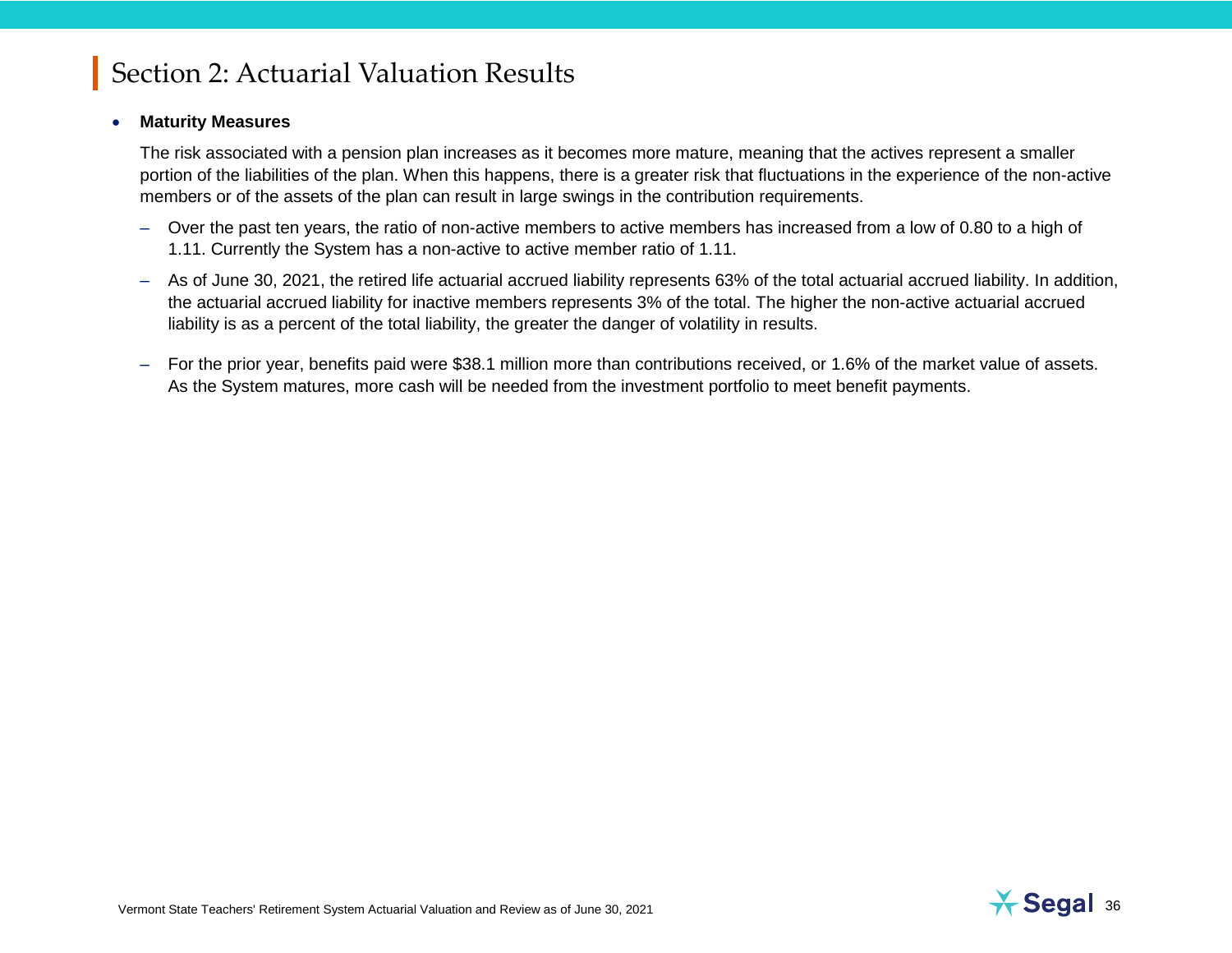# Supplemental Information

### **Exhibit A: Table of Plan Coverage**

|                                                 | <b>Year Ended June 30</b> |               |                                         |
|-------------------------------------------------|---------------------------|---------------|-----------------------------------------|
| Category                                        | 2021                      | 2020          | <b>Change From</b><br><b>Prior Year</b> |
| <b>Active members in valuation:</b>             |                           |               |                                         |
| • Number                                        | 9,955                     | 9,996         | $-0.4%$                                 |
| • Average age                                   | 45.3                      | 45.4          | $-0.1$                                  |
| • Average years of service                      | 12.3                      | 12.4          | $-0.1$                                  |
| • Total payroll                                 | \$657,934,953             | \$645,902,984 | 1.9%                                    |
| • Average payroll                               | 66,091                    | 64,616        | 2.3%                                    |
| • Total active vested members                   | 7,486                     | 7,463         | 0.3%                                    |
| Inactive members:                               |                           |               |                                         |
| • Number of deferreds as reported by the System | 911                       | 887           | 2.7%                                    |
| Number of inactives as reported by the System   | 2,915                     | 2,710         | 7.6%                                    |
| <b>Retired members:</b>                         |                           |               |                                         |
| • Number in pay status                          | 9,392                     | 9,164         | 2.5%                                    |
| • Average age                                   | 72.9                      | 72.5          | 0.4                                     |
| • Average monthly benefit                       | \$1,881                   | \$1,838       | 2.3%                                    |
| <b>Disabled retirees:</b>                       |                           |               |                                         |
| • Number in pay status                          | 181                       | 176           | 2.8%                                    |
| • Average age                                   | 69.5                      | 68.9          | 0.6                                     |
| • Average monthly benefit                       | \$1,476                   | \$1,443       | 2.3%                                    |
| <b>Beneficiaries:</b>                           |                           |               |                                         |
| • Number in pay status                          | 533                       | 503           | 6.0%                                    |
| • Average age                                   | 75.1                      | 74.1          | 1.0                                     |
| • Average monthly benefit                       | \$1,229                   | \$1,188       | 3.5%                                    |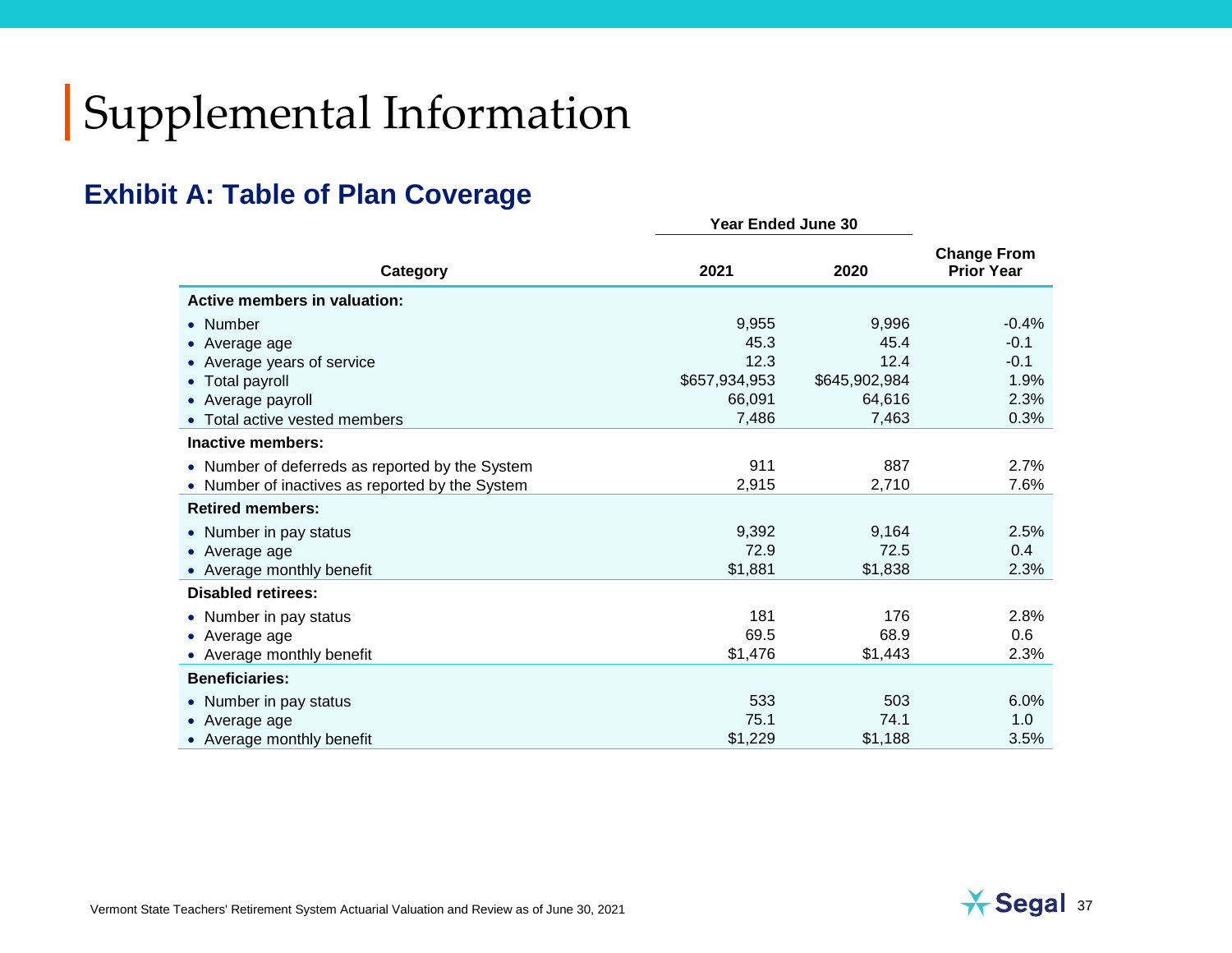### **Exhibit B: Reconciliation of Member Data**

|                                       | <b>Active</b><br><b>Members</b> | <b>Deferred</b> | <b>Inactives</b> | <b>Disability</b><br><b>Retirees</b> | <b>Retired</b><br><b>Members</b> | <b>Beneficiaries</b> | <b>Total</b>   |
|---------------------------------------|---------------------------------|-----------------|------------------|--------------------------------------|----------------------------------|----------------------|----------------|
| Number as of July 1, 2020             | 9,996                           | 887             | 2,710            | 176                                  | 9,164                            | 503                  | 23,436         |
| • New members                         | 651                             | N/A             | 141              | 0                                    | 8                                | N/A                  | 800            |
| • Inactives as reported by the System | -704                            |                 | 703              | N/A                                  | N/A                              | N/A                  | 0              |
| • Deferreds as reported by the System | N/A                             | 90              | -90              | N/A                                  | N/A                              | N/A                  | 0              |
| • Retirements                         | $-322$                          | $-51$           | $-36$            | N/A                                  | 409                              | N/A                  | $\overline{0}$ |
| • New disabilities                    | $-4$                            | -1              | $-3$             | 8                                    | 0                                | N/A                  | 0              |
| • Return to work from disability      | 0                               | N/A             | N/A              | $\mathbf 0$                          | N/A                              | N/A                  | $\overline{0}$ |
| • Died with beneficiary               | 0                               | 0               | 0                | $\pmb{0}$                            | $-41$                            | 41                   | 0              |
| • Died without beneficiary            | $-4$                            | $\overline{0}$  | $-2$             | $-3$                                 | $-146$                           | $-14$                | $-169$         |
| • Refund of contributions             | $-16$                           | -4              | $-163$           | 0                                    | 0                                | 0                    | $-183$         |
| • Rehire                              | 358                             | $-14$           | $-344$           | N/A                                  | $\mathbf 0$                      | N/A                  | $\mathbf 0$    |
| • Certain period expired              | N/A                             | N/A             | 0                | 0                                    | 0                                | $-3$                 | $-3$           |
| • Data adjustments                    | 0                               | 3               | $-1$             | 0                                    | $-2$                             | $6\,$                | 6              |
| Number as of July 1, 2021             | 9,955                           | 911             | 2,915            | 181                                  | 9,392                            | 533                  | 23,887         |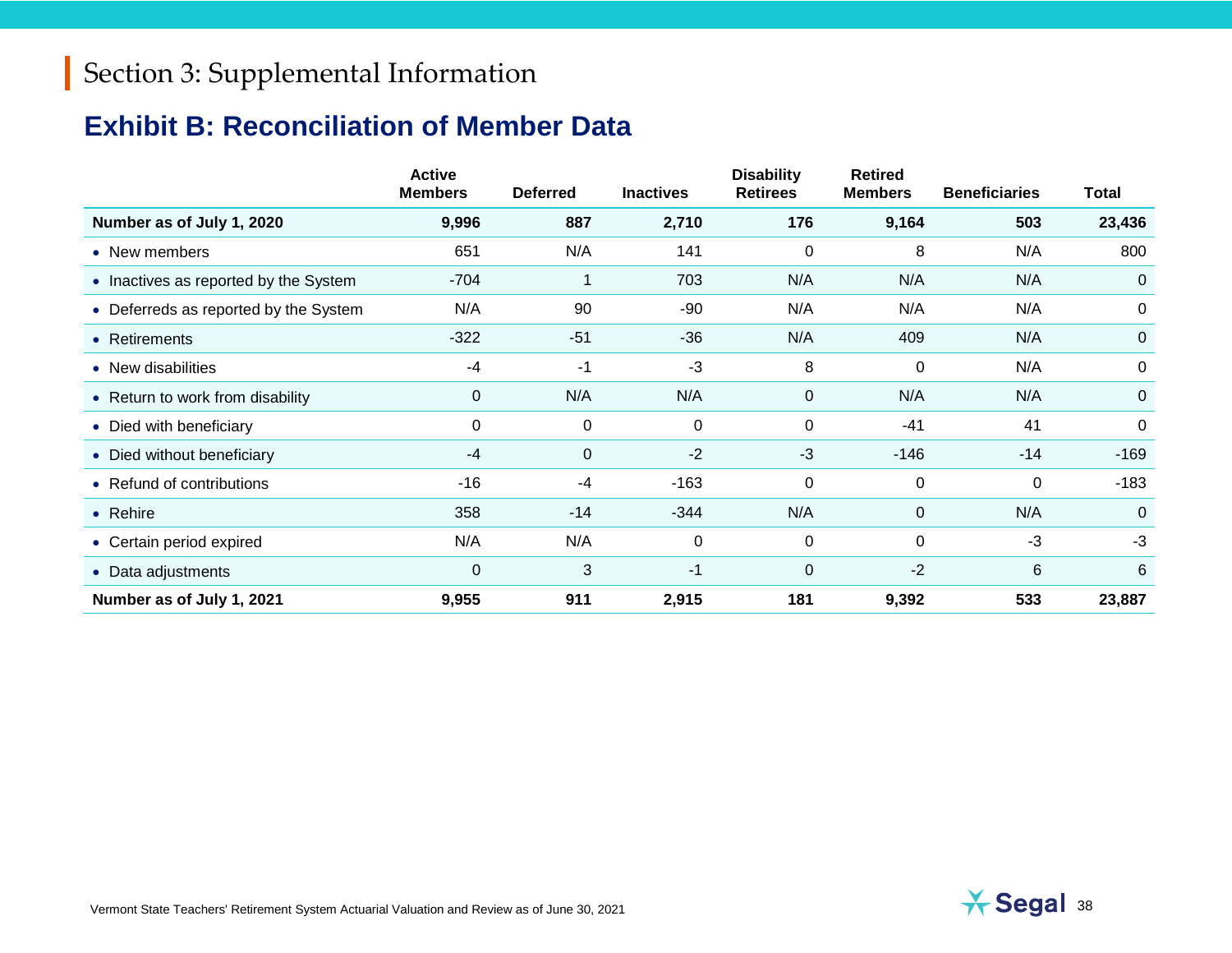#### **Exhibit C: Summary Statement of Income and Expenses on a Market Value Basis**

|                                                         | June 30, 2021  | <b>Year Ended</b> | <b>Year Ended</b><br>June 30, 2020 |                 |
|---------------------------------------------------------|----------------|-------------------|------------------------------------|-----------------|
| Net assets at market value at the beginning of the year |                | \$1,951,489,882   |                                    | \$1,904,488,565 |
| <b>Contribution income:</b>                             |                |                   |                                    |                 |
| • Employer contributions                                | \$134,541,278  |                   | \$126,941,582                      |                 |
| • Member contributions                                  | 42,199,015     |                   | 40,598,283                         |                 |
| • Less administrative expenses                          | $-2,782,425$   |                   | $-2,814,955$                       |                 |
| Net contribution income                                 |                | \$173,957,868     |                                    | \$164,724,910   |
| Net other income                                        |                | \$399,815         |                                    | \$408,259       |
| <b>Investment income:</b>                               |                |                   |                                    |                 |
| • Interest, dividends and other income                  | \$17,570,208   |                   | \$17,643,553                       |                 |
| • Asset appreciation                                    | 496,582,207    |                   | 68,060,321                         |                 |
| • Less investment fees                                  | $-1,957,965$   |                   | $-2,598,556$                       |                 |
| Net investment income                                   |                | \$512,194,450     |                                    | \$83,105,318    |
| <b>Total income available for benefits</b>              |                | \$686,552,133     |                                    | \$248,238,487   |
| Less benefit payments:                                  |                |                   |                                    |                 |
| • Benefits                                              | -\$212,698,779 |                   | -\$198,755,235                     |                 |
| • Refunds of contributions                              | $-2,042,368$   |                   | $-1,885,974$                       |                 |
| • Death claims                                          | $-507,360$     |                   | $-546,743$                         |                 |
| • Transfers to other pension trust funds                | $-0$           |                   | $-49,218$                          |                 |
| Net benefit payments                                    |                | -\$215,248,507    |                                    | $-$201,237,170$ |
| Change in reserve for future benefits                   |                | \$471,303,626     |                                    | \$47,001,317    |
| Net assets at market value at the end of the year       |                | \$2,422,793,508   |                                    | \$1,951,489,882 |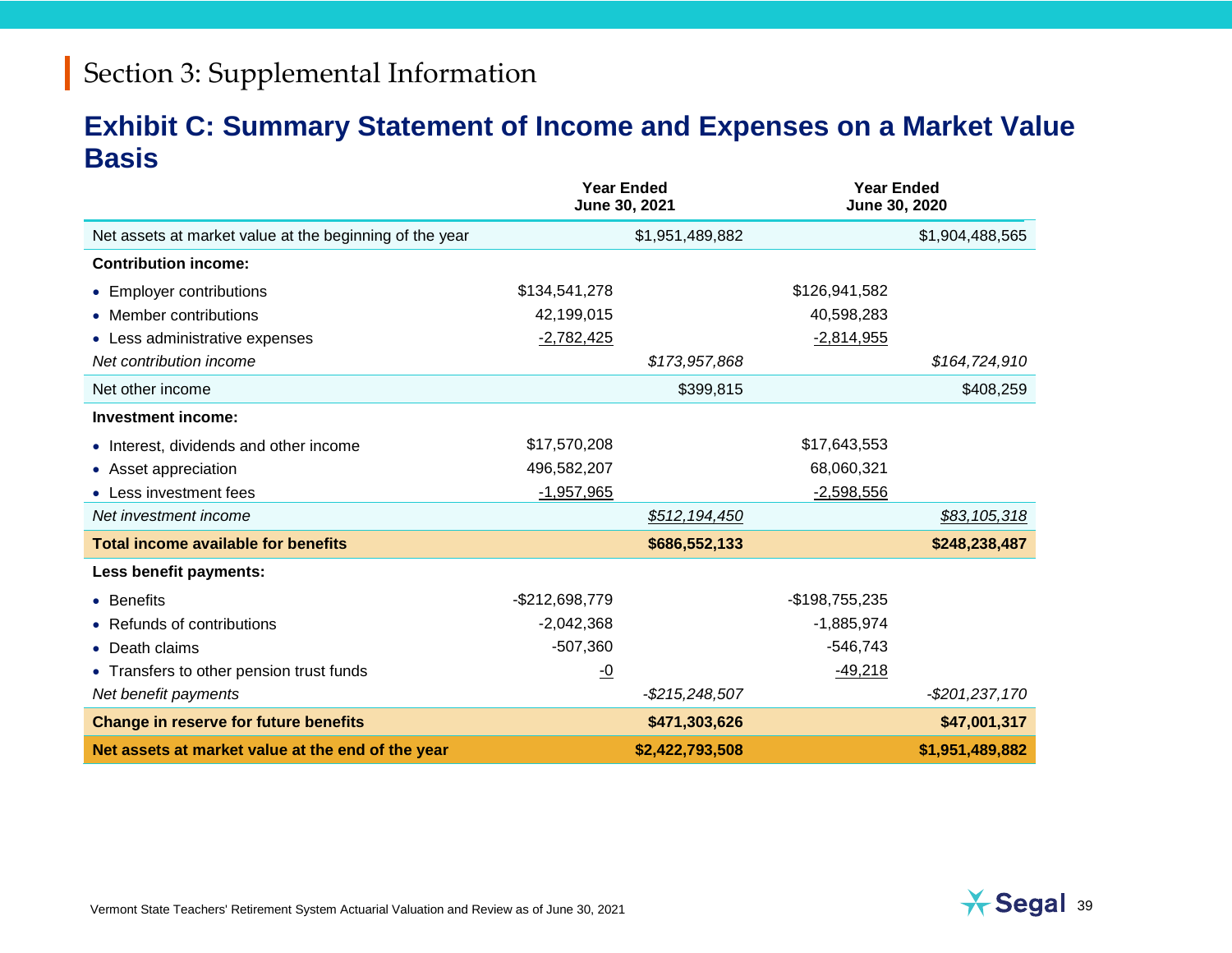### **Exhibit D: Summary Statement of Plan Assets**

|                                     | June 30, 2021   | June 30, 2020   |
|-------------------------------------|-----------------|-----------------|
| Cash equivalents                    | \$11,797,678    | \$23,670,208    |
| Total accounts receivable           | 19,400,599      | 52,652,312      |
| Prepaid expenses                    | 76,010          | 72,007          |
| Capital assets, net of depreciation | 897,908         | 1,176,697       |
| Investments:                        |                 |                 |
| • Fixed income                      | \$110,930,797   | \$130,276,831   |
| • Equities                          | 255,489,651     | 145,129,679     |
| • Mutual and commingled funds       | 1,625,049,631   | 1,399,433,006   |
| • Real estate and venture capital   | 415,531,154     | 258,638,945     |
| Total investments at market value   | \$2,407,001,233 | \$1,933,478,461 |
| Total assets                        | \$2,439,173,428 | \$2,011,049,685 |
| <b>Total liabilities</b>            | $-$16,379,920$  | $-$59,559,803$  |
| Net assets at market value          | \$2,422,793,508 | \$1,951,489,882 |
| Net assets at actuarial value       | \$2,191,650,755 | \$2,035,713,611 |

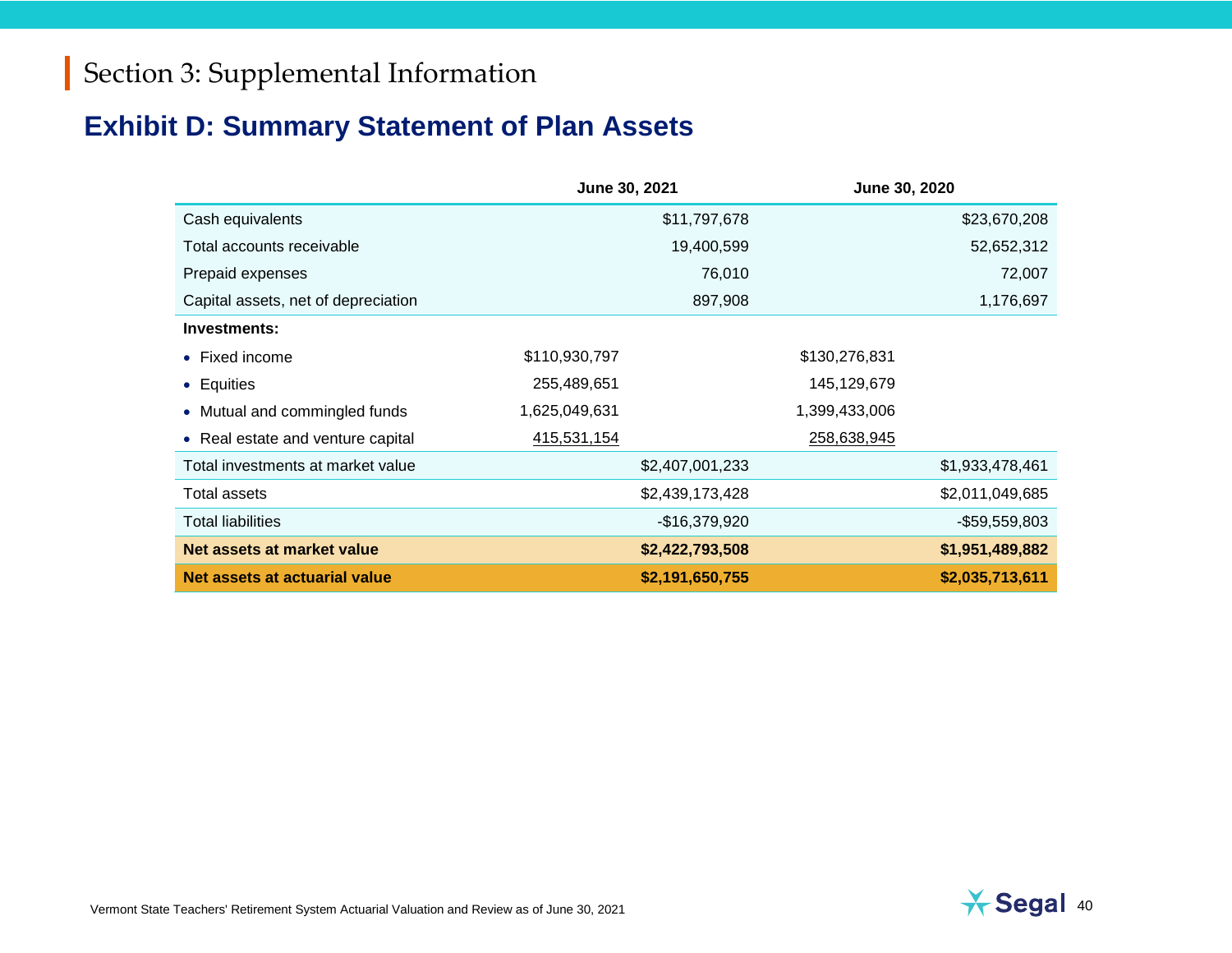#### **Exhibit E: Development of the Fund through June 30, 2021**

| Year<br><b>Ended</b><br>June 30 | <b>Employer</b><br><b>Contributions</b> | <b>Member</b><br><b>Contributions</b> | <b>Net Other</b><br><b>Income</b> | <b>Net</b><br><b>Investment</b><br><b>Return</b> <sup>*</sup> | Admin.<br><b>Expenses**</b> | <b>Benefit</b><br>Payments*** | <b>Market</b><br>Value of<br>Assets at<br>Year-End | <b>Actuarial</b><br>Value of<br>Assets at<br><b>Year-End</b> | Value as a<br><b>Percent of</b><br><b>Market</b><br>Value |
|---------------------------------|-----------------------------------------|---------------------------------------|-----------------------------------|---------------------------------------------------------------|-----------------------------|-------------------------------|----------------------------------------------------|--------------------------------------------------------------|-----------------------------------------------------------|
| 2011                            | \$50,268,131                            | \$32,062,253                          | \$208,107                         | \$261,886,312                                                 | $-$20,149,407$              | $-$108,758,513$               | \$1,520,766,932                                    | \$1,486,698,448                                              | 97.76%                                                    |
| 2012                            | 56,152,011                              | 31,827,995                            | 85,110                            | 24,726,665                                                    | $-22,224,879$               | -119,713,933                  | 1,491,619,901                                      | 1,517,410,471                                                | 101.73%                                                   |
| 2013                            | 65,086,320                              | 32,343,368                            | 292,953                           | 120,403,032                                                   | $-24,139,941$               | $-131,254,070$                | 1,554,351,563                                      | 1,552,924,370                                                | 99.91%                                                    |
| 2014                            | 72,668,413                              | 32,558,584                            | 410,500                           | 212,338,194                                                   | $-26, 115, 813$             | -140,846,837                  | 1,705,364,604                                      | 1,610,285,523                                                | 94.42%                                                    |
| 2015                            | 72,908,805                              | 34,863,531                            | 830,887                           | -7,566,696                                                    | $-2,551,845$                | -150,732,845                  | 1,653,116,441                                      | 1,662,345,707                                                | 100.56%                                                   |
| 2016                            | 76,947,869                              | 35,408,763                            | 464,668                           | 19,877,270                                                    | $-2,163,853$                | -162,751,409                  | 1,620,899,749                                      | 1,716,296,235                                                | 105.89%                                                   |
| 2017                            | 82,887,174                              | 36,142,411                            | 241,526                           | 173,166,614                                                   | $-2,623,838$                | -172,156,063                  | 1,738,557,573                                      | 1,779,592,227                                                | 102.36%                                                   |
| 2018                            | 114,598,921                             | 37,888,566                            | 468,500                           | 125,566,281                                                   | $-2,448,365$                | $-182,258,923$                | 1,832,372,553                                      | 1,866,120,413                                                | 101.84%                                                   |
| 2019                            | 119,174,913                             | 39,075,342                            | 348,096                           | 109,429,147                                                   | $-2,714,661$                | -193,196,825                  | 1,904,488,565                                      | 1,950,859,980                                                | 102.43%                                                   |
| 2020                            | 126,941,582                             | 40,598,283                            | 408,259                           | 83,105,318                                                    | $-2,814,955$                | $-201,237,170$                | 1,951,489,882                                      | 2,035,713,611                                                | 104.32%                                                   |
| 2021                            | 134,541,278                             | 42,199,015                            | 399,815                           | 512,194,450                                                   | $-2,782,425$                | $-215,248,507$                | 2,422,793,508                                      | 2,191,650,755                                                | 90.46%                                                    |

\* On a market basis, net of investment fees

\*\* Includes depreciation and health/life insurance expenses (2014 and prior)

\*\*\* Includes "other expenses"

**Actuarial**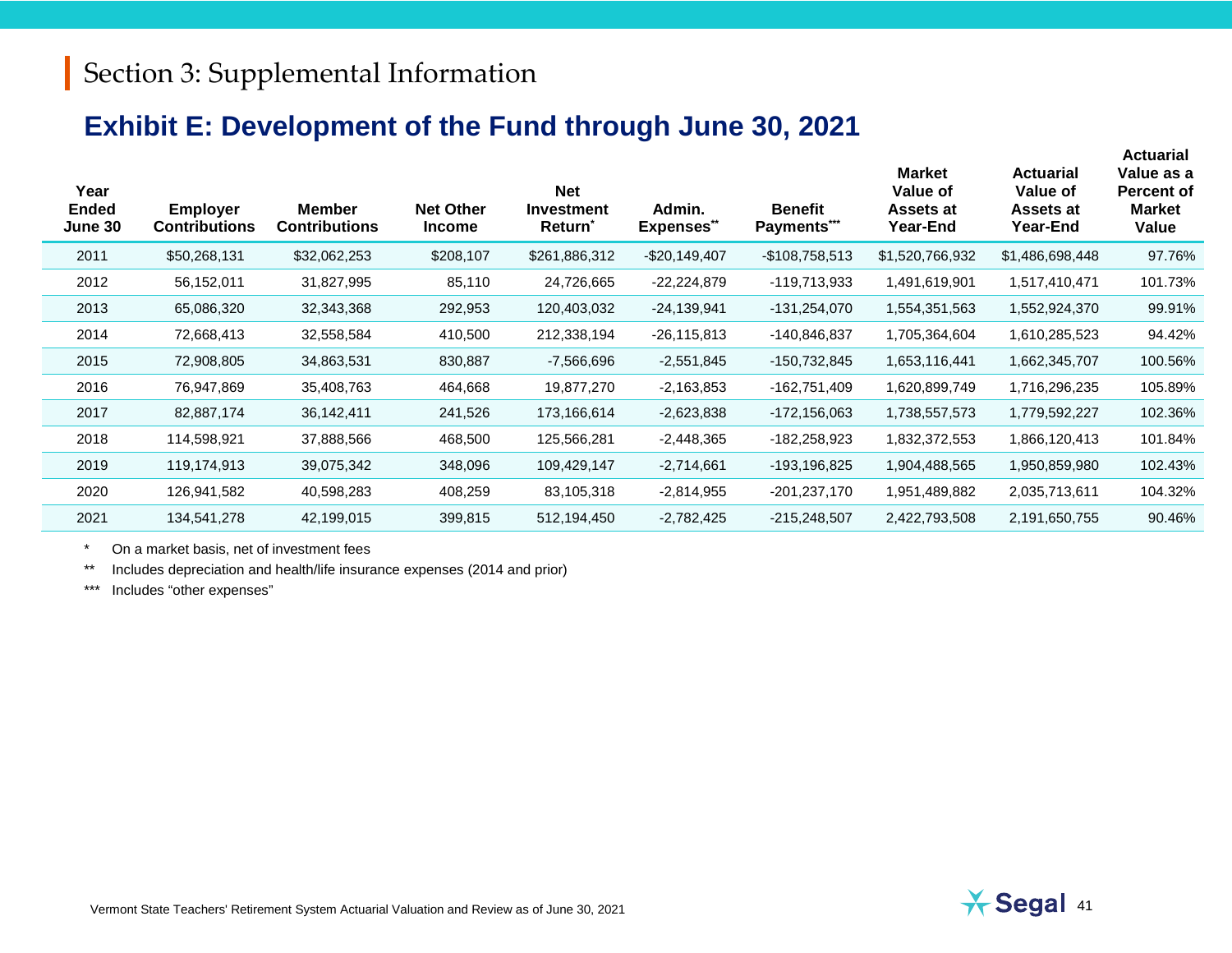#### **Exhibit F: Definition of Pension Terms**

The following list defines certain technical terms for the convenience of the reader:

| <b>Actuarial Accrued Liability for Actives:</b>    | The equivalent of the accumulated normal costs allocated to the years before the valuation<br>date.                                                                                                                                                                                                                                                                                                                                                                                                                                                                                                                                                                                                                                                                                                                                                                                                                                                                                                                                                                                                                                                                   |
|----------------------------------------------------|-----------------------------------------------------------------------------------------------------------------------------------------------------------------------------------------------------------------------------------------------------------------------------------------------------------------------------------------------------------------------------------------------------------------------------------------------------------------------------------------------------------------------------------------------------------------------------------------------------------------------------------------------------------------------------------------------------------------------------------------------------------------------------------------------------------------------------------------------------------------------------------------------------------------------------------------------------------------------------------------------------------------------------------------------------------------------------------------------------------------------------------------------------------------------|
| <b>Actuarial Accrued Liability for Pensioners:</b> | Actuarial Present Value of lifetime benefits to existing pensioners and beneficiaries. This<br>sum takes account of life expectancies appropriate to the ages of the annuitants and the<br>interest that the sum is expected to earn before it is entirely paid out in benefits.                                                                                                                                                                                                                                                                                                                                                                                                                                                                                                                                                                                                                                                                                                                                                                                                                                                                                      |
| <b>Actuarial Cost Method:</b>                      | A procedure allocating the Actuarial Present Value of Future Benefits to various time<br>periods; a method used to determine the Normal Cost and the Actuarial Accrued Liability<br>that are used to determine the actuarially determined contribution.                                                                                                                                                                                                                                                                                                                                                                                                                                                                                                                                                                                                                                                                                                                                                                                                                                                                                                               |
| <b>Actuarial Gain or Loss:</b>                     | A measure of the difference between actual experience and expected based upon a set of<br>Actuarial Assumptions, during the period between two Actuarial Valuation dates. Through<br>the actuarial assumptions, rates of decrements, rates of salary increases, and rates of fund<br>earnings have been forecasted. To the extent that actual experience differs from that<br>assumed, Actuarial Accrued Liabilities emerge that may be the same as forecasted, or may<br>be larger or smaller than projected. Actuarial gains are due to favorable experience, e.g.,<br>assets earn more than projected, salary increases are less than assumed, members retire<br>later than assumed, etc. Favorable experience means actual results produce actuarial<br>liabilities not as large as projected by the actuarial assumptions. On the other hand,<br>actuarial losses are the result of unfavorable experience, i.e., actual results yield actuarial<br>liabilities that are larger than projected. Actuarial gains will shorten the time required for<br>funding the actuarial balance sheet deficiency while actuarial losses will lengthen the<br>funding period. |
| <b>Actuarially Equivalent:</b>                     | Of equal Actuarial Present Value, determined as of a given date and based on a given set<br>of Actuarial Assumptions.                                                                                                                                                                                                                                                                                                                                                                                                                                                                                                                                                                                                                                                                                                                                                                                                                                                                                                                                                                                                                                                 |
| <b>Actuarial Present Value (APV):</b>              | The value of an amount or series of amounts payable or receivable at various times,<br>determined as of a given date by the application of a particular set of Actuarial Assumptions.<br>Each such amount or series of amounts is:                                                                                                                                                                                                                                                                                                                                                                                                                                                                                                                                                                                                                                                                                                                                                                                                                                                                                                                                    |
|                                                    | Adjusted for the probable financial effect of certain intervening events (such as changes in<br>compensation levels, marital status, etc.)                                                                                                                                                                                                                                                                                                                                                                                                                                                                                                                                                                                                                                                                                                                                                                                                                                                                                                                                                                                                                            |
|                                                    | Multiplied by the probability of the occurrence of an event (such as survival, death, disability,<br>withdrawal, etc.) on which the payment is conditioned, and                                                                                                                                                                                                                                                                                                                                                                                                                                                                                                                                                                                                                                                                                                                                                                                                                                                                                                                                                                                                       |
|                                                    | Discounted according to an assumed rate (or rates) of return to reflect the time value of<br>money.                                                                                                                                                                                                                                                                                                                                                                                                                                                                                                                                                                                                                                                                                                                                                                                                                                                                                                                                                                                                                                                                   |



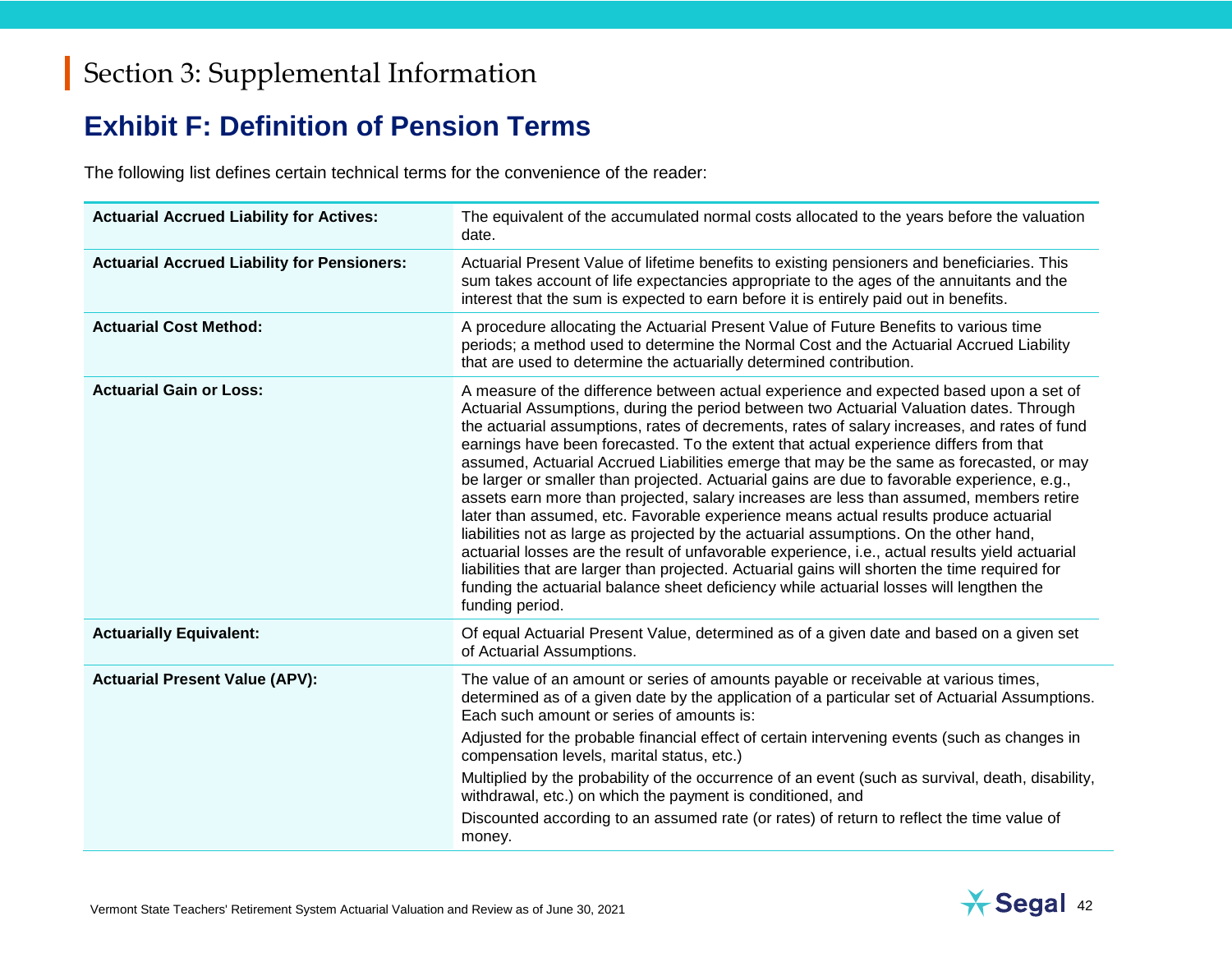| <b>Actuarial Present Value of Future Plan</b><br><b>Benefits:</b> | The Actuarial Present Value of benefit amounts expected to be paid at various future times<br>under a particular set of Actuarial Assumptions, taking into account such items as the effect<br>of advancement in age, anticipated future compensation, and future service credits. The<br>Actuarial Present Value of Future Plan Benefits includes the liabilities for active members,<br>retired members, beneficiaries receiving benefits, and inactive members entitled to either a<br>refund or a future retirement benefit. Expressed another way, it is the value that would have<br>to be invested on the valuation date so that the amount invested plus investment earnings<br>would provide sufficient assets to pay all projected benefits and expenses when due. |
|-------------------------------------------------------------------|------------------------------------------------------------------------------------------------------------------------------------------------------------------------------------------------------------------------------------------------------------------------------------------------------------------------------------------------------------------------------------------------------------------------------------------------------------------------------------------------------------------------------------------------------------------------------------------------------------------------------------------------------------------------------------------------------------------------------------------------------------------------------|
| <b>Actuarial Valuation:</b>                                       | The determination, as of a valuation date, of the Normal Cost, Actuarial Accrued Liability,<br>Actuarial Value of Assets, and related Actuarial Present Values for a plan. An Actuarial<br>Valuation for a governmental retirement system typically also includes calculations of items<br>needed for compliance with GASB, such as the Actuarially Determined Contribution (ADC)<br>and the Net Pension Liability (NPL).                                                                                                                                                                                                                                                                                                                                                    |
| <b>Actuarial Value of Assets (AVA):</b>                           | The value of the Fund's assets as of a given date, used by the actuary for valuation<br>purposes. This may be the market or fair value of plan assets, but commonly plans use a<br>smoothed value in order to reduce the year-to-year volatility of calculated results, such as the<br>funded percentage and the ADC.                                                                                                                                                                                                                                                                                                                                                                                                                                                        |
| <b>Actuarially Determined:</b>                                    | Values that have been determined utilizing the principles of actuarial science. An actuarially<br>determined value is derived by application of the appropriate actuarial assumptions to<br>specified values determined by provisions of the law.                                                                                                                                                                                                                                                                                                                                                                                                                                                                                                                            |
| <b>Actuarially Determined Contribution (ADC):</b>                 | The employer's periodic required contributions, expressed as a dollar amount or a<br>percentage of covered plan compensation, determined under the System's funding policy.<br>The ADC consists of the Employer Normal Cost and the Amortization Payment.                                                                                                                                                                                                                                                                                                                                                                                                                                                                                                                    |
| <b>Amortization Method:</b>                                       | A method for determining the Amortization Payment. The most common methods used are<br>level dollar and level percentage of payroll. Under the Level Dollar method, the Amortization<br>Payment is one of a stream of payments, all equal, whose Actuarial Present Value is equal to<br>the UAAL. Under the Level Percentage of Pay method, the Amortization Payment is one of a<br>stream of increasing payments, whose Actuarial Present Value is equal to the UAAL. Under<br>the Level Percentage of Pay method, the stream of payments increases at the assumed rate<br>at which total covered payroll of all active members will increase.                                                                                                                              |
| <b>Amortization Payment:</b>                                      | The portion of the pension plan contribution, or ADC, that is intended to pay interest on and<br>to amortize the Unfunded Actuarial Accrued Liability.                                                                                                                                                                                                                                                                                                                                                                                                                                                                                                                                                                                                                       |

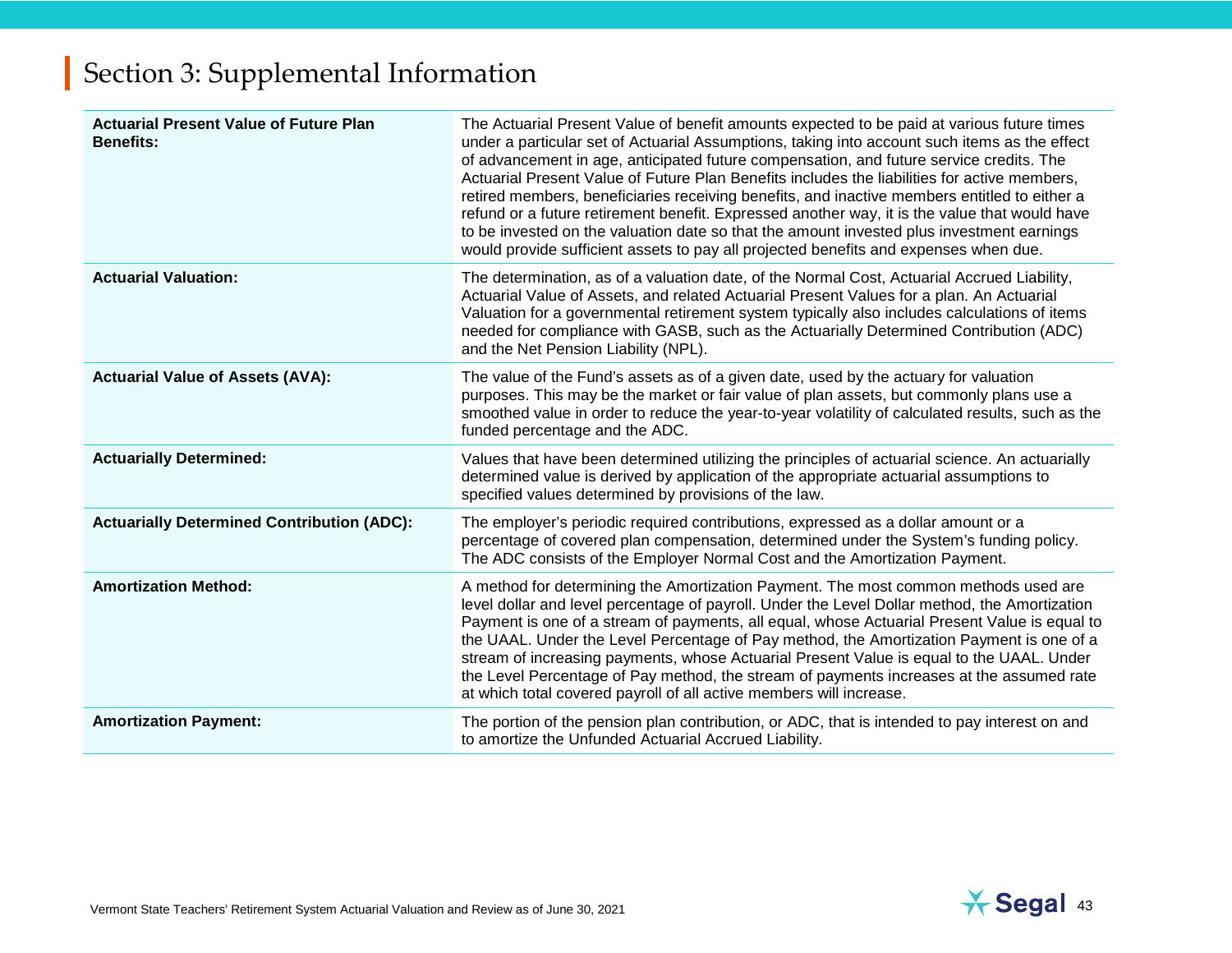| <b>Assumptions or Actuarial Assumptions:</b> | The estimates upon which the cost of the Fund is calculated, including:                                                                                                                                                                                                                                                                                                                                                                            |
|----------------------------------------------|----------------------------------------------------------------------------------------------------------------------------------------------------------------------------------------------------------------------------------------------------------------------------------------------------------------------------------------------------------------------------------------------------------------------------------------------------|
|                                              | Investment return - the rate of investment yield that the Fund will earn over the long-term<br>future;                                                                                                                                                                                                                                                                                                                                             |
|                                              | Mortality rates - the death rates of employees and pensioners; life expectancy is based on<br>these rates;                                                                                                                                                                                                                                                                                                                                         |
|                                              | Retirement rates - the rate or probability of retirement at a given age;                                                                                                                                                                                                                                                                                                                                                                           |
|                                              | Withdrawal rates - the rates at which employees of various ages are expected to leave<br>employment for reasons other than death, disability, or retirement;                                                                                                                                                                                                                                                                                       |
|                                              | Salary increase rates - the rates of salary increase due to inflation and productivity growth.                                                                                                                                                                                                                                                                                                                                                     |
| <b>Closed Amortization Period:</b>           | A specific number of years that is counted down by one each year, and therefore declines to<br>zero with the passage of time. For example, if the amortization period is initially set at 30<br>years, it is 29 years at the end of one year, 28 years at the end of two years, etc. See Open<br>Amortization Period.                                                                                                                              |
| <b>Decrements:</b>                           | Those causes/events due to which a member's status (active-inactive-retiree-beneficiary)<br>changes, that is: death, retirement, disability, or withdrawal.                                                                                                                                                                                                                                                                                        |
| <b>Defined Benefit Plan:</b>                 | A retirement plan in which benefits are defined by a formula applied to the member's<br>compensation and/or years of service.                                                                                                                                                                                                                                                                                                                      |
| <b>Defined Contribution Plan:</b>            | A retirement plan, such as a 401(k) plan, a 403(b) plan, or a 457 plan, in which the<br>contributions to the plan are assigned to an account for each member, the plan's earnings<br>are allocated to each account, and each member's benefits are a direct function of the<br>account balance.                                                                                                                                                    |
| <b>Employer Normal Cost:</b>                 | The portion of the Normal Cost to be paid by the employer. This is equal to the Normal Cost<br>less expected member contributions.                                                                                                                                                                                                                                                                                                                 |
| <b>Experience Study:</b>                     | A periodic review and analysis of the actual experience of the Fund that may lead to a<br>revision of one or more Actuarial Assumptions. Actual rates of decrement and salary<br>increases are compared to the actuarially assumed values and modified as deemed<br>appropriate by the Actuary.                                                                                                                                                    |
| <b>Funded Ratio:</b>                         | The ratio of the Actuarial Value of Assets (AVA) to the Actuarial Accrued Liability (AAL).<br>Plans sometimes calculate a market funded percentage, using the market value of assets<br>(MVA), rather than the AVA.                                                                                                                                                                                                                                |
| GASB 67 and GASB 68:                         | Governmental Accounting Standards Board (GASB) Statements No. 67 and No. 68. These<br>are the governmental accounting standards that set the accounting rules for public retirement<br>systems and the employers that sponsor or contribute to them. Statement No. 68 sets the<br>accounting rules for the employers that sponsor or contribute to public retirement systems,<br>while Statement No. 67 sets the rules for the systems themselves. |

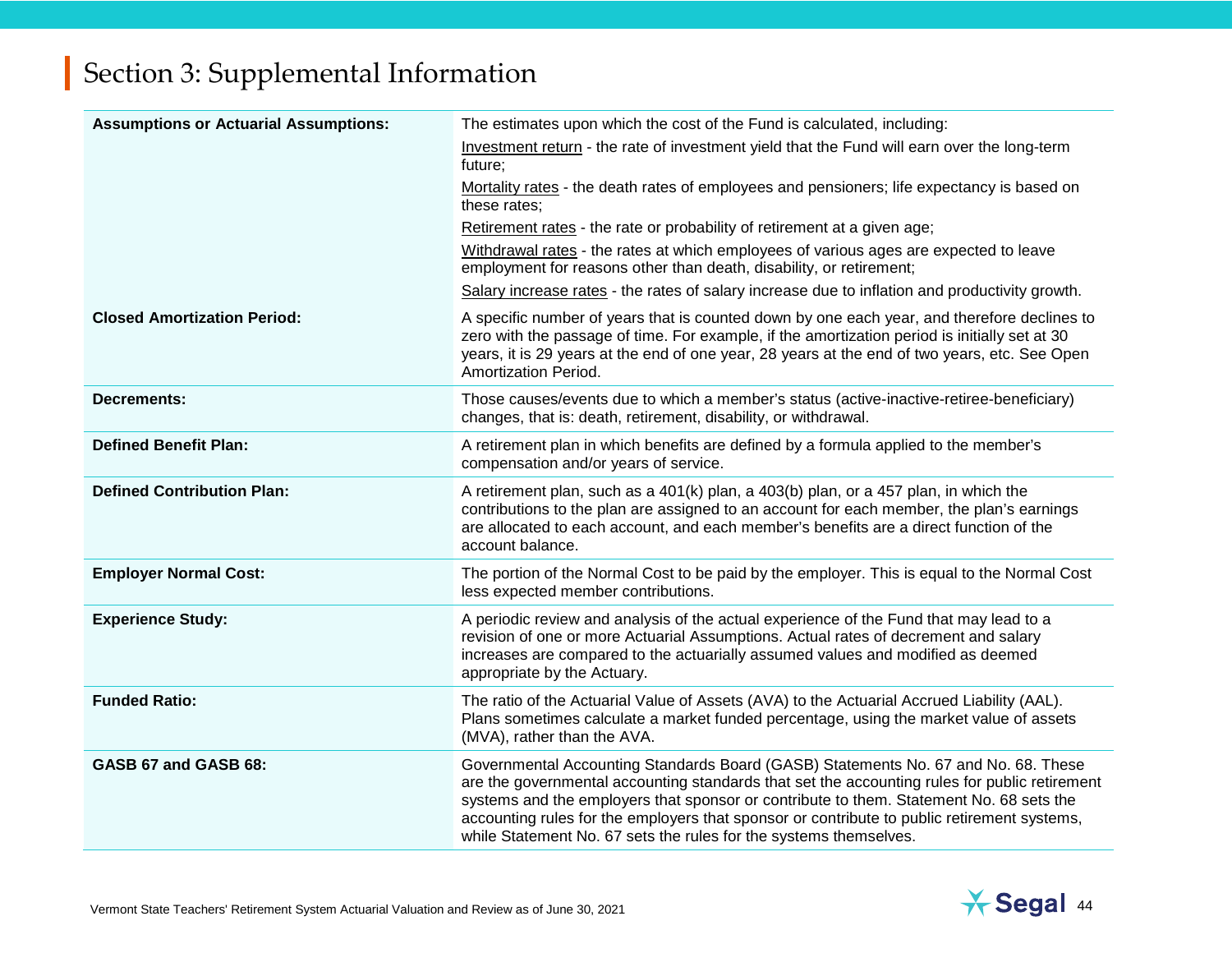| <b>Investment Return:</b>                           | The rate of earnings of the Fund from its investments, including interest, dividends and<br>capital gain and loss adjustments, computed as a percentage of the average value of the<br>fund. For actuarial purposes, the investment return often reflects a smoothing of the capital<br>gains and losses to avoid significant swings in the value of assets from one year to the next.                                                                                                                                                                      |
|-----------------------------------------------------|-------------------------------------------------------------------------------------------------------------------------------------------------------------------------------------------------------------------------------------------------------------------------------------------------------------------------------------------------------------------------------------------------------------------------------------------------------------------------------------------------------------------------------------------------------------|
| <b>Net Pension Liability (NPL):</b>                 | The Net Pension Liability is equal to the Total Pension Liability minus the Plan Fiduciary Net<br>Position.                                                                                                                                                                                                                                                                                                                                                                                                                                                 |
| <b>Normal Cost:</b>                                 | That portion of the Actuarial Present Value of pension plan benefits and expenses allocated<br>to a valuation year by the Actuarial Cost Method. Any payment with respect to an Unfunded<br>Actuarial Accrued Liability is not part of Normal Cost (see Amortization Payment). For<br>pension plan benefits that are provided in part by employee contributions, Normal Cost refers<br>to the total of employee contributions and employer Normal Cost unless otherwise specifically<br>stated.                                                             |
| <b>Open Amortization Period:</b>                    | An open amortization period is one that is used to determine the Amortization Payment, but<br>which does not change over time. If the initial period is set as 30 years, the same 30-year<br>period is used in determining the Amortization Period each year. In theory, if an Open<br>Amortization Period with level percentage of payroll is used to amortize the Unfunded<br>Actuarial Accrued Liability, the UAAL will never decrease, but will become smaller each year,<br>in relation to covered payroll, if the Actuarial Assumptions are realized. |
| <b>Plan Fiduciary Net Position:</b>                 | Market value of assets.                                                                                                                                                                                                                                                                                                                                                                                                                                                                                                                                     |
| <b>Total Pension Liability (TPL):</b>               | The actuarial accrued liability under the entry age normal cost method and based on the<br>blended discount rate as described in GASB 67 and 68.                                                                                                                                                                                                                                                                                                                                                                                                            |
| <b>Unfunded Actuarial Accrued Liability (UAAL):</b> | The excess of the Actuarial Accrued Liability over the Actuarial Value of Assets. This value<br>may be negative, in which case it may be expressed as a negative Unfunded Actuarial<br>Accrued Liability, also called the Funding Surplus.                                                                                                                                                                                                                                                                                                                  |
| <b>Valuation Date or Actuarial Valuation Date:</b>  | The date as of which the value of assets is determined and as of which the Actuarial Present<br>Value of Future Plan Benefits is determined. The expected benefits to be paid in the future<br>are discounted to this date.                                                                                                                                                                                                                                                                                                                                 |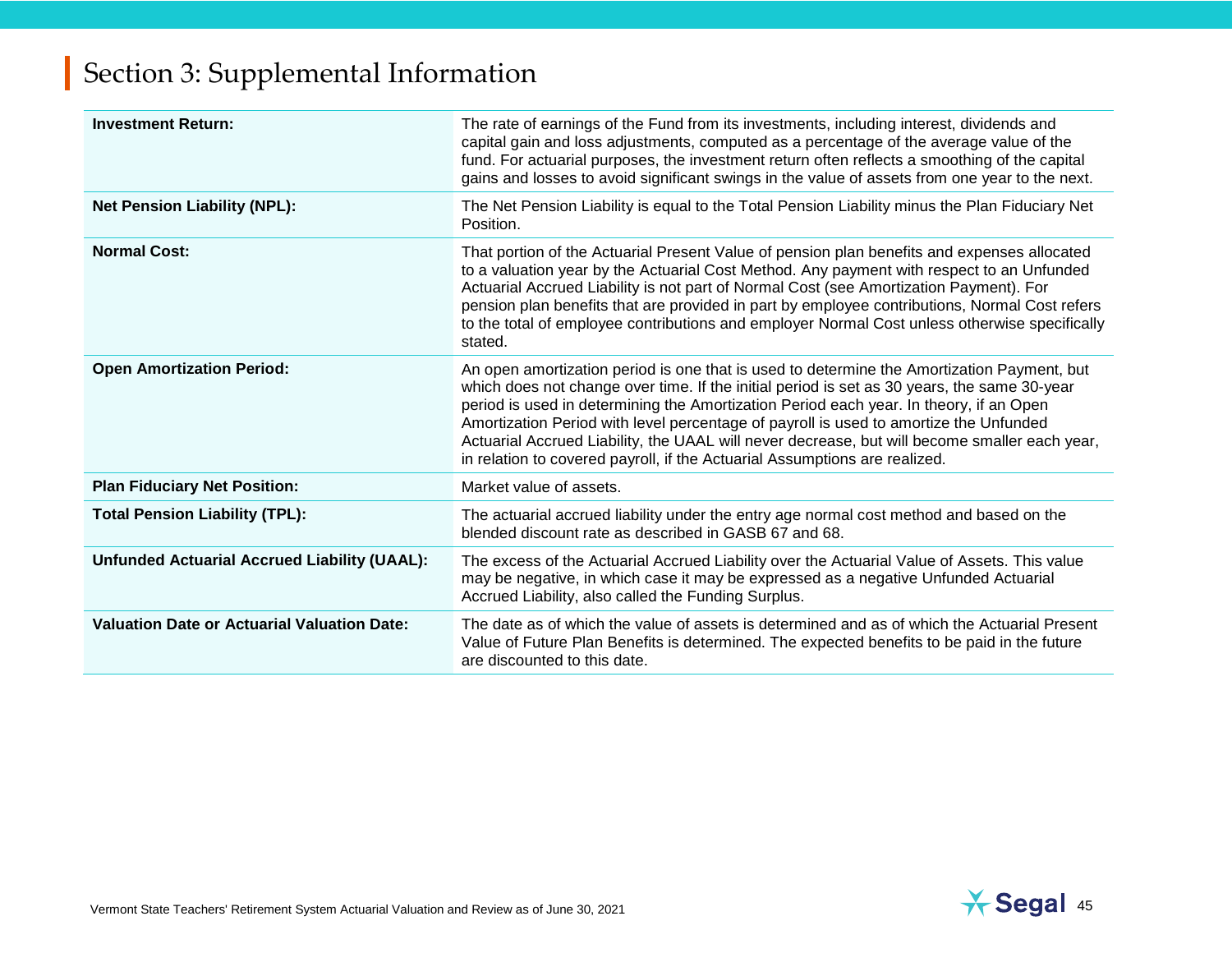# Actuarial Valuation Basis

## **Exhibit I: Actuarial Assumptions, Methods, and Models**

| <b>Rationale for Assumptions:</b>  | The information and analysis used in selecting each assumption that has a significant effect on this actuarial<br>valuation is shown in the Actuarial Experience Study dated September 24, 2020 (as prepared by Segal).                                                                                                                                                                       |                                              |                                                                                                                                                                                                                                                                                                                                         |  |  |  |  |
|------------------------------------|-----------------------------------------------------------------------------------------------------------------------------------------------------------------------------------------------------------------------------------------------------------------------------------------------------------------------------------------------------------------------------------------------|----------------------------------------------|-----------------------------------------------------------------------------------------------------------------------------------------------------------------------------------------------------------------------------------------------------------------------------------------------------------------------------------------|--|--|--|--|
| Inflation:                         | 2.30%                                                                                                                                                                                                                                                                                                                                                                                         |                                              |                                                                                                                                                                                                                                                                                                                                         |  |  |  |  |
| <b>Investment Return:</b>          | 7.00%                                                                                                                                                                                                                                                                                                                                                                                         |                                              |                                                                                                                                                                                                                                                                                                                                         |  |  |  |  |
|                                    | The investment return assumption is a long-term estimate derived from historical data, current and recent market<br>expectations, and professional judgment. As part of the analysis, a building block approach was used that reflects<br>inflation expectations and anticipated risk premiums for each of the portfolio's asset classes, as well as the<br>System's target asset allocation. |                                              |                                                                                                                                                                                                                                                                                                                                         |  |  |  |  |
| <b>Salary Increases:</b>           | Age                                                                                                                                                                                                                                                                                                                                                                                           | <b>Annual Rate of</b><br>Salary Increase (%) |                                                                                                                                                                                                                                                                                                                                         |  |  |  |  |
|                                    | 20                                                                                                                                                                                                                                                                                                                                                                                            | 10.50%                                       |                                                                                                                                                                                                                                                                                                                                         |  |  |  |  |
|                                    | 25                                                                                                                                                                                                                                                                                                                                                                                            | 9.50%                                        |                                                                                                                                                                                                                                                                                                                                         |  |  |  |  |
|                                    | 30                                                                                                                                                                                                                                                                                                                                                                                            | 6.50%                                        |                                                                                                                                                                                                                                                                                                                                         |  |  |  |  |
|                                    | 35                                                                                                                                                                                                                                                                                                                                                                                            | 5.95%                                        |                                                                                                                                                                                                                                                                                                                                         |  |  |  |  |
|                                    | 40                                                                                                                                                                                                                                                                                                                                                                                            | 5.30%                                        |                                                                                                                                                                                                                                                                                                                                         |  |  |  |  |
|                                    | 45                                                                                                                                                                                                                                                                                                                                                                                            | 4.50%                                        |                                                                                                                                                                                                                                                                                                                                         |  |  |  |  |
|                                    | 50                                                                                                                                                                                                                                                                                                                                                                                            | 4.20%                                        |                                                                                                                                                                                                                                                                                                                                         |  |  |  |  |
|                                    | 55                                                                                                                                                                                                                                                                                                                                                                                            | 3.80%                                        |                                                                                                                                                                                                                                                                                                                                         |  |  |  |  |
|                                    | 60                                                                                                                                                                                                                                                                                                                                                                                            | 3.55%                                        |                                                                                                                                                                                                                                                                                                                                         |  |  |  |  |
| <b>Cost-of-Living Adjustments:</b> | and C.                                                                                                                                                                                                                                                                                                                                                                                        |                                              | Assumed to occur on January 1 following one year of retirement at the rate of 2.40% per annum for Group A<br>members and 1.35% per annum for Group B and C members (beginning at age 62 for Group C members who elect<br>reduced early retirement). The January 1, 2022 COLA is expected to be 4.60% for Group A and 2.30% for Groups B |  |  |  |  |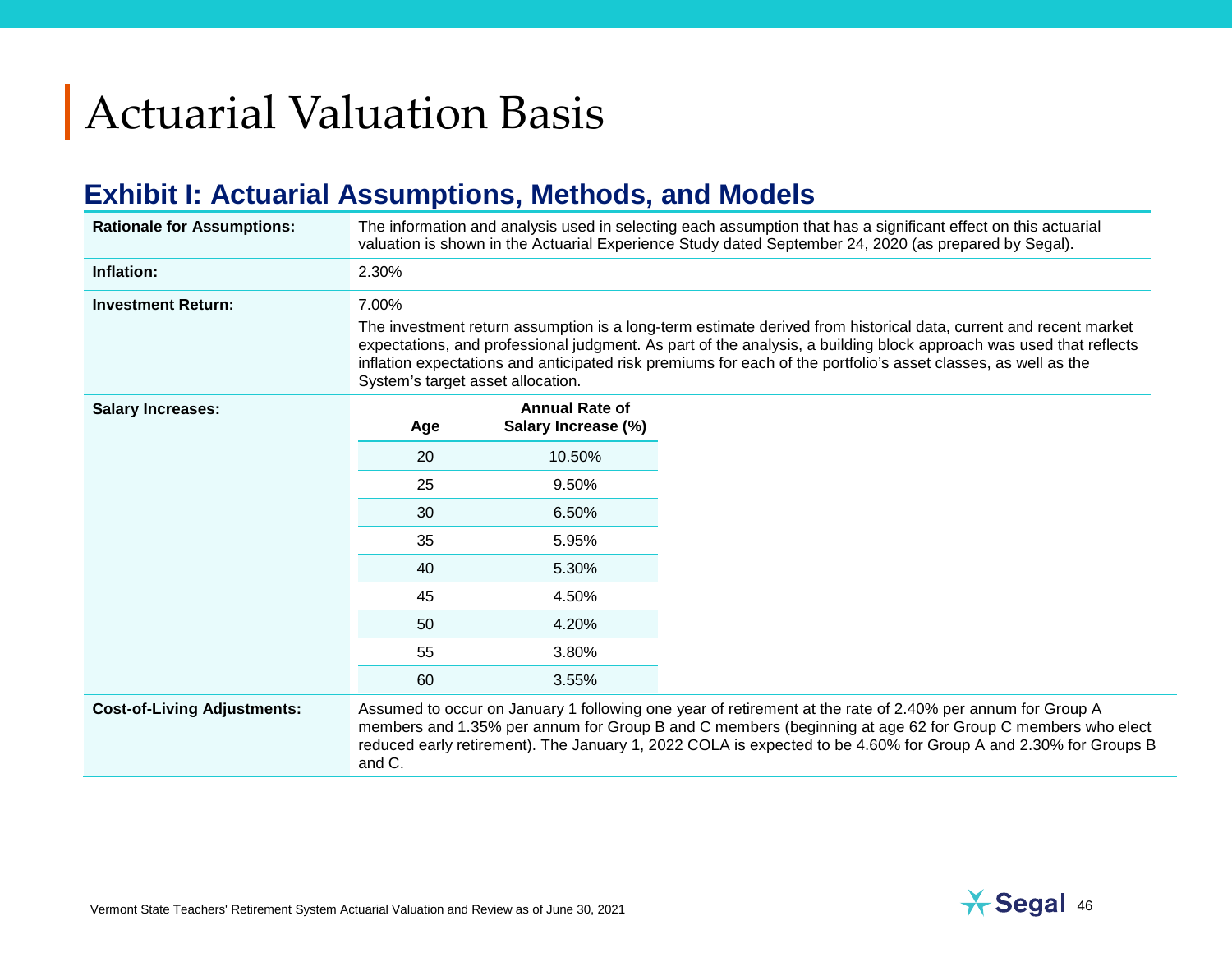| <b>Mortality Rates:</b>                                  | Pre-retirement:                                                                                |                                                                                                              |             |                                                                                                                                                                                                                                                                                                                                                              |                   |        |  |  |
|----------------------------------------------------------|------------------------------------------------------------------------------------------------|--------------------------------------------------------------------------------------------------------------|-------------|--------------------------------------------------------------------------------------------------------------------------------------------------------------------------------------------------------------------------------------------------------------------------------------------------------------------------------------------------------------|-------------------|--------|--|--|
|                                                          | • All Groups                                                                                   | PubT-2010 Teacher Employee Amount-Weighted Table with generational projection using scale<br>MP-2019.        |             |                                                                                                                                                                                                                                                                                                                                                              |                   |        |  |  |
|                                                          | <b>Healthy Post-retirement - Retirees:</b>                                                     |                                                                                                              |             |                                                                                                                                                                                                                                                                                                                                                              |                   |        |  |  |
|                                                          | • All Groups                                                                                   | PubT-2010 Teacher Healthy Retiree Amount-Weighted Table with generational projection using<br>scale MP-2019. |             |                                                                                                                                                                                                                                                                                                                                                              |                   |        |  |  |
|                                                          |                                                                                                | Healthy Post-retirement - Beneficiaries:                                                                     |             |                                                                                                                                                                                                                                                                                                                                                              |                   |        |  |  |
|                                                          | • All Groups                                                                                   | using scale MP-2019.                                                                                         |             | 109% of the Pub-2010 Contingent Survivor Amount-Weighted Table with generational projection                                                                                                                                                                                                                                                                  |                   |        |  |  |
|                                                          | <b>Disabled Post-retirement.</b>                                                               |                                                                                                              |             |                                                                                                                                                                                                                                                                                                                                                              |                   |        |  |  |
|                                                          | • All Groups                                                                                   | projection using scale MP-2019.                                                                              |             | PubNS-2010 Non-Safety Disabled Retiree Amount-Weighted Mortality Table with generational                                                                                                                                                                                                                                                                     |                   |        |  |  |
|                                                          | those years.                                                                                   |                                                                                                              |             | The tables with the generational projection to the ages of members as of the measurement date reasonably reflect<br>the mortality experience of the System as of the measurement date. The mortality tables were then adjusted to future<br>years using the generational projection to reflect future mortality improvement between the measurement date and |                   |        |  |  |
|                                                          | Representative values of the assumed annual rates of withdrawal and disability are as follows: |                                                                                                              |             |                                                                                                                                                                                                                                                                                                                                                              |                   |        |  |  |
| <b>Separation from Service before</b>                    |                                                                                                |                                                                                                              |             |                                                                                                                                                                                                                                                                                                                                                              |                   |        |  |  |
| <b>Retirement (Due to Withdrawal</b><br>and Disability): |                                                                                                |                                                                                                              |             | Rate (%)                                                                                                                                                                                                                                                                                                                                                     |                   |        |  |  |
|                                                          |                                                                                                |                                                                                                              | Withdrawal  |                                                                                                                                                                                                                                                                                                                                                              | <b>Disability</b> |        |  |  |
|                                                          |                                                                                                | Age                                                                                                          | <b>Male</b> | <b>Female</b>                                                                                                                                                                                                                                                                                                                                                | <b>Male</b>       | Female |  |  |
|                                                          |                                                                                                | 25                                                                                                           | 7.80%       | 8.30%                                                                                                                                                                                                                                                                                                                                                        | 0.005%            | 0.008% |  |  |
|                                                          |                                                                                                | 30                                                                                                           | 5.20        | 5.40                                                                                                                                                                                                                                                                                                                                                         | 0.007             | 0.008  |  |  |
|                                                          |                                                                                                | 35                                                                                                           | 3.10        | 3.25                                                                                                                                                                                                                                                                                                                                                         | 0.009             | 0.008  |  |  |
|                                                          |                                                                                                | 40                                                                                                           | 2.20        | 2.15                                                                                                                                                                                                                                                                                                                                                         | 0.014             | 0.011  |  |  |
|                                                          |                                                                                                | 45                                                                                                           | 1.85        | 1.66                                                                                                                                                                                                                                                                                                                                                         | 0.023             | 0.024  |  |  |
|                                                          |                                                                                                | 50                                                                                                           | 1.75        | 1.54                                                                                                                                                                                                                                                                                                                                                         | 0.060             | 0.074  |  |  |
|                                                          |                                                                                                | 55                                                                                                           | 1.60        | 1.50                                                                                                                                                                                                                                                                                                                                                         | 0.040             | 0.050  |  |  |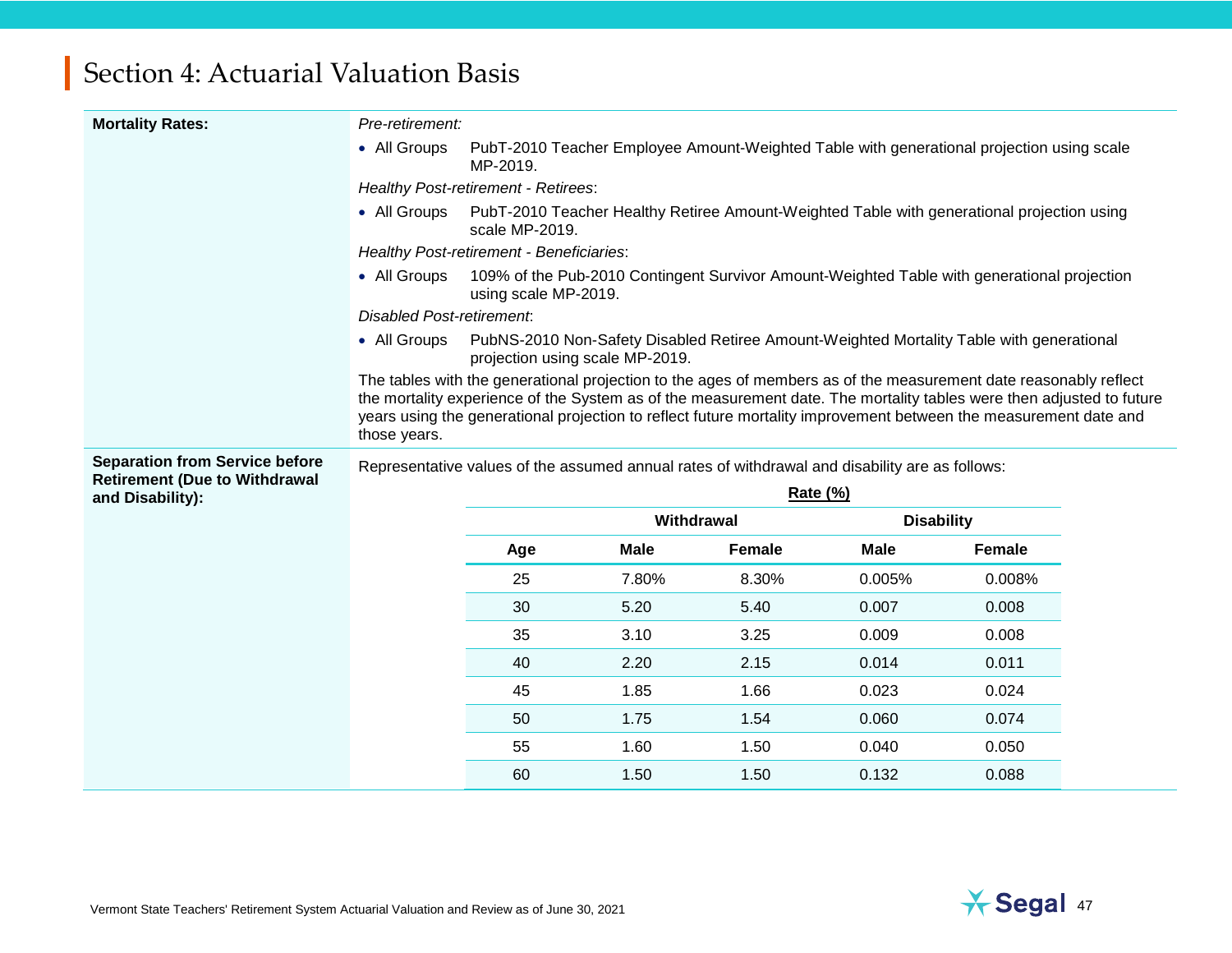| <b>Retirement Rates:</b> |       | <b>Group A</b>                 |                      | <b>Group C Grandfathered</b>   |                                |  |
|--------------------------|-------|--------------------------------|----------------------|--------------------------------|--------------------------------|--|
|                          | Age   | <30 Years of<br><b>Service</b> | 30+ Years of Service | <30 Years of<br><b>Service</b> | 30+ Years of<br><b>Service</b> |  |
|                          | 50    | 0.00%                          | 40.00%               | 0.000%                         | 40.00%                         |  |
|                          | 51    | 0.00%                          | 20.00%               | 0.000%                         | 20.00%                         |  |
|                          | 52    | 0.00%                          | 20.00%               | 0.000%                         | 20.00%                         |  |
|                          | 53    | 0.00%                          | 20.00%               | 0.000%                         | 20.00%                         |  |
|                          | 54    | 0.00%                          | 20.00%               | 0.000%                         | 20.00%                         |  |
|                          | 55    | 7.50%                          | 20.00%               | 6.125%                         | 10.00%                         |  |
|                          | 56    | 7.50%                          | 10.00%               | 6.250%                         | 10.00%                         |  |
|                          | 57    | 7.50%                          | 10.00%               | 6.250%                         | 10.00%                         |  |
|                          | 58    | 7.50%                          | 10.00%               | 6.250%                         | 10.00%                         |  |
|                          | 59    | 12.50%                         | 10.00%               | 9.375%                         | 15.00%                         |  |
|                          | 60    | 30.00%                         | 100.00%              | 18.750%                        | 25.00%                         |  |
|                          | 61    | 25.00%                         | 100.00%              | 18.750%                        | 17.00%                         |  |
|                          | 62    | 30.00%                         | 100.00%              | 20.000%                        | 100.00%                        |  |
|                          | 63    | 30.00%                         | 100.00%              | 22.000%                        | 100.00%                        |  |
|                          | 64    | 30.00%                         | 100.00%              | 22.000%                        | 100.00%                        |  |
|                          | 65    | 40.00%                         | 100.00%              | 33.000%                        | 100.00%                        |  |
|                          | 66    | 40.00%                         | 100.00%              | 33.000%                        | 100.00%                        |  |
|                          | 67    | 40.00%                         | 100.00%              | 33.000%                        | 100.00%                        |  |
|                          | 68    | 50.00%                         | 100.00%              | 22.000%                        | 100.00%                        |  |
|                          | 69    | 50.00%                         | 100.00%              | 33.000%                        | 100.00%                        |  |
|                          | $70+$ | 100.000%                       | 100.00%              | 100.000%                       | 100.00%                        |  |

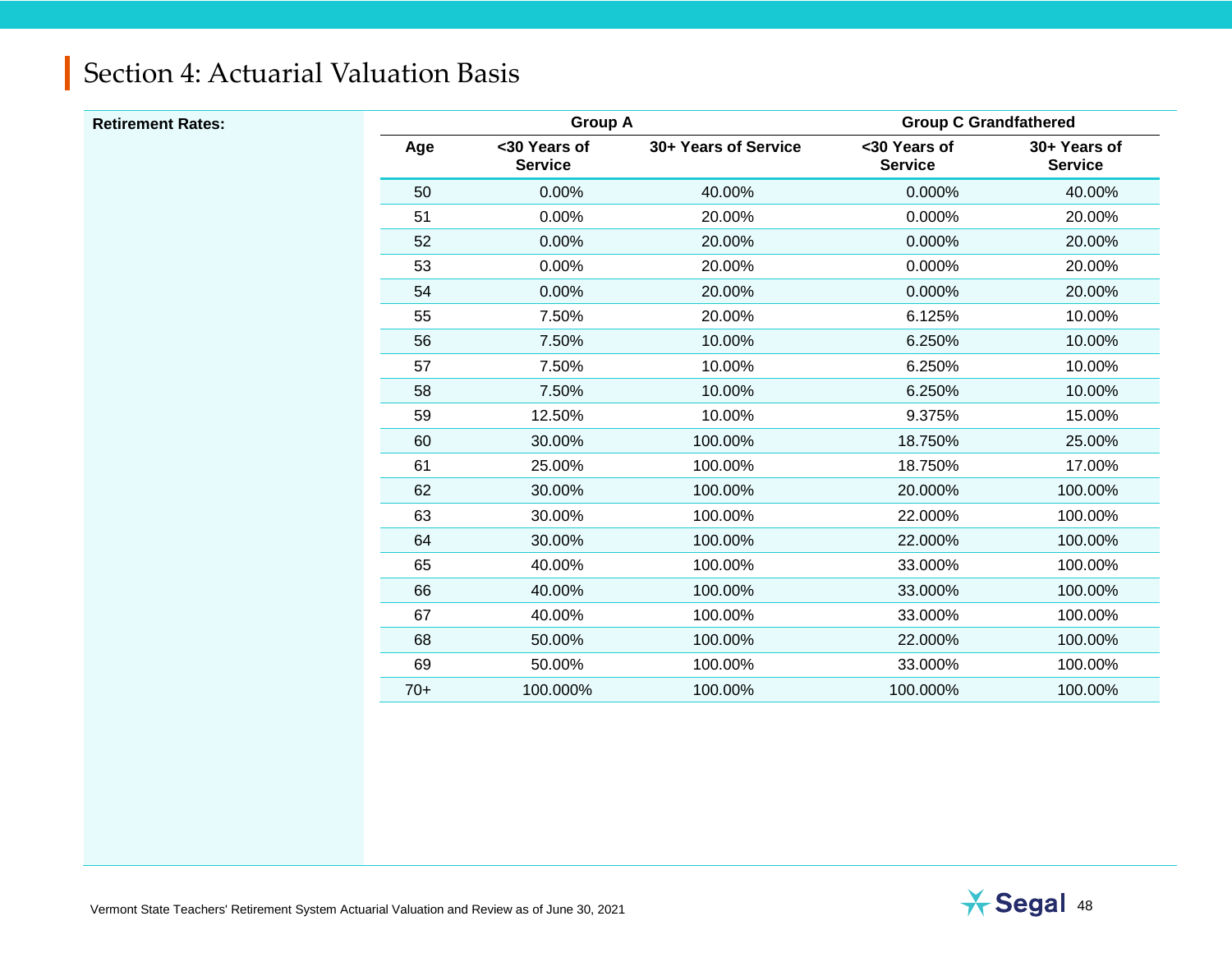| Section 4: Actuarial Valuation Basis |
|--------------------------------------|
|--------------------------------------|

| <b>Retirement Rates (continued):</b>   |                          | <b>Group C Non-Grandfathered</b>                                                                                                                                                           |                          |                                                                                       |                                                                                                         |  |  |  |
|----------------------------------------|--------------------------|--------------------------------------------------------------------------------------------------------------------------------------------------------------------------------------------|--------------------------|---------------------------------------------------------------------------------------|---------------------------------------------------------------------------------------------------------|--|--|--|
|                                        |                          | Age                                                                                                                                                                                        | <b>Before Rule of 90</b> | 1 <sup>st</sup> Year after Rule of 90                                                 | 1+ Years after Rule of 90                                                                               |  |  |  |
|                                        |                          | < 56                                                                                                                                                                                       | 5.00%                    | 30.00%                                                                                | 20.00%                                                                                                  |  |  |  |
|                                        |                          | 56                                                                                                                                                                                         | 5.00%                    | 30.00%                                                                                | 10.00%                                                                                                  |  |  |  |
|                                        |                          | 57                                                                                                                                                                                         | 5.00%                    | 30.00%                                                                                | 10.00%                                                                                                  |  |  |  |
|                                        |                          | 58                                                                                                                                                                                         | 5.00%                    | 30.00%                                                                                | 10.00%                                                                                                  |  |  |  |
|                                        |                          | 59                                                                                                                                                                                         | 7.50%                    | 30.00%                                                                                | 15.00%                                                                                                  |  |  |  |
|                                        |                          | 60                                                                                                                                                                                         | 10.00%                   | 30.00%                                                                                | 15.00%                                                                                                  |  |  |  |
|                                        |                          | 61                                                                                                                                                                                         | 15.00%                   | 30.00%                                                                                | 20.00%                                                                                                  |  |  |  |
|                                        |                          | 62                                                                                                                                                                                         | 12.50%                   | 30.00%                                                                                | 22.50%                                                                                                  |  |  |  |
|                                        |                          | 63                                                                                                                                                                                         | 20.00%                   | 30.00%                                                                                | 22.50%                                                                                                  |  |  |  |
|                                        |                          | 64                                                                                                                                                                                         | 20.00%                   | 30.00%                                                                                | 25.00%                                                                                                  |  |  |  |
|                                        |                          | 65                                                                                                                                                                                         | 40.00%                   | 30.00%                                                                                | 40.00%                                                                                                  |  |  |  |
|                                        |                          | 66                                                                                                                                                                                         | 30.00%                   | 30.00%                                                                                | 30.00%                                                                                                  |  |  |  |
|                                        |                          | 67                                                                                                                                                                                         | 30.00%                   | 30.00%                                                                                | 30.00%                                                                                                  |  |  |  |
|                                        |                          | 68                                                                                                                                                                                         | 30.00%                   | 30.00%                                                                                | 30.00%                                                                                                  |  |  |  |
|                                        |                          | 69                                                                                                                                                                                         | 30.00%                   | 30.00%                                                                                | 30.00%                                                                                                  |  |  |  |
|                                        |                          | $70+$                                                                                                                                                                                      | 100.00%                  | 100.00%                                                                               | 100.00%                                                                                                 |  |  |  |
|                                        |                          |                                                                                                                                                                                            |                          |                                                                                       |                                                                                                         |  |  |  |
| <b>Inactive Members as Reported by</b> |                          | Not Vested: Valuation liability equals 100% of accumulated contributions.                                                                                                                  |                          |                                                                                       |                                                                                                         |  |  |  |
| the System:                            |                          | Vested: Valuation liability based on accrued benefit and assumed to retire as follows:<br>Group A and Group C-NGF: 10% of members are assumed to retire from Early Retirement Age for each |                          |                                                                                       |                                                                                                         |  |  |  |
|                                        | $\overline{\phantom{0}}$ |                                                                                                                                                                                            |                          |                                                                                       | year until Normal Retirement Age, then 100% of members are assumed to retire at their Normal Retirement |  |  |  |
|                                        |                          | Age.                                                                                                                                                                                       |                          |                                                                                       |                                                                                                         |  |  |  |
|                                        |                          |                                                                                                                                                                                            |                          | Group C-GF: 50% of members are assumed to retire from age 62-69, then 100% at age 70. |                                                                                                         |  |  |  |
| Deferred Members as Reported by        |                          |                                                                                                                                                                                            |                          | Valuation liability based on accrued benefit and assumed to retire as follows:        |                                                                                                         |  |  |  |
| the System:                            | $\overline{\phantom{0}}$ |                                                                                                                                                                                            |                          |                                                                                       | Group A and Group C-NGF: 10% of members are assumed to retire from Early Retirement Age for each        |  |  |  |
|                                        |                          |                                                                                                                                                                                            |                          |                                                                                       | year until Normal Retirement Age, then 100% of members are assumed to retire at their Normal Retirement |  |  |  |
|                                        |                          | Age.                                                                                                                                                                                       |                          |                                                                                       |                                                                                                         |  |  |  |
|                                        |                          |                                                                                                                                                                                            |                          | Group C-GF: 50% of members are assumed to retire from age 62-69, then 100% at age 70. |                                                                                                         |  |  |  |

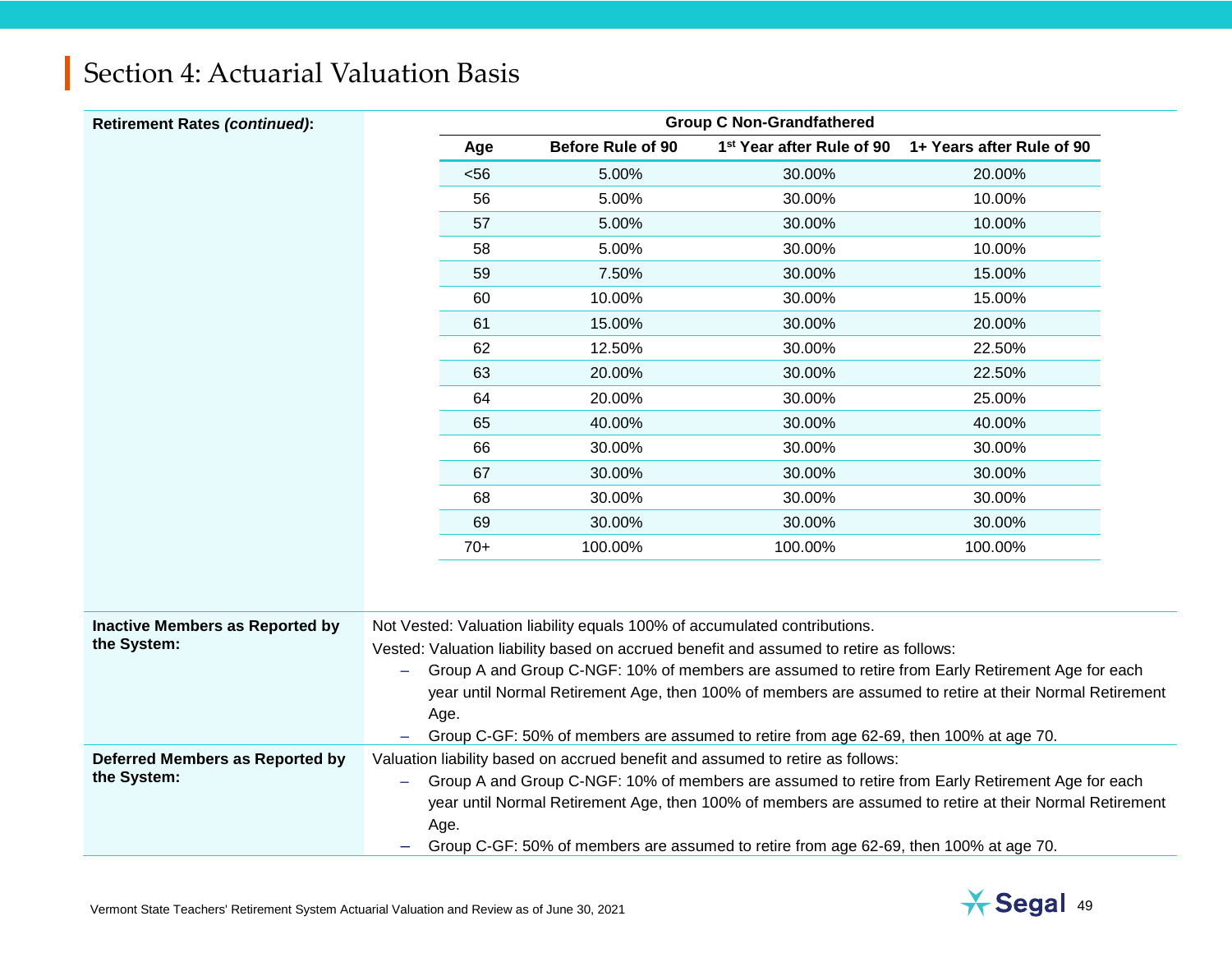| <b>Future Administrative Expenses:</b>                               | 0.40% of projected payroll.                                                                                                                                                                                                                                                                                                                                                                                                                                                                                                                                                                                                                                                                                                                                                                                          |
|----------------------------------------------------------------------|----------------------------------------------------------------------------------------------------------------------------------------------------------------------------------------------------------------------------------------------------------------------------------------------------------------------------------------------------------------------------------------------------------------------------------------------------------------------------------------------------------------------------------------------------------------------------------------------------------------------------------------------------------------------------------------------------------------------------------------------------------------------------------------------------------------------|
| <b>Unknown Data for Members:</b>                                     | Same as those exhibited by members with similar known characteristics. If not specified, members are assumed to<br>be male.                                                                                                                                                                                                                                                                                                                                                                                                                                                                                                                                                                                                                                                                                          |
| <b>Percent Married:</b>                                              | 85% of male members and 35% of female members are assumed to be married.                                                                                                                                                                                                                                                                                                                                                                                                                                                                                                                                                                                                                                                                                                                                             |
| Age of Spouse:                                                       | Females three years younger than males.                                                                                                                                                                                                                                                                                                                                                                                                                                                                                                                                                                                                                                                                                                                                                                              |
| <b>Benefit Elections:</b>                                            | All members are assumed to elect the single life annuity option.                                                                                                                                                                                                                                                                                                                                                                                                                                                                                                                                                                                                                                                                                                                                                     |
| <b>Actuarial Value of Assets:</b>                                    | The amount of the assets for valuation purposes equals the preliminary asset value plus 20% of the difference<br>between market and preliminary asset values. The preliminary asset value is equal to the previous year's asset<br>value (for valuation purposes) adjusted for contributions less benefit payments and expenses plus expected<br>investment income. If necessary, a further adjustment is made to ensure that the valuation assets are within 20% of<br>the market value.                                                                                                                                                                                                                                                                                                                            |
| <b>Actuarial Cost Method:</b>                                        | Entry Age Actuarial Cost Method. Entry Age is the age at date of employment or, if date is unknown, current age<br>minus years of service. Normal Cost and Actuarial Accrued Liability are calculated on an individual basis and are<br>allocated by salary, with Normal Cost determined using the plan of benefits applicable to each member.                                                                                                                                                                                                                                                                                                                                                                                                                                                                       |
| <b>Modeling:</b>                                                     | Segal valuation results are based on proprietary actuarial modeling software. The actuarial valuation models<br>generate a comprehensive set of liability and cost calculations that are presented to meet regulatory, legislative and<br>client requirements. Deterministic cost projections are based on a proprietary forecasting model. Our Actuarial<br>Technology and Systems unit, comprised of both actuaries and programmers, is responsible for the initial<br>development and maintenance of these models. The models have a modular structure that allows for a high degree<br>of accuracy, flexibility and user control. The client team programs the assumptions and the plan provisions,<br>validates the models, and reviews test lives and results, under the direction of the supervising actuary. |
| <b>Justification for Changes in</b><br><b>Actuarial Assumptions:</b> | Effective July 1, 2021, an administrative expenses assumption equal to 0.40% of projected payroll was established.                                                                                                                                                                                                                                                                                                                                                                                                                                                                                                                                                                                                                                                                                                   |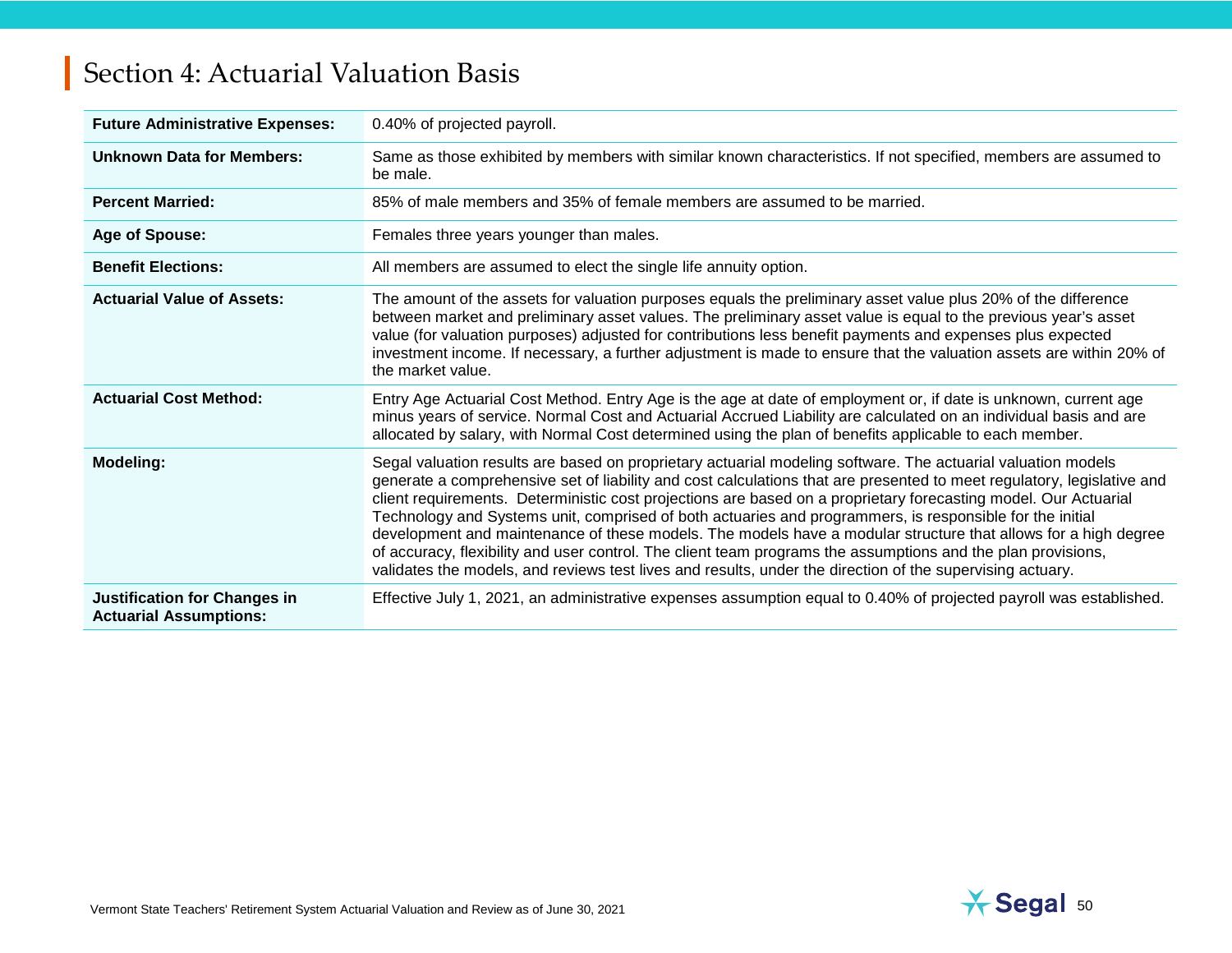#### **Exhibit II: Summary of Plan Provisions**

This exhibit summarizes the major provisions of the System included in the valuation. It is not intended to be, nor should it be interpreted as, a complete statement of all plan provisions.

| <b>Effective Date:</b>                      | July 1, 1947.                                                                                                                                                                                                                                     |                                             |                                                                                                                                                                                                                                                                                                                                                                                                                                                                                                                                                                                                                                                                                                                |  |  |  |  |
|---------------------------------------------|---------------------------------------------------------------------------------------------------------------------------------------------------------------------------------------------------------------------------------------------------|---------------------------------------------|----------------------------------------------------------------------------------------------------------------------------------------------------------------------------------------------------------------------------------------------------------------------------------------------------------------------------------------------------------------------------------------------------------------------------------------------------------------------------------------------------------------------------------------------------------------------------------------------------------------------------------------------------------------------------------------------------------------|--|--|--|--|
| <b>Creditable Service:</b>                  |                                                                                                                                                                                                                                                   | Service as a member plus purchased service. |                                                                                                                                                                                                                                                                                                                                                                                                                                                                                                                                                                                                                                                                                                                |  |  |  |  |
| <b>Average Final Compensation</b><br>(AFC): |                                                                                                                                                                                                                                                   |                                             | • Average annual compensation during highest 3 consecutive years.                                                                                                                                                                                                                                                                                                                                                                                                                                                                                                                                                                                                                                              |  |  |  |  |
| <b>Grandfathered Status:</b>                | are "grandfathered".                                                                                                                                                                                                                              |                                             | • Group C members who were within five years of normal retirement eligibility as defined prior to July 1, 2010,                                                                                                                                                                                                                                                                                                                                                                                                                                                                                                                                                                                                |  |  |  |  |
| <b>Normal Retirement - Eligibility:</b>     | $\bullet$ Group A                                                                                                                                                                                                                                 | Age 60 or 30 years of creditable service.   |                                                                                                                                                                                                                                                                                                                                                                                                                                                                                                                                                                                                                                                                                                                |  |  |  |  |
|                                             | $\bullet$ Group C                                                                                                                                                                                                                                 | Grandfathered<br>Non-grandfathered          | Age 62 or 30 years of creditable service<br>Age 65 or age plus creditable service equal to 90.                                                                                                                                                                                                                                                                                                                                                                                                                                                                                                                                                                                                                 |  |  |  |  |
| <b>Normal Retirement - Amount:</b>          | $\bullet$ Group A                                                                                                                                                                                                                                 |                                             | Member annuity based on accumulated contributions plus a pension, which, with member<br>annuity, equals 1/60 <sup>th</sup> of AFC times creditable service.                                                                                                                                                                                                                                                                                                                                                                                                                                                                                                                                                    |  |  |  |  |
|                                             | $\bullet$ Group C                                                                                                                                                                                                                                 | Grandfathered<br>Non-grandfathered          | Member annuity based on accumulated contributions plus a pension,<br>which, with member annuity, equals 1/80 <sup>th</sup> of AFC times creditable<br>service prior to July 1, 1990, plus 1/60 <sup>th</sup> of AFC times creditable service<br>after July 1, 1990.<br>Member annuity based on accumulated contributions plus a pension,<br>which, with member annuity, equals 1/80 <sup>th</sup> of AFC times creditable<br>service prior to July 1, 1990, plus 1/60 <sup>th</sup> of AFC times creditable service<br>after July 1, 1990 up to 20 years of service, plus 1/50 <sup>th</sup> of AFC for<br>years of service after 20.<br>If a member already has 20 or more years of service on June 30, 2010, |  |  |  |  |
|                                             |                                                                                                                                                                                                                                                   |                                             | the 1/50 <sup>th</sup> will be applied to all service accrued after July 1, 2010.<br>Minimum benefit applicable to Group A of \$6,600 after 30 years of creditable service (pro-rata for service less                                                                                                                                                                                                                                                                                                                                                                                                                                                                                                          |  |  |  |  |
|                                             | than 30 years).                                                                                                                                                                                                                                   |                                             |                                                                                                                                                                                                                                                                                                                                                                                                                                                                                                                                                                                                                                                                                                                |  |  |  |  |
|                                             | Maximum benefit applicable to Group C: Grandfathered maximum benefit is 50% of AFC up to June 30, 2010.<br>May continue to accrue up to 53.34% of AFC with service earned after July 1, 2010. Non-grandfathered<br>maximum benefit is 60% of AFC. |                                             |                                                                                                                                                                                                                                                                                                                                                                                                                                                                                                                                                                                                                                                                                                                |  |  |  |  |
| <b>Early Retirement - Eligibility:</b>      | • Group $A$                                                                                                                                                                                                                                       | Age 55.                                     |                                                                                                                                                                                                                                                                                                                                                                                                                                                                                                                                                                                                                                                                                                                |  |  |  |  |
|                                             | $\bullet$ Group C                                                                                                                                                                                                                                 | Age 55 with 5 years of creditable service.  |                                                                                                                                                                                                                                                                                                                                                                                                                                                                                                                                                                                                                                                                                                                |  |  |  |  |

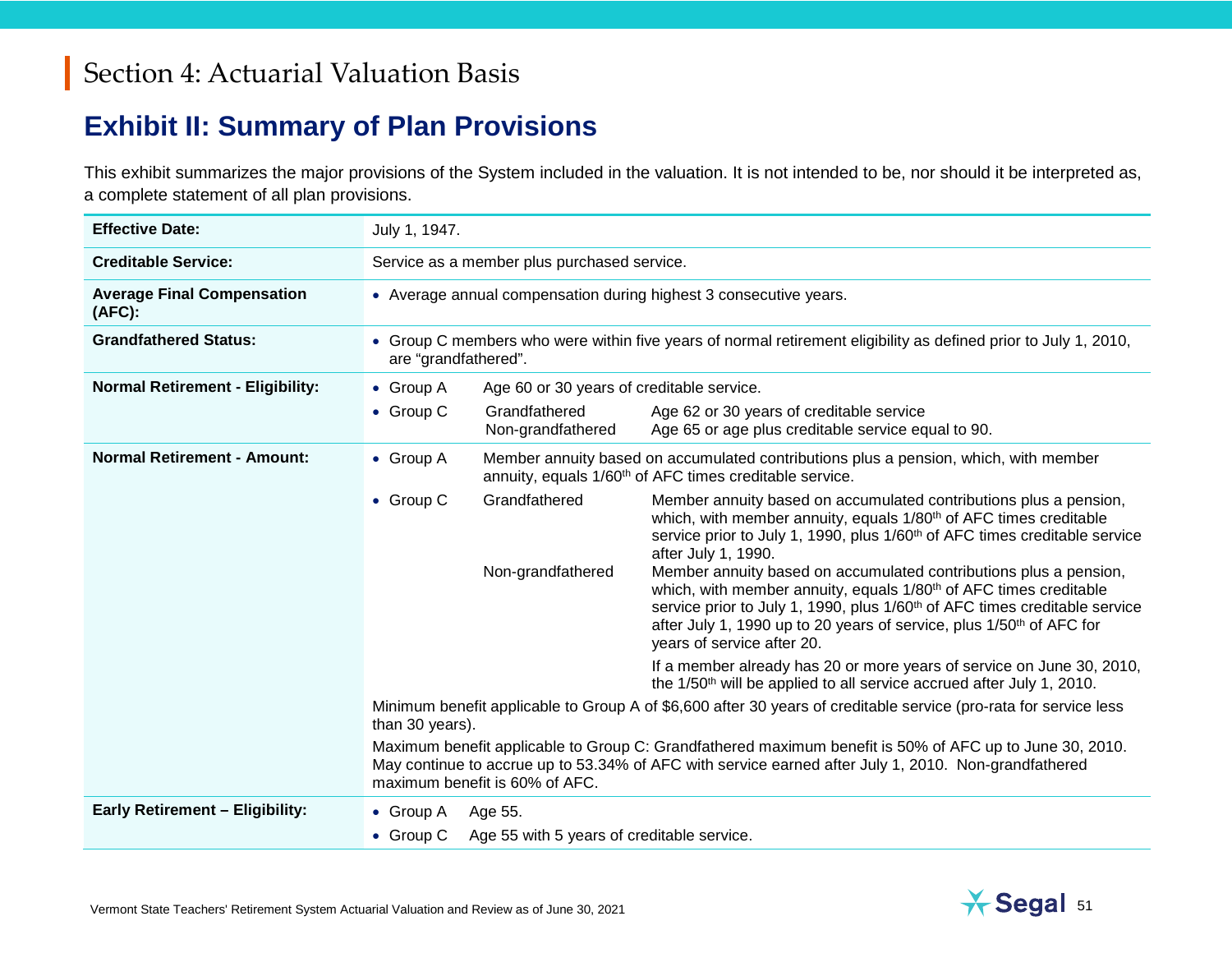| <b>Early Retirement - Amount:</b>           | Actuarial equivalent of normal retirement allowance using AFC and creditable service at early<br>• Group A<br>retirement.                                                                                                                                                         |
|---------------------------------------------|-----------------------------------------------------------------------------------------------------------------------------------------------------------------------------------------------------------------------------------------------------------------------------------|
|                                             | Grandfathered<br>Accrued normal benefit reduced 6% for each year prior to age 62.<br>$\bullet$ Group C<br>Accrued normal benefit reduced by actuarial reduction from normal<br>Non-grandfathered<br>retirement age.                                                               |
| <b>Vesting:</b>                             | • All groups $-5$ years of creditable service.                                                                                                                                                                                                                                    |
|                                             | • Allowance beginning at age 60 calculated as a normal retirement allowance based on AFC and creditable<br>service at termination.                                                                                                                                                |
| <b>Disability Retirement - Eligibility:</b> | All groups – Total and permanent disability after 5 years of creditable service (5 years preceding retirement<br>served in State).                                                                                                                                                |
| <b>Disability Retirement - Amount:</b>      | All groups - Calculated as a service allowance based on AFC and creditable service at disability retirement,<br>subject to a 25% of AFC minimum.                                                                                                                                  |
| <b>Death Benefit - Eligibility:</b>         | Age 60 or 30 years of creditable service; 10 years of creditable service if in service at death.<br>$\bullet$ Group A                                                                                                                                                             |
|                                             | Age 55 and 5 years of creditable service or 10 years of creditable service.<br>$\bullet$ Group C                                                                                                                                                                                  |
| <b>Death Benefit - Amount:</b>              | All groups - Accrued allowance paid under 100% survivorship option. If the eligibility requirements are not met<br>or if beneficiary so elects, the member's accumulated contributions are paid to the beneficiary or estate.<br>Certain children's benefits may also be payable. |
| <b>Post-Retirement Adjustments:</b>         | • Group A<br>Allowances in payment for at least one year increased on each January 1 by the<br>percentage increase in Consumer Price Index, but not more than 5%.                                                                                                                 |
|                                             | Same, but increase is based on half of the Consumer Price Index increase. For<br>• Groups B & C<br>members receiving a reduced early retirement allowance, the adjustment will not apply<br>before age 62.                                                                        |
| <b>Refund of Contributions:</b>             | If no other beneficiary is payable, a terminated member receives his accumulated contributions with interest.                                                                                                                                                                     |
| <b>Member Contribution Rates:</b>           | 5.5% of earnable compensation. Contributions stop after 25 years of creditable service.<br>$\bullet$ Group A                                                                                                                                                                      |
|                                             | 5% of earnable compensation with at least five years of service as of July 1, 2014. 6% of<br>$\bullet$ Group C<br>earnable compensation with less than five years of service as of July 1, 2014.                                                                                  |
| <b>Changes in Plan Provisions:</b>          | There have been no changes in plan provisions since the last valuation.                                                                                                                                                                                                           |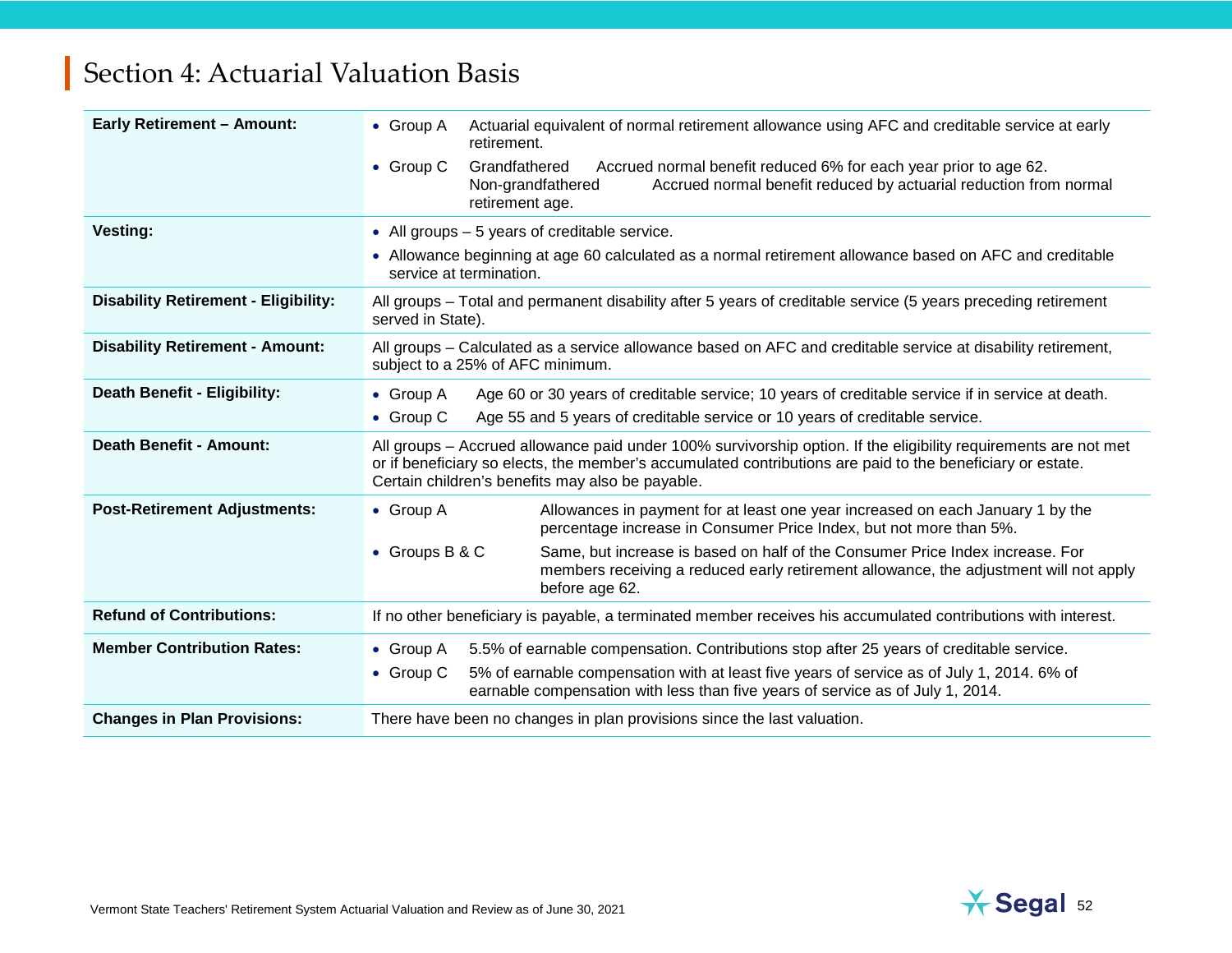# Additional Summary Tables of Member Data **Table 1: Members in Active Service as of June 30, 2021 by Age, Years of Service, and Average Payroll – All Employee Groups**

|           | <b>Years of Service</b> |          |               |           |               |           |                          |                |           |
|-----------|-------------------------|----------|---------------|-----------|---------------|-----------|--------------------------|----------------|-----------|
| Age       | <b>Total</b>            | $0 - 4$  | $5-9$         | $10 - 14$ | $15 - 19$     | $20 - 24$ | $25 - 29$                | $30 - 34$      | 35 & over |
| Under 25  | 189                     | 189      | $ -$          | - -       | $\frac{1}{2}$ | - -       | - -                      | - -            |           |
|           | \$41,005                | \$41,005 | $\sim$ $\sim$ | - -       | - -           | $ -$      | - -                      | $ -$           | - -       |
| $25 - 29$ | 734                     | 564      | 170           | - -       | ۰.            | - -       | - -                      | - -            | - -       |
|           | \$48,002                | \$46,875 | \$51,741      | - -       | - -           | $ -$      | - -                      | $ -$           | - -       |
| $30 - 34$ | 1,102                   | 464      | 535           | 103       | $\frac{1}{2}$ | $ -$      | ۰.                       | $\sim$ $\sim$  | - -       |
|           | \$54,597                | \$50,616 | \$56,424      | \$63,040  | - -           | $ -$      | $ -$                     | $ -$           | - -       |
| $35 - 39$ | 1,314                   | 340      | 463           | 420       | 91            | $ -$      | - -                      | $ -$           | - -       |
|           | \$61,007                | \$53,338 | \$60,449      | \$65,725  | \$70,723      | ۰.        | - -                      | $\sim$ $\sim$  | - -       |
| $40 - 44$ | 1,516                   | 337      | 325           | 388       | 375           | 91        | - -                      | $ -$           | - -       |
|           | \$66,507                | \$53,790 | \$63,942      | \$69,208  | \$74,223      | \$79,442  | $\overline{\phantom{a}}$ | ۰.             |           |
| $45 - 49$ | 1,488                   | 229      | 257           | 229       | 361           | 355       | 57                       | $\overline{a}$ |           |
|           | \$71,164                | \$55,900 | \$62,553      | \$71,133  | \$76,624      | \$79,386  | \$85,651                 | - -            |           |
| $50 - 54$ | 1,494                   | 176      | 200           | 228       | 261           | 311       | 264                      | 54             |           |
|           | \$74,490                | \$60,531 | \$66,188      | \$70,225  | \$77,661      | \$79,363  | \$83,208                 | \$82,735       |           |
| $55 - 59$ | 1,115                   | 109      | 108           | 150       | 205           | 211       | 186                      | 131            | 15        |
|           | \$75,289                | \$59,564 | \$64,878      | \$70,803  | \$74,573      | \$78,933  | \$84,538                 | \$83,319       | \$83,103  |
| $60 - 64$ | 789                     | 75       | 85            | 100       | 151           | 160       | 88                       | 79             | 51        |
|           | \$72,983                | \$60,165 | \$61,060      | \$68,013  | \$70,760      | \$78,318  | \$84,132                 | \$79,973       | \$81,221  |
| 65 & over | 214                     | 28       | 24            | 26        | 34            | 36        | 18                       | 12             | 36        |
|           | \$70,502                | \$50,516 | \$60,109      | \$65,452  | \$69,580      | \$76,785  | \$76,895                 | \$84,809       | \$83,247  |
| Total     | 9,955                   | 2,511    | 2,167         | 1,644     | 1,478         | 1,164     | 613                      | 276            | 102       |
|           | \$66,091                | \$51,696 | \$60,316      | \$68,354  | \$74,789      | \$79,075  | \$83,786                 | \$82,312       | \$82,213  |
|           |                         |          |               |           |               |           |                          |                |           |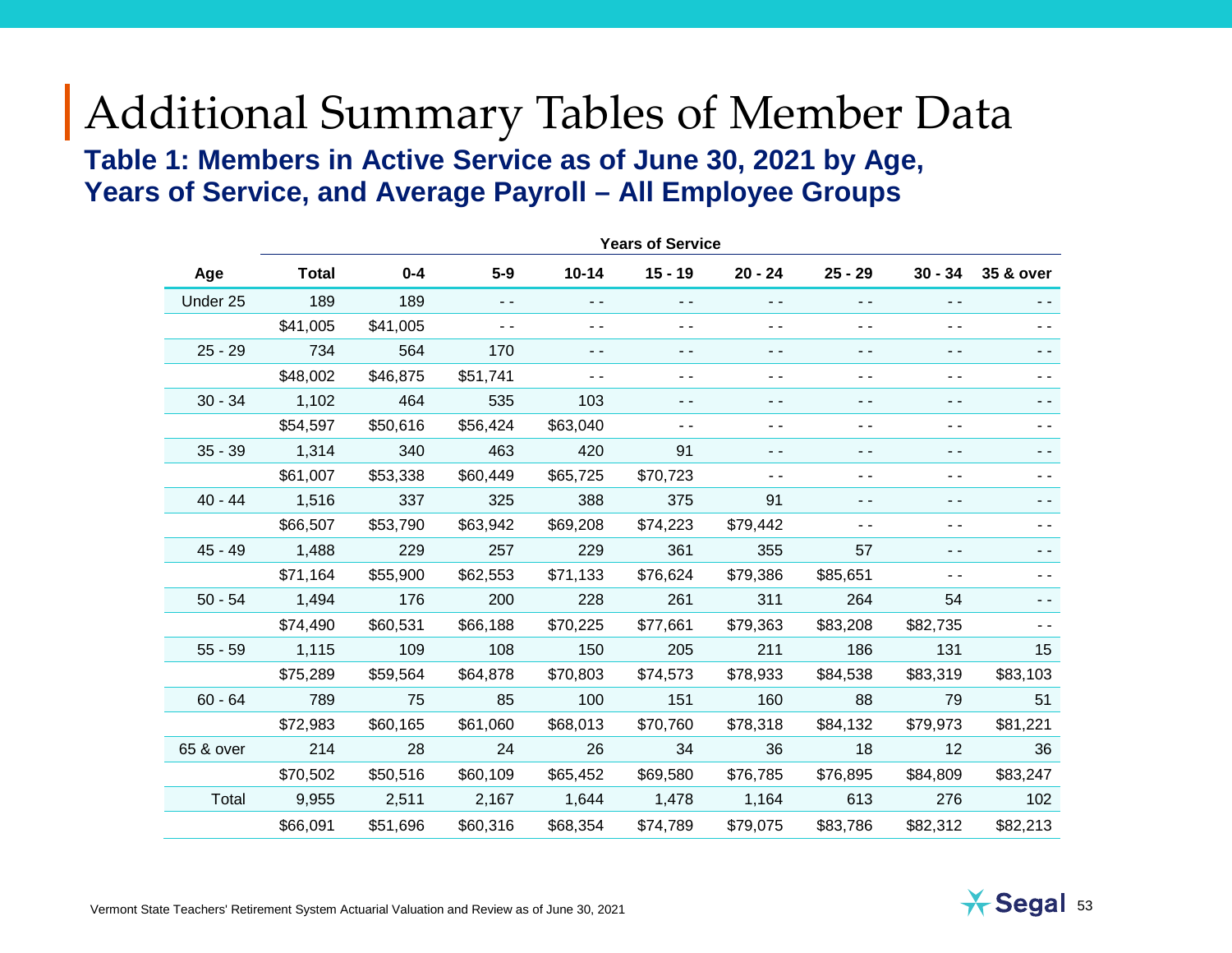#### **Table 2: Summary of Retired Members and Beneficiary Data by Benefit Amount – All Teachers**

|                        | <b>Service Pensioners</b>                |           |                | <b>Disability Pensioners</b> | <b>Beneficiaries</b>                     |         |  |
|------------------------|------------------------------------------|-----------|----------------|------------------------------|------------------------------------------|---------|--|
| <b>Allowance Level</b> | <b>Number</b><br><b>Annual Allowance</b> |           | <b>Number</b>  | <b>Annual Allowance</b>      | <b>Number</b><br><b>Annual Allowance</b> |         |  |
| $0 - 500$              | $\overline{7}$                           | \$899     | $\mathbf 0$    | \$0                          | 1                                        | \$352   |  |
| $501 - 1,000$          | $\overline{7}$                           | 5,264     | $\pmb{0}$      | 0                            | 1                                        | 752     |  |
| $1,001 - 1,500$        | 25                                       | 31,728    | 0              | 0                            | $\overline{c}$                           | 2,660   |  |
| $1,501 - 2,000$        | 32                                       | 57,135    | 0              | 0                            | 5                                        | 8,738   |  |
| $2,001 - 2,500$        | 76                                       | 172,761   | $\mathbf 0$    | 0                            | 8                                        | 17,545  |  |
| $2,501 - 3,000$        | 103                                      | 285,849   | $\pmb{0}$      | 0                            | 11                                       | 29,692  |  |
| $3,001 - 3,500$        | 115                                      | 371,931   | $\mathbf 0$    | 0                            | $\overline{7}$                           | 23,275  |  |
| $3,501 - 4,000$        | 124                                      | 464,804   | 0              | 0                            | 6                                        | 23,004  |  |
| $4,001 - 4,500$        | 139                                      | 593,176   | $\mathbf{0}$   | 0                            | 10                                       | 42,385  |  |
| $4,501 - 5,000$        | 135                                      | 639,177   | 0              | 0                            | 11                                       | 53,244  |  |
| $5,001 - 5,500$        | 150                                      | 786,499   | 0              | 0                            | 11                                       | 59,095  |  |
| $5,501 - 6,000$        | 150                                      | 863,362   | $\mathbf 0$    | 0                            | 9                                        | 52,529  |  |
| $6,001 - 6,500$        | 121                                      | 756,115   | $\mathbf 0$    | 0                            | 10                                       | 62,716  |  |
| $6,501 - 7,000$        | 131                                      | 884,589   | 0              | 0                            | 10                                       | 67,496  |  |
| $7,001 - 7,500$        | 139                                      | 1,006,798 | $\overline{c}$ | 14,507                       | 15                                       | 108,184 |  |
| $7,501 - 8,000$        | 107                                      | 830,500   | 1              | 7,865                        | 12                                       | 93,085  |  |
| $8,001 - 8,500$        | 110                                      | 907,006   | 3              | 24,886                       | 16                                       | 132,919 |  |
| $8,501 - 9,000$        | 124                                      | 1,084,792 | $\pmb{0}$      | 0                            | 8                                        | 70,239  |  |
| $9,001 - 9,500$        | 107                                      | 991,503   | 3              | 27,660                       | 19                                       | 177,015 |  |
| $9,501 - 10,000$       | 139                                      | 1,354,512 | 5              | 48,525                       | 20                                       | 195,442 |  |
| $10,001 - 10,500$      | 121                                      | 1,243,296 | $6\phantom{1}$ | 61,516                       | 13                                       | 133,286 |  |
| $10,501 - 11,000$      | 96                                       | 1,031,476 | 8              | 86,158                       | 15                                       | 162,261 |  |
| $11,001 - 11,500$      | 125                                      | 1,406,072 | 10             | 113,726                      | 18                                       | 202,499 |  |
| $11,501 - 12,000$      | 138                                      | 1,623,145 | 6              | 70,731                       | 13                                       | 152,785 |  |
| $12,001 - 12,500$      | 121                                      | 1,480,000 | 10             | 122,861                      | 14                                       | 171,956 |  |
| $12,501 - 13,000$      | 120                                      | 1,531,224 | $\sqrt{5}$     | 63,942                       | 14                                       | 178,345 |  |
| $13,001 - 13,500$      | 90                                       | 1,191,493 | 3              | 39,791                       | 18                                       | 237,833 |  |
| $13,501 - 14,000$      | 102                                      | 1,405,171 | 6              | 82,564                       | 9                                        | 123,250 |  |
| $14,001 - 14,500$      | 94                                       | 1,340,029 | 10             | 142,591                      | 9                                        | 128,078 |  |
| $14,501 - 15,000$      | 101                                      | 1,491,282 | 5              | 73,872                       | 10                                       | 147,506 |  |

Vermont State Teachers' Retirement System Actuarial Valuation and Review as of June 30, 2021 54

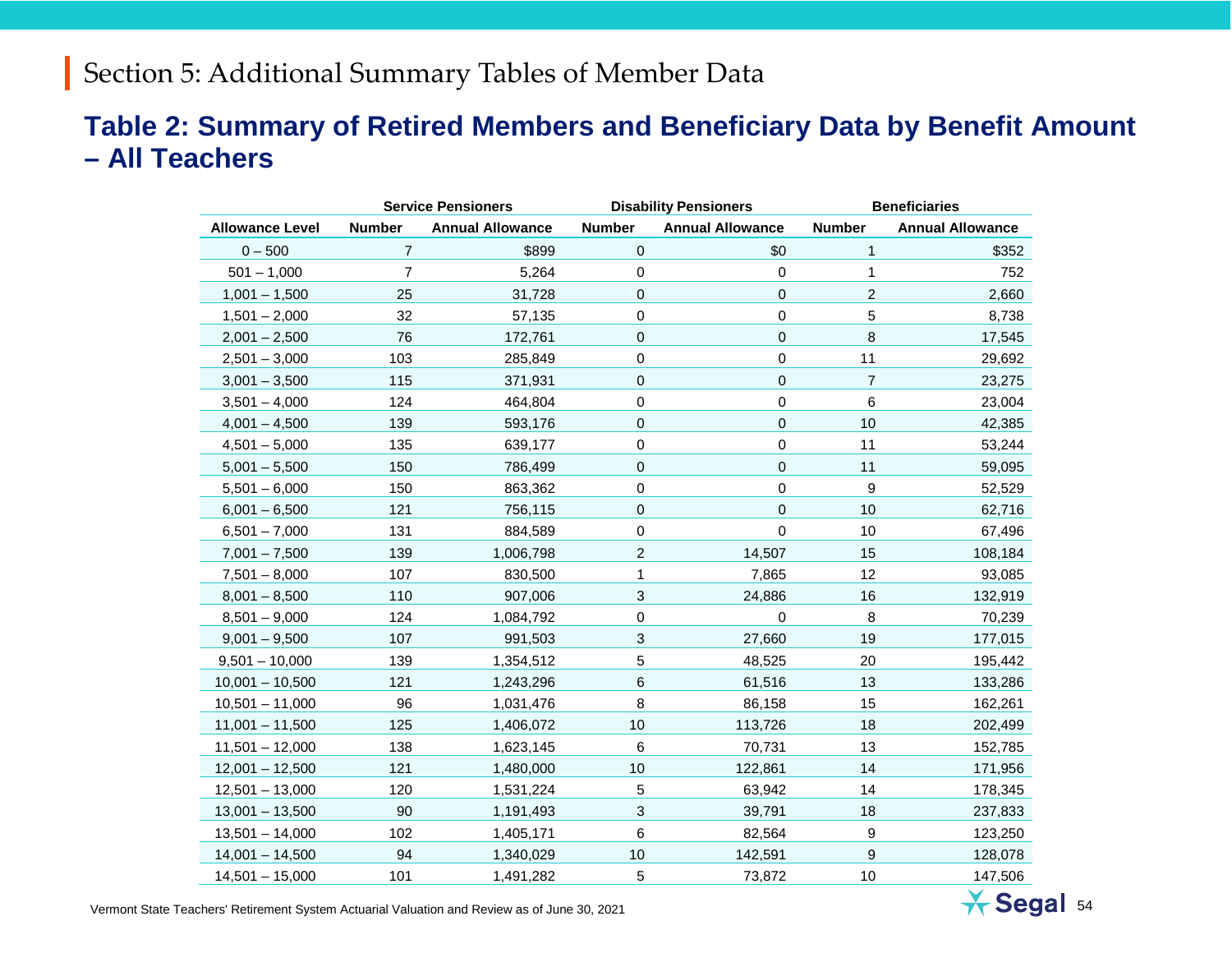#### **Table 2: Summary of Retired Members and Beneficiary Data by Benefit Amount – All Teachers** *(continued)*

|                        | <b>Service Pensioners</b> |                         |                | <b>Disability Pensioners</b> | <b>Beneficiaries</b>      |                         |  |
|------------------------|---------------------------|-------------------------|----------------|------------------------------|---------------------------|-------------------------|--|
| <b>Allowance Level</b> | <b>Number</b>             | <b>Annual Allowance</b> | <b>Number</b>  | <b>Annual Allowance</b>      | <b>Number</b>             | <b>Annual Allowance</b> |  |
| $15,001 - 15,500$      | 95                        | \$1,448,972             | 4              | \$61,448                     | 8                         | \$122,642               |  |
| $15,501 - 16,000$      | 99                        | 1,558,752               | 5              | 79,065                       | 9                         | 141,210                 |  |
| $16,001 - 16,500$      | 100                       | 1,627,451               | 5              | 81,593                       | $\boldsymbol{9}$          | 146,818                 |  |
| $16,501 - 17,000$      | 88                        | 1,473,206               | 6              | 100,647                      | $\overline{7}$            | 116,653                 |  |
| $17,001 - 17,500$      | 102                       | 1,759,112               | 3              | 51,668                       | 14                        | 242,171                 |  |
| $17,501 - 18,000$      | 107                       | 1,899,716               | 6              | 106,183                      | $\overline{7}$            | 124,191                 |  |
| $18,001 - 18,500$      | 97                        | 1,770,017               | 3              | 55,017                       | $\overline{7}$            | 127,384                 |  |
| $18,501 - 19,000$      | 103                       | 1,931,603               | 4              | 75,057                       | 8                         | 150,061                 |  |
| $19,001 - 19,500$      | 109                       | 2,096,221               | 4              | 77,417                       | $\bf 8$                   | 154,145                 |  |
| $19,501 - 20,000$      | 107                       | 2,111,086               | $\overline{c}$ | 39,708                       | $\overline{7}$            | 138,407                 |  |
| $20,001 - 20,500$      | 98                        | 1,985,528               | 1              | 20,388                       | 6                         | 120,910                 |  |
| $20,501 - 21,000$      | 106                       | 2,198,931               | 6              | 124,248                      | $\overline{7}$            | 144,954                 |  |
| $21,001 - 21,500$      | 91                        | 1,934,591               | 3              | 63,375                       | $\boldsymbol{9}$          | 191,014                 |  |
| $21,501 - 22,000$      | 111                       | 2,413,234               | 3              | 65,184                       | 7                         | 153,030                 |  |
| $22,001 - 22,500$      | 113                       | 2,512,275               | $\overline{4}$ | 88,892                       | 6                         | 133,524                 |  |
| $22,501 - 23,000$      | 126                       | 2,864,239               | 3              | 68,520                       | 4                         | 91,034                  |  |
| $23,001 - 23,500$      | 124                       | 2,879,767               | 4              | 93,019                       | 6                         | 138,974                 |  |
| $23,501 - 24,000$      | 143                       | 3,400,519               | 4              | 95,462                       | 1                         | 23,699                  |  |
| $24,001 - 24,500$      | 152                       | 3,688,676               | 1              | 24,353                       | $\boldsymbol{2}$          | 48,504                  |  |
| $24,501 - 25,000$      | 127                       | 3,143,351               | 1              | 24,729                       | $\pmb{0}$                 | 0                       |  |
| $25,001 - 25,500$      | 117                       | 2,953,215               | $\mathbf 0$    | $\mathbf 0$                  | $\mathfrak{S}$            | 75,854                  |  |
| $25,501 - 26,000$      | 134                       | 3,450,296               | 1              | 25,789                       | 1                         | 25,516                  |  |
| $26,001 - 26,500$      | 99                        | 2,597,341               | 3              | 78,937                       | 5                         | 130,865                 |  |
| $26,501 - 27,000$      | 124                       | 3,317,909               | 1              | 26,536                       | $\sqrt{3}$                | 80,585                  |  |
| $27,001 - 27,500$      | 123                       | 3,348,885               | 0              | 0                            | $\ensuremath{\mathsf{3}}$ | 82,010                  |  |
| $27,501 - 28,000$      | 126                       | 3,494,000               | 3              | 83,284                       | $\mathbf{1}$              | 27,573                  |  |
| $28,001 - 28,500$      | 126                       | 3,559,380               | $\mathbf{1}$   | 28,353                       | $\mathfrak{S}$            | 84,714                  |  |
| $28,501 - 29,000$      | 117                       | 3,365,570               | 0              | 0                            | 6                         | 172,312                 |  |
| $29,001 - 29,500$      | 143                       | 4,180,322               | $\Omega$       | $\Omega$                     | $\overline{c}$            | 58,967                  |  |
| $29,501 - 30,000$      | 122                       | 3,628,231               | $\overline{2}$ | 59,286                       | $\overline{7}$            | 209,029                 |  |

Vermont State Teachers' Retirement System Actuarial Valuation and Review as of June 30, 2021 55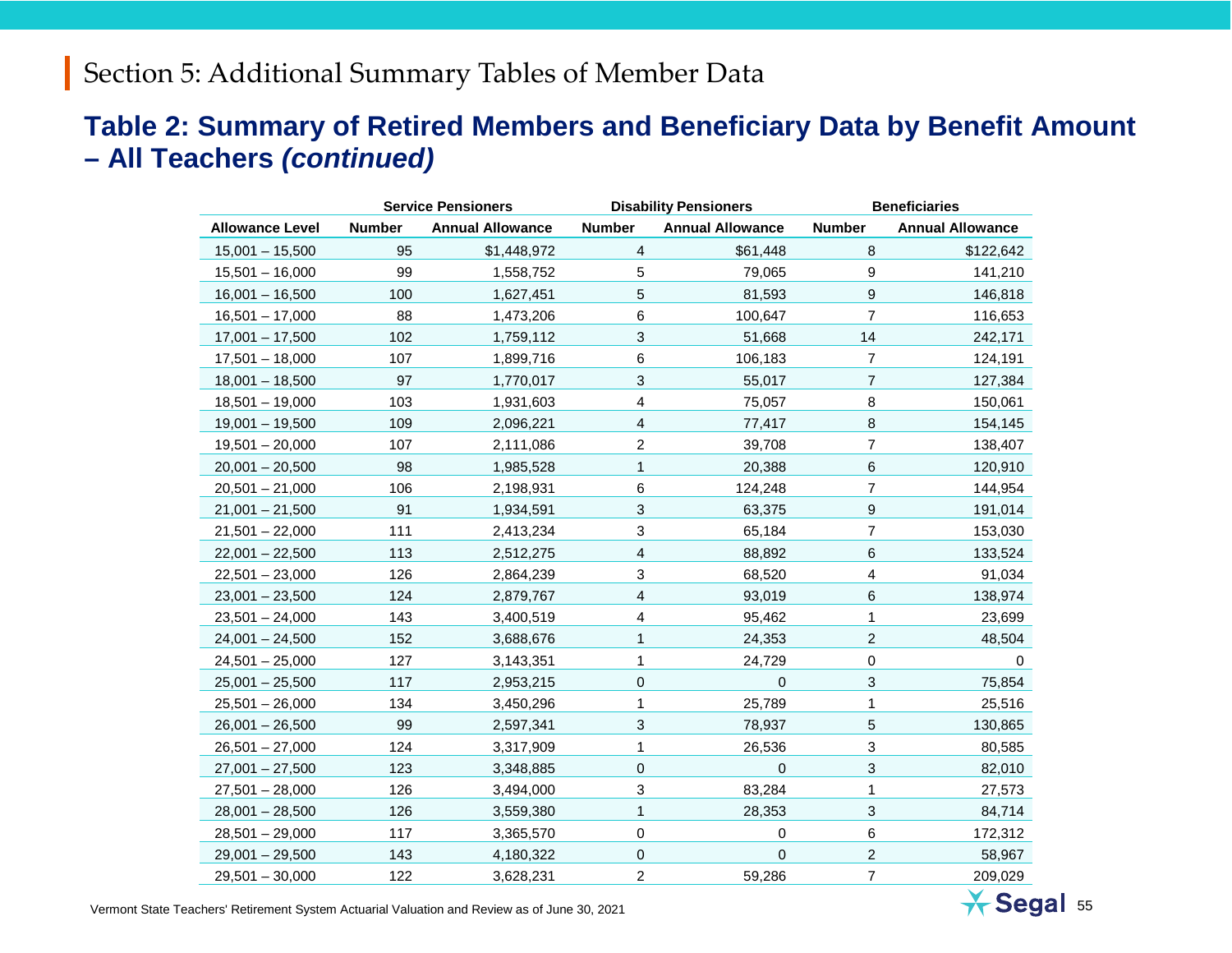#### **Table 2: Summary of Retired Members and Beneficiary Data by Benefit Amount – All Teachers** *(continued)*

|                        | <b>Service Pensioners</b> |                         |               | <b>Disability Pensioners</b> | <b>Beneficiaries</b> |                         |  |
|------------------------|---------------------------|-------------------------|---------------|------------------------------|----------------------|-------------------------|--|
| <b>Allowance Level</b> | <b>Number</b>             | <b>Annual Allowance</b> | <b>Number</b> | <b>Annual Allowance</b>      | <b>Number</b>        | <b>Annual Allowance</b> |  |
| $30,001 - 30,500$      | 135                       | \$4,083,384             | 3             | \$90,672                     | $\sqrt{3}$           | \$91,344                |  |
| $30,501 - 31,000$      | 114                       | 3,504,558               | 0             | 0                            | 0                    | 0                       |  |
| $31,001 - 31,500$      | 111                       | 3,468,541               | 0             | 0                            | $\overline{c}$       | 62,890                  |  |
| $31,501 - 32,000$      | 114                       | 3,618,283               |               | 31,980                       | 0                    | 0                       |  |
| $32,001 - 32,500$      | 106                       | 3,417,903               |               | 32,260                       | 1                    | 32,038                  |  |
| $32,501 - 33,000$      | 110                       | 3,602,719               |               | 32,526                       | 3                    | 98,116                  |  |
| $33,001 - 33,500$      | 104                       | 3,455,084               | 0             | 0                            | 4                    | 132,894                 |  |
| $33,501 - 34,000$      | 114                       | 3,848,034               | 1             | 33,554                       | $\overline{2}$       | 67,373                  |  |
| $34,001 - 34,500$      | 110                       | 3,764,159               | 0             | 0                            | 3                    | 103,093                 |  |
| $34,501 - 35,000$      | 99                        | 3,442,545               | 2             | 69,280                       | $\overline{c}$       | 69,409                  |  |
| $35,001 - 35,500$      | 107                       | 3,772,196               |               | 35,154                       | $\overline{c}$       | 70,614                  |  |
| $35,501 - 36,000$      | 112                       | 4,002,696               | 1             | 35,807                       | 2                    | 71,718                  |  |
| $36,001 - 36,500$      | 97                        | 3,516,565               | 0             | 0                            | 3                    | 109,154                 |  |
| $36,501 - 37,000$      | 78                        | 2,865,834               | 0             | 0                            | 0                    | 0                       |  |
| $37,001 - 37,500$      | 81                        | 3,017,279               | 0             | 0                            | 1                    | 37,208                  |  |
| $37,501 - 38,000$      | 82                        | 3,097,134               | 1             | 37,742                       | 4                    | 151,419                 |  |
| $38,001 - 38,500$      | 65                        | 2,483,930               | 0             | 0                            | 3                    | 114,630                 |  |
| $38,501 - 39,000$      | 76                        | 2,943,048               | 0             | 0                            | 0                    | 0                       |  |
| $39,001 - 39,500$      | 74                        | 2,903,358               | 0             | $\mathbf 0$                  | 0                    | $\mathbf 0$             |  |
| $39,501 - 40,000$      | 63                        | 2,505,420               | 0             | 0                            | 0                    | $\Omega$                |  |
| Over 40,000            | 862                       | 40,291,971              | 3             | 127,851                      | $\overline{7}$       | 330,795                 |  |
| Total                  | 9,392                     | \$212,028,624           | 181           | \$3,206,178                  | 533                  | \$7,857,609             |  |

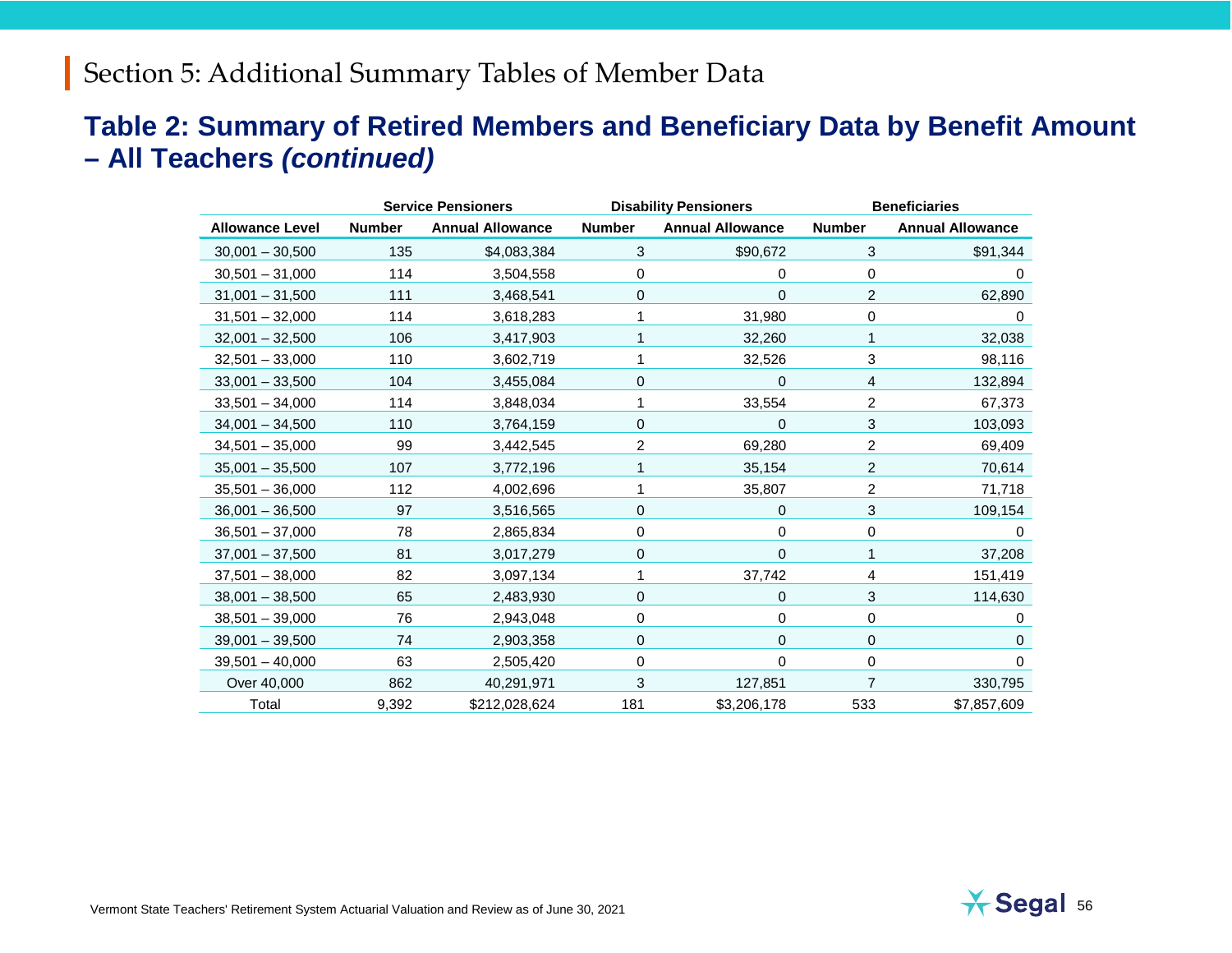#### **Table 3A: Inactive Membership as of June 30, 2021 by Age, Years of Service, and Average Annual Allowance – Service Pensioners**

|           | <b>Years of Service at Retirement</b> |                |         |           |           |           |           |           |           |
|-----------|---------------------------------------|----------------|---------|-----------|-----------|-----------|-----------|-----------|-----------|
| Age       | <b>Total</b>                          | $0 - 4$        | $5-9$   | $10 - 14$ | $15 - 19$ | $20 - 24$ | $25 - 29$ | $30 - 34$ | 35 & over |
| Under 60  | 197                                   | 4              | 4       | 10        | 21        | 9         | 7         | 124       | 18        |
|           | \$33,750                              | \$6,813        | \$4,850 | \$5,183   | \$11,111  | \$11,344  | \$14,965  | \$42,749  | \$44,949  |
| $60 - 64$ | 815                                   | $\overline{7}$ | 20      | 63        | 77        | 84        | 112       | 344       | 108       |
|           | \$30,364                              | \$17,159       | \$4,350 | \$7,442   | \$12,674  | \$18,890  | \$35,060  | \$38,116  | \$41,383  |
| $65 - 69$ | 2416                                  | 31             | 194     | 302       | 331       | 332       | 264       | 672       | 290       |
|           | \$24,588                              | \$9,787        | \$6,132 | \$8,891   | \$15,320  | \$21,503  | \$33,590  | \$33,934  | \$39,118  |
| $70 - 74$ | 2910                                  | 31             | 209     | 434       | 390       | 406       | 275       | 849       | 316       |
|           | \$22,478                              | \$5,539        | \$6,041 | \$8,382   | \$14,932  | \$21,289  | \$28,195  | \$30,893  | \$37,629  |
| $75 - 79$ | 1683                                  | 32             | 83      | 288       | 226       | 247       | 150       | 514       | 143       |
|           | \$19,600                              | \$5,745        | \$6,098 | \$7,909   | \$12,155  | \$18,243  | \$23,979  | \$27,653  | \$34,655  |
| $80 - 84$ | 781                                   | 19             | 30      | 132       | 119       | 134       | 86        | 190       | 71        |
|           | \$17,696                              | \$4,317        | \$6,102 | \$7,342   | \$11,189  | \$15,715  | \$21,708  | \$26,199  | \$32,453  |
| $85 - 89$ | 382                                   | 16             | 18      | 56        | 54        | 49        | 50        | 92        | 47        |
|           | \$16,338                              | \$2,198        | \$5,611 | \$7,276   | \$11,853  | \$14,679  | \$16,292  | \$23,060  | \$29,831  |
| 90 & over | 208                                   | 6              | 12      | 31        | 35        | 41        | 20        | 45        | 18        |
|           | \$13,314                              | \$2,147        | \$3,719 | \$5,796   | \$9,961   | \$12,001  | \$14,512  | \$20,740  | \$25,994  |
| Total     | 9392                                  | 146            | 570     | 1316      | 1253      | 1302      | 964       | 2830      | 1011      |
|           | \$22,575                              | \$6,414        | \$5,953 | \$8,114   | \$13,704  | \$19,427  | \$28,238  | \$31,693  | \$37,234  |